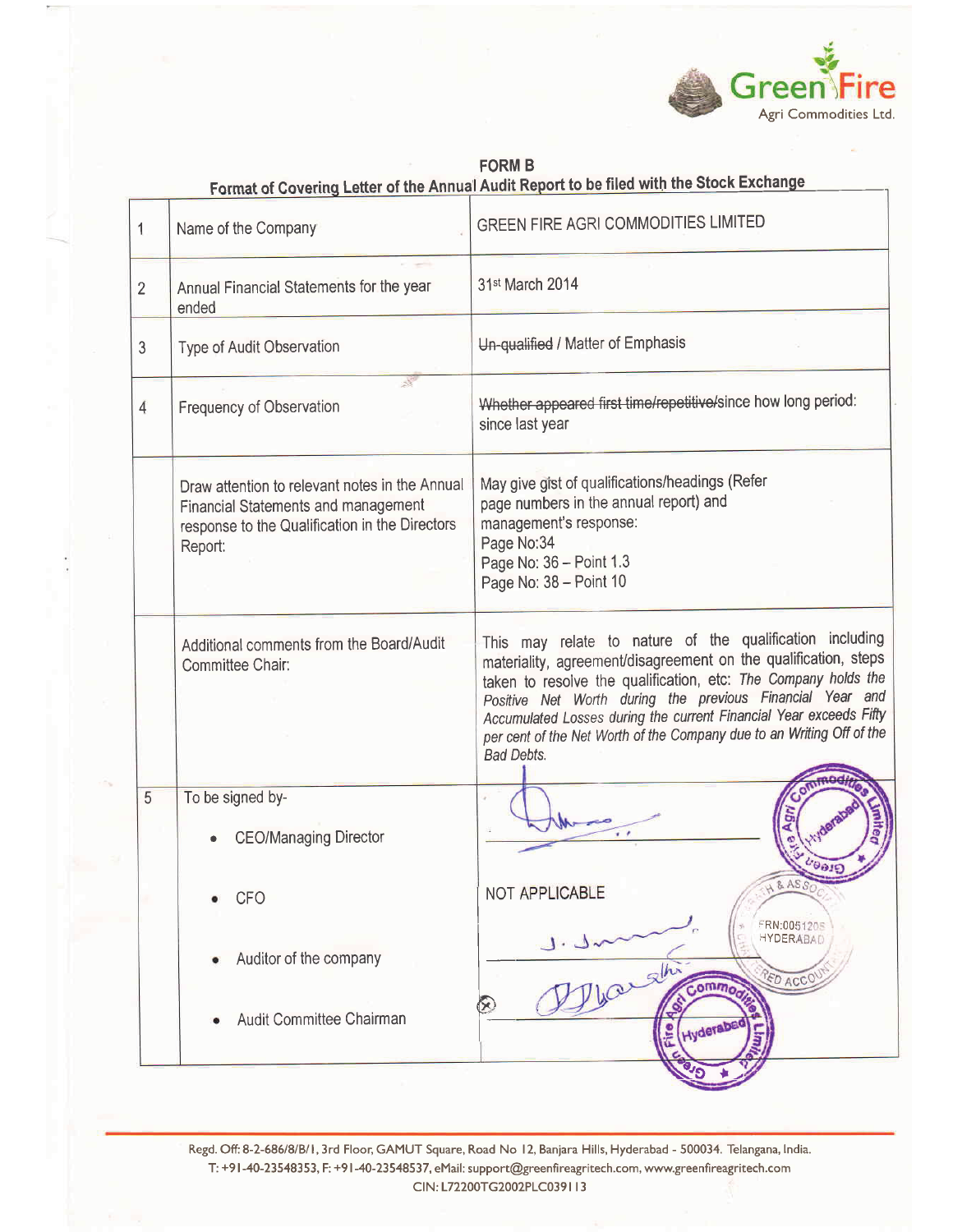# **GreenFire Agri Commodities Limited**



22<sup>nd</sup> Annual Report 2013-14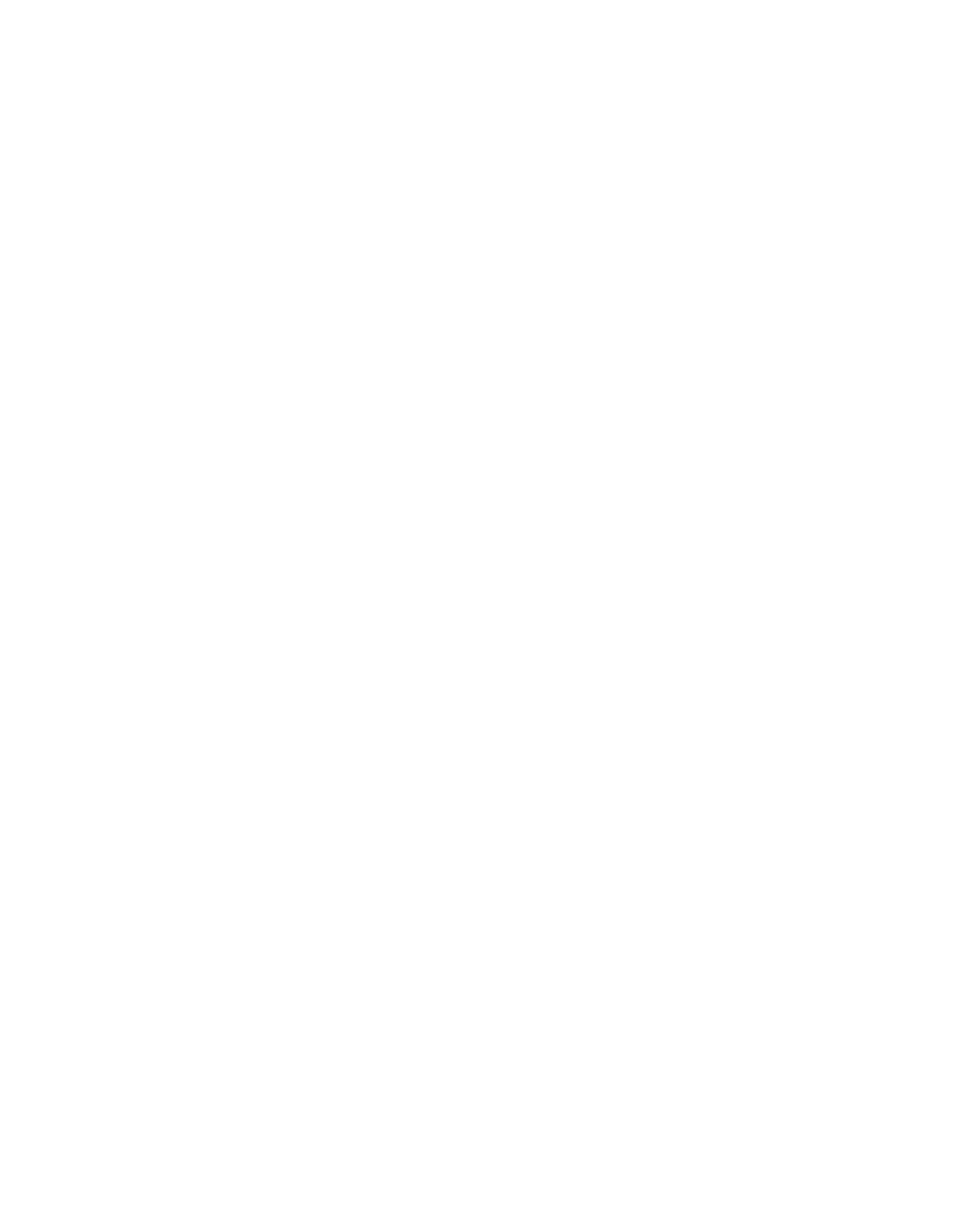### **BOARD OF DIRECTORS**

Shri. P Parthasarthi **-** Director Shri. T Naresh Kumar **-** Director Shri. Y Ramesh **-** Director

### **Name Designation**

- Shri. D V S Prakash Rao **-** Whole Time Director & CEO
	-
	-
	-

Mrs Khushboo Joshi - Company Secretary

### **REGISTERED OFFICE**

GAMUT Square, D.No.8-2-686/8/B/1, 3<sup>rd</sup> Floor, Road No. 12, Banjara Hills, Hyderabad-500034 Telangana , India Tel: +91-40-23548353 Fax:+91-40-23548537 URL: www.greenfireagritech.com **CIN: L72200TG2002PLC039113**

### **STATUTORY AUDITORS**

M/s Sarath & Associates Chartered Accountants  $4<sup>th</sup>$  Floor, Maas Heights, Road No: 8, Banjara Hills, Hyderabad-500 034

### **INTERNAL AUDITORS**

A.S. Naidu & Co SRT 453, Sanath Nagar, Hyderabad-500 018

### **SHARE TRANSFER AGENT**

CIL Securities Limited 214, Raghava Ratna Towers, Chirag Ali Lane, Hyderabad-500001 Phone: +91 040-23203155

### **BANKERS**

DHANLAXMI BANK CORPORATION BANK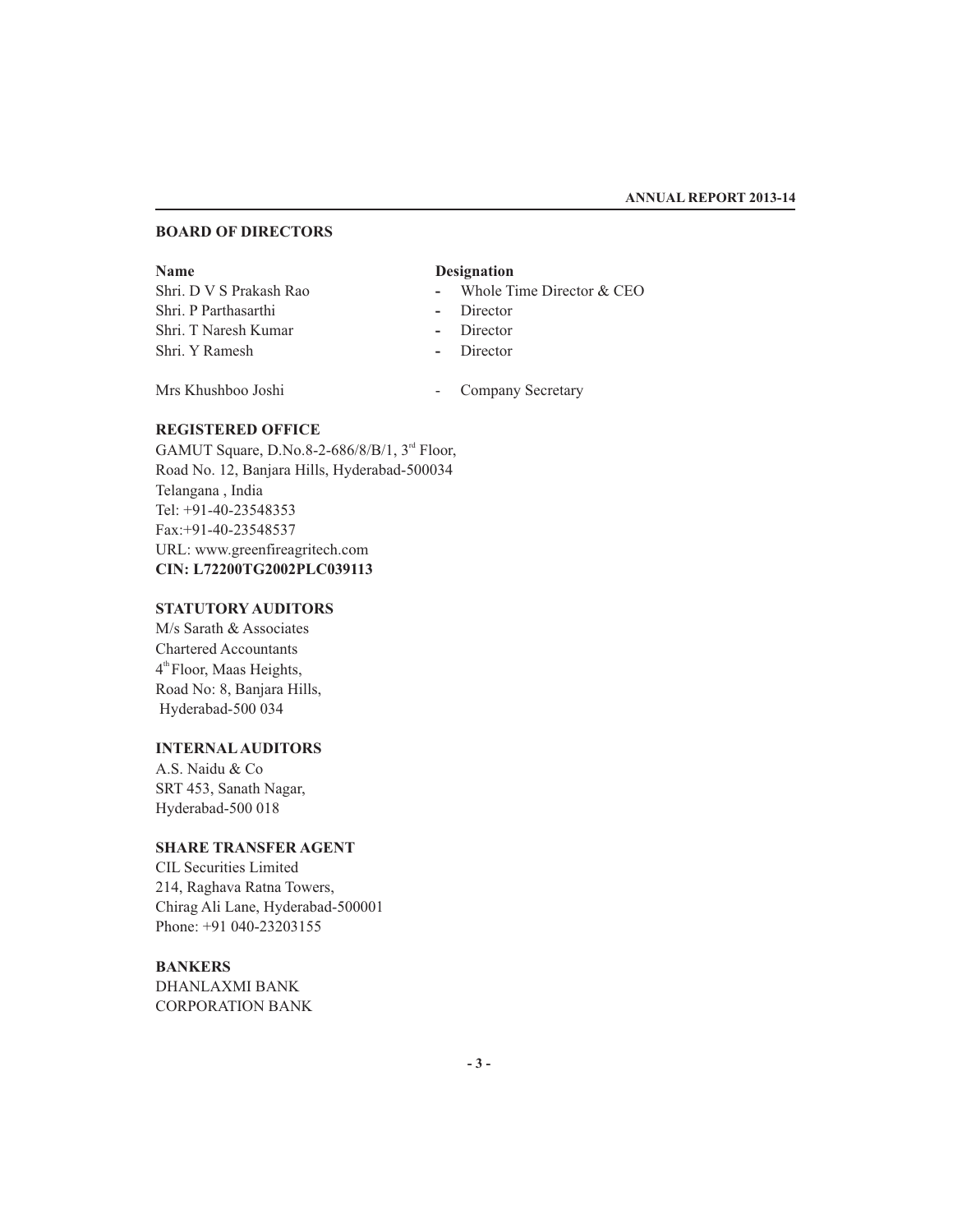

### **INDEX**

| S.No.          | <b>Item</b>                          | Page No. |
|----------------|--------------------------------------|----------|
| 1              | Notice of Annual General Meeting     | 05       |
| $\mathfrak{D}$ | Directors' Report                    | 19       |
| 3              | Report on Corporate Governance       | 22       |
| 4              | Management Discussion and Analysis   | 29       |
| 5              | Auditors' Report                     | 33       |
| 6              | <b>Balance Sheet</b>                 | 40       |
| 7              | Statement of Profit and Loss Account | 41       |
| 8              | <b>Cash Flow Statement</b>           | 42       |
| 9              | Notes on Accounts                    | 43       |
| 10             | Proxy Form / Attendance Slip         | 61/62    |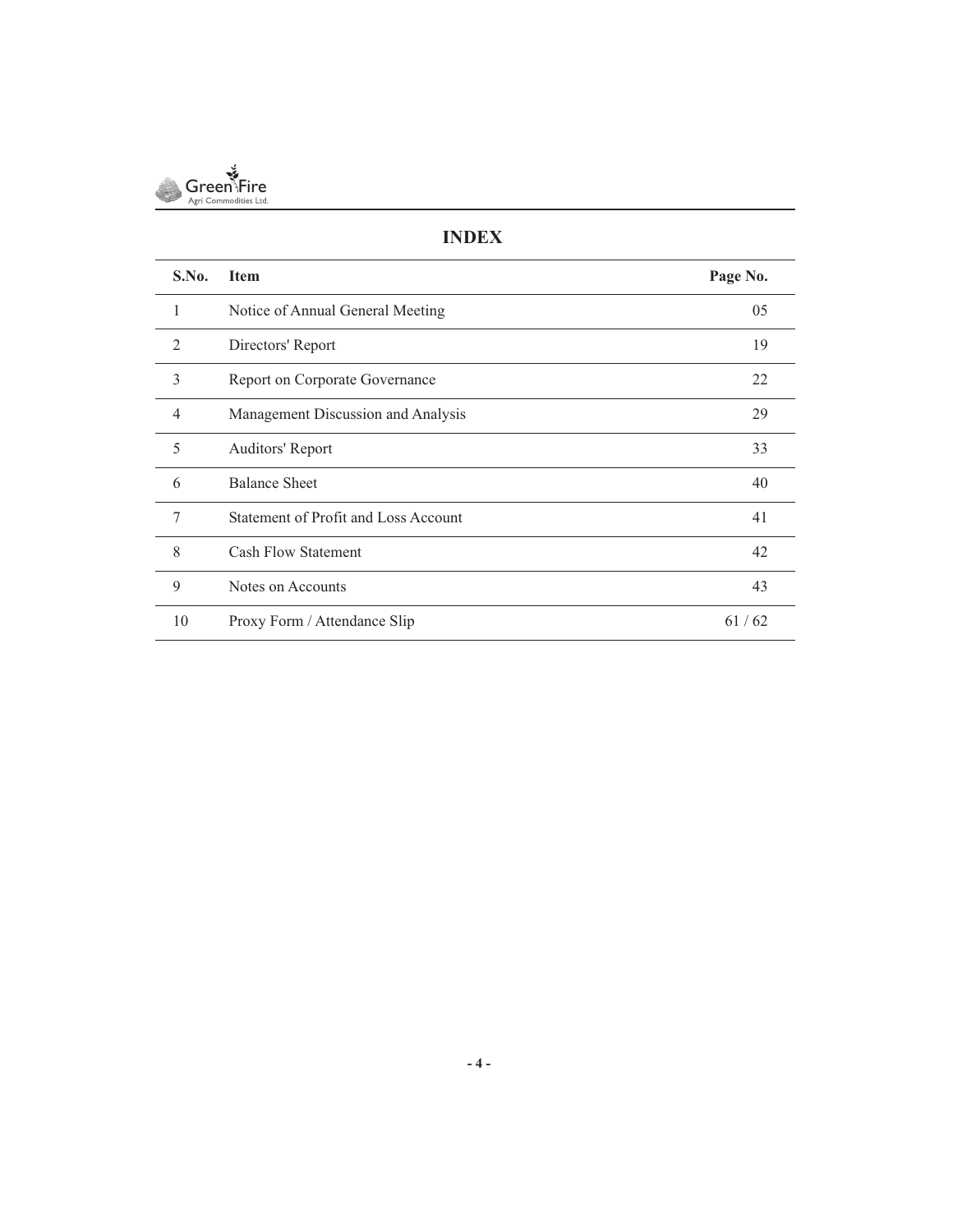### **NOTICE OF ANNUAL GENERAL MEETING**

### **NOTICE OF ANNUAL GENERAL MEETING**

Notice is hereby given that the 22nd Annual General Meeting of the Members of Green Fire Agri Commodities Limited (formerly Northgate Technologies Limited) will be held on Tuesday, the  $30<sup>th</sup>$ Day of September 2014 at 3.00 PM at Kalinga Cultural Trust, Plot No. 1269, Road No.12, Banjara Hills, Hyderabad 500 034 to transact the following business:

### **ORDINARY BUSINESS**

- **1**. To receive, consider and adopt the audited financial statements of the Company for the financial year ended March 31, 2014, the Reports of the Board of Directors and Auditors thereon.
- **2**. To re-appoint a Director in place of Mr DVS Prakash Rao, who retires by rotation and being eligible, offers himself for re-appointment.
- **3**. To appoint Auditors and fix their remuneration and in this regard to consider and if thought fit, to pass, with or without modification(s) the following resolution as an **Ordinary Resolution:**

**"RESOLVED THAT** subject to applicable provisions of Companies Act, 2013 read with Rules made there under M/s Sarath & Associates, Chartered Accountants (Regn No. 005120S) Hyderabad be and are hereby appointed as Statutory Auditors of the Company for a block of Three (3) years from the conclusion of this Annual General Meeting until the conclusion 25th Annual General Meeting of the Company in the Calendar Year 2017 (subject to ratification by the members at every Annual General Meeting) at a Remuneration as may mutually be agreed upon between the Board of Directors and M/s Sarath & Associates, Chartered Accountants."

### **SPECIAL BUSINESS**

**4**. Appointment of Shri.T.Naresh Kumar (DIN: 00018575) as an Independent Director and in this regard to consider and if thought fit, to pass, with or without modification(s) the following resolution as an **Ordinary Resolution:**

**RESOLVED THAT** pursuant to the provisions of Sections 149, 152 read with Schedule IV and all other applicable provisions of the Companies Act, 2013 and the Companies (Appointment and Qualification of Directors) Rules, 2014 (including any statutory modification(s) or re-enactment thereof for the time being in force) and Clause 49 of the Listing Agreement, Shri T.Naresh Kumar (DIN: 00018575), who was appointed as a Director liable to retire by rotation and whose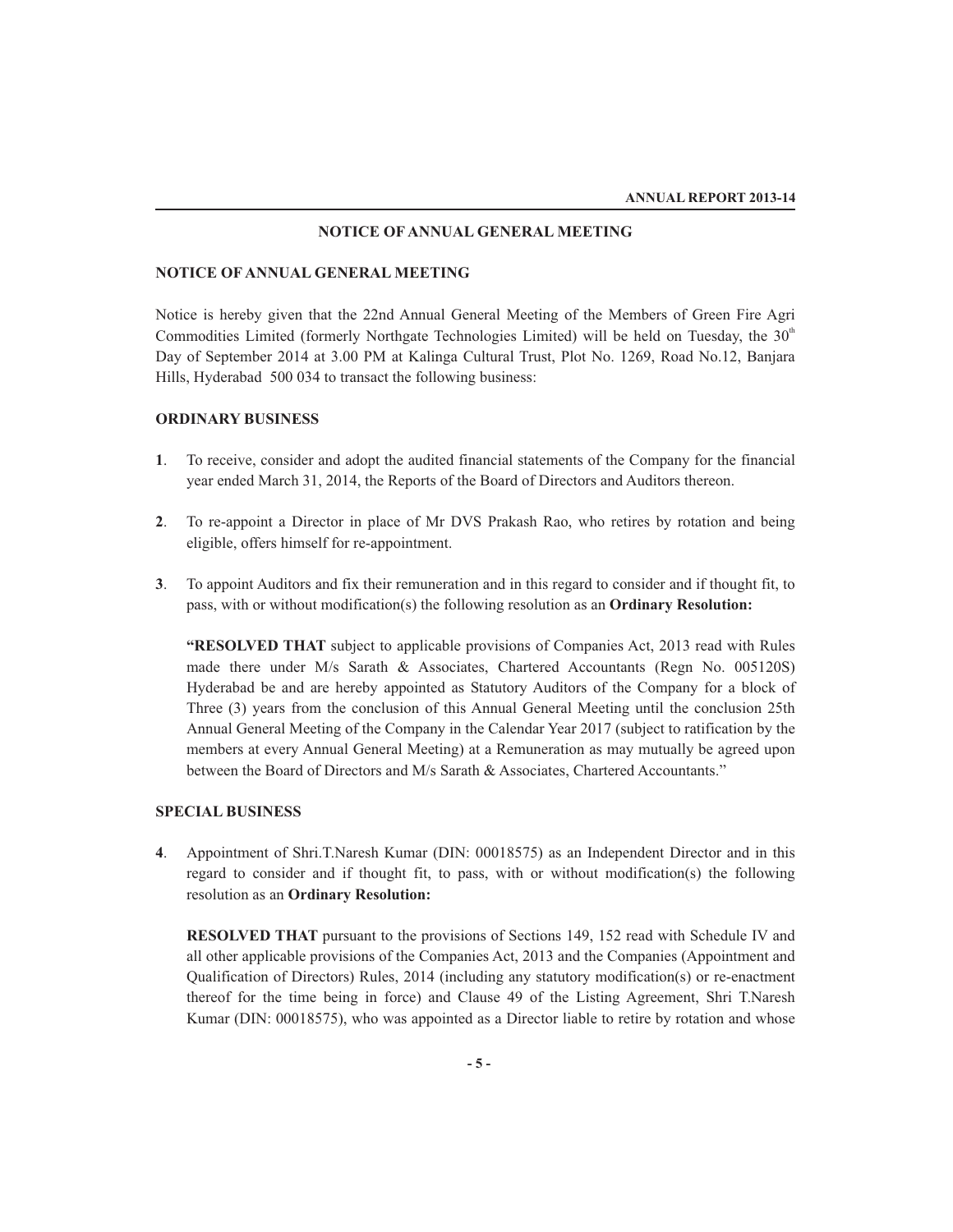

term expires at this Annual General Meeting and in respect of whom the Company has received a notice in writing under Section 160 of the Companies Act, 2013 from a member proposing his candidature for the office of Director, be and is hereby appointed as an Independent Director of the Company to hold office for Five (5) consecutive years for a term up to the conclusion of the  $27<sup>th</sup>$  Annual General Meeting of the Company in the calendar year 2019.

**5**. Appointment of Shri.P Parthasarthi (DIN: 00004936) as an Independent Director and in this regard to consider and if thought fit, to pass, with or without modification(s) the following resolution as an **Ordinary Resolution:**

**RESOLVED THAT** pursuant to the provisions of Sections 149, 152 read with Schedule IV and all other applicable provisions of the Companies Act, 2013 and the Companies (Appointment and Qualification of Directors) Rules, 2014 (including any statutory modification(s) or re-enactment thereof for the time being in force) and Clause 49 of the Listing Agreement, Shri P Parthasarthi (DIN: 00004936), who was appointed as a Director liable to retire by rotation and whose term expires at this Annual General Meeting and in respect of whom the Company has received a notice in writing under Section 160 of the Companies Act, 2013 from a member proposing his candidature for the office of Director, be and is hereby appointed as an Independent Director of the Company to hold office for Five (5) consecutive years for a term up to the conclusion of the  $27<sup>th</sup>$  Annual General Meeting of the Company in the calendar year 2019.

**6**. Appointment of Shri.Y Ramesh (DIN: 02549429) as an Independent Director and in this regard to consider and if thought fit, to pass, with or without modification(s) the following resolution as an **Ordinary Resolution:**

**RESOLVED THAT** pursuant to the provisions of Sections 149, 152 read with Schedule IV and all other applicable provisions of the Companies Act, 2013 and the Companies (Appointment and Qualification of Directors) Rules, 2014 (including any statutory modification(s) or re-enactment thereof for the time being in force) and Clause 49 of the Listing Agreement, Shri Y Ramesh (DIN: 02549429), who was appointed as a Director liable to retire by rotation and whose term expires at this Annual General Meeting and in respect of whom the Company has received a notice in writing under Section 160 of the Companies Act, 2013 from a member proposing his candidature for the office of Director, be and is hereby appointed as an Independent Director of the Company to hold office for Five (5) consecutive years for a term up to the conclusion of the  $27<sup>th</sup>$  Annual General Meeting of the Company in the calendar year 2019.

**7.** Alteration of the Object Clause of Memorandum of Association of the company and in this regard to consider and if thought fit, to pass, with or without modification(s) the following resolution as **Special Resolution:**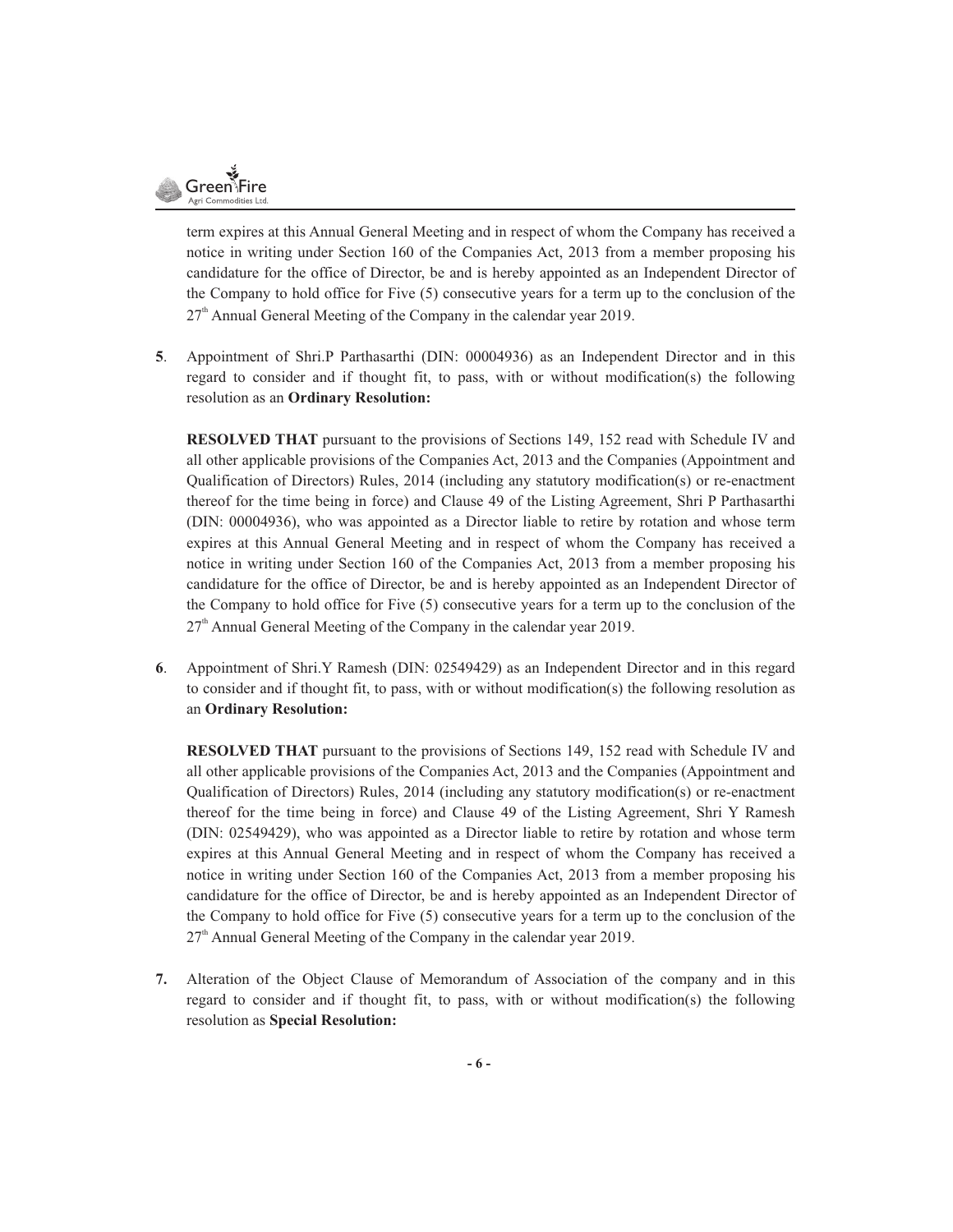**RESOLVED THAT** pursuant to the provisions of Section 13 and other applicable provisions, if any, of the Companies Act, 2013 and pursuant to the Companies (Incorporation) Rules 2014 and subject to all the applicable laws and regulations, including but not limited to Listing Agreement entered with Stock Exchanges, the approval of the members be and is hereby granted for alteration of the Object Clause of the Memorandum of Association of the Company by replacing the existing Clause 1, 1A, 1B, 2 and 3 with new clauses under 'Main Objects', which is read as under.:

- 1. To carry on the business of farming, production, harvesting, procurement, grading, pooling, handling, marketing, agriculture and horticulture in all their respective farms and branches and to grow, produce, manufacture, process, prepare, refine, extract, operate, hydrolyze, deodorize, grind, blench, hydrogenate buy, sell or otherwise deal in all kinds of agricultural, horticultural, Biotechnology, tissue-culture and farm produce for domestic, export, import of products including seeds, plants, flowers, vegetables, fruits and preparation of any nature or description.
- 2. To manufacture, produce, refine, process, formulate, buy, sell, export, import or otherwise deal in all types of heavy and light chemicals. chemical elements and compounds, including without limiting the generality of the foregoing, laboratory, and scientific chemicals or any nature used or capable of being used in the Pharmaceutical industry, agricultural chemicals, fertilizers, petrochemicals, bio-fertilizers, bio-chemicals, industrial chemicals or any mixtures, derivatives and compounds thereof.
- 3. To render technical services, consultancy services, Training, Research and development and all other activities for the promotion of the interests of its members.

**RESOLVED FURTHER THAT** Mr. DVS Prakash Rao, WTD & CEO be and is hereby authorized to sign all such forms and returns and other documents and to do all such acts, deeds and things as may be necessary to give effect to the above resolution.

**8.** To consider and if thought fit, to pass, with or without modification, the following resolution with regard to change in name of the Company.

**RESOLVED THAT** pursuant to the provisions of the Companies Act, 2013 and subject to the approval of the Central Government, the Members of the Company hereby accord their approval for changing the name of the Company from M/s. Green Fire Agri Commodities Limited to M/s. PROSEED AGRO TECH LIMITED".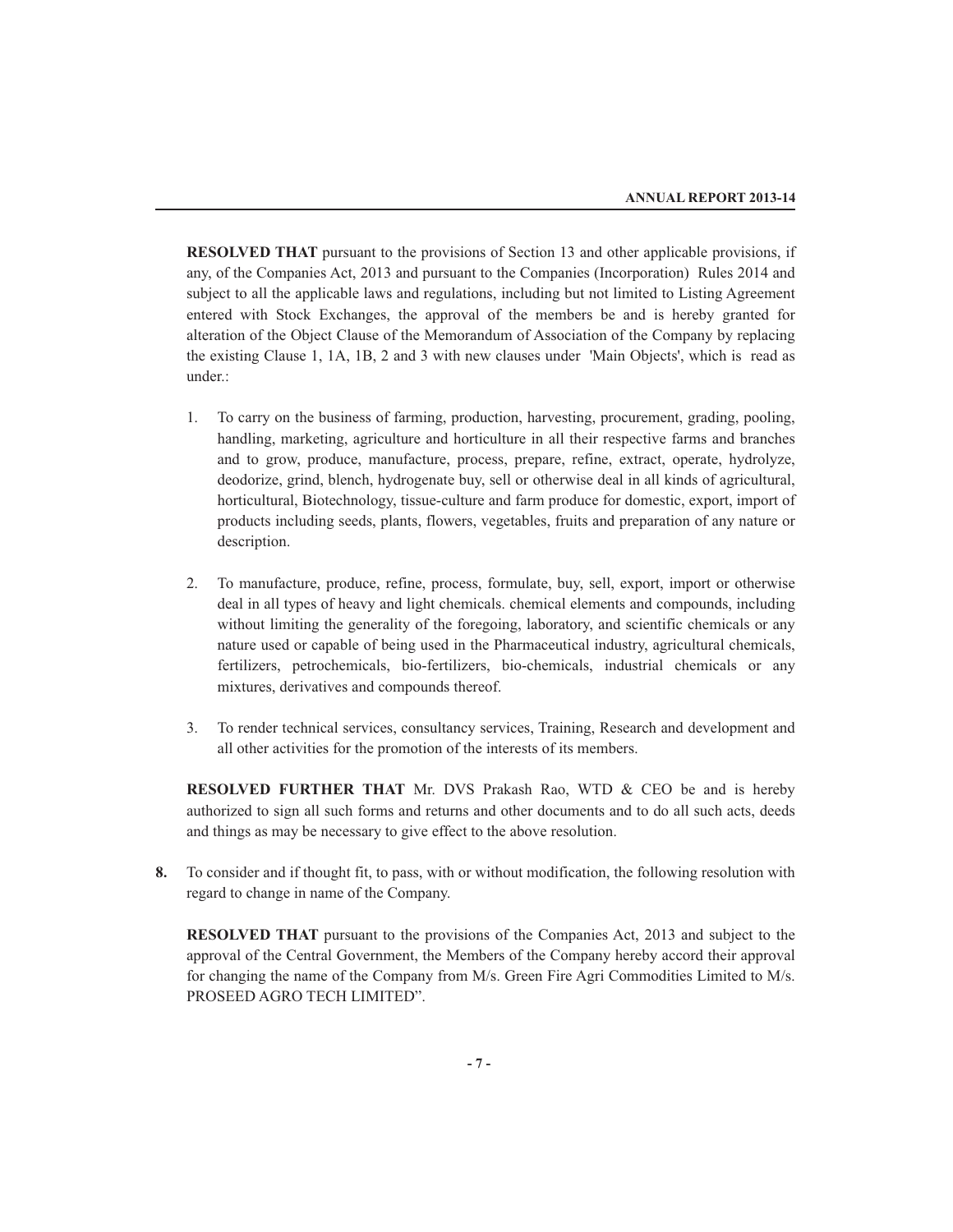

**RESOLVED FURTHER THAT** Mr Dasigi Surya Prakash Rao, Whole Time Director & CEO of the Company be and is hereby authorized to do all such acts, deeds, and things as may be deemed expedient and necessary in his absolute discretion to give effect to this resolution in the best interests of the Company.

**RESOLVED THAT** upon the change of name of the Company becoming effective, the name 'Green Fire Agri Commodities Limited' wherever it occurs in the Memorandum and Articles of Association be substituted by the name "PROSEED AGRO TECH LIMITED".

Place: Hyderabad **Khushboo Joshi** Date: September 03, 2014 **Company Secretary**

By Order of the Board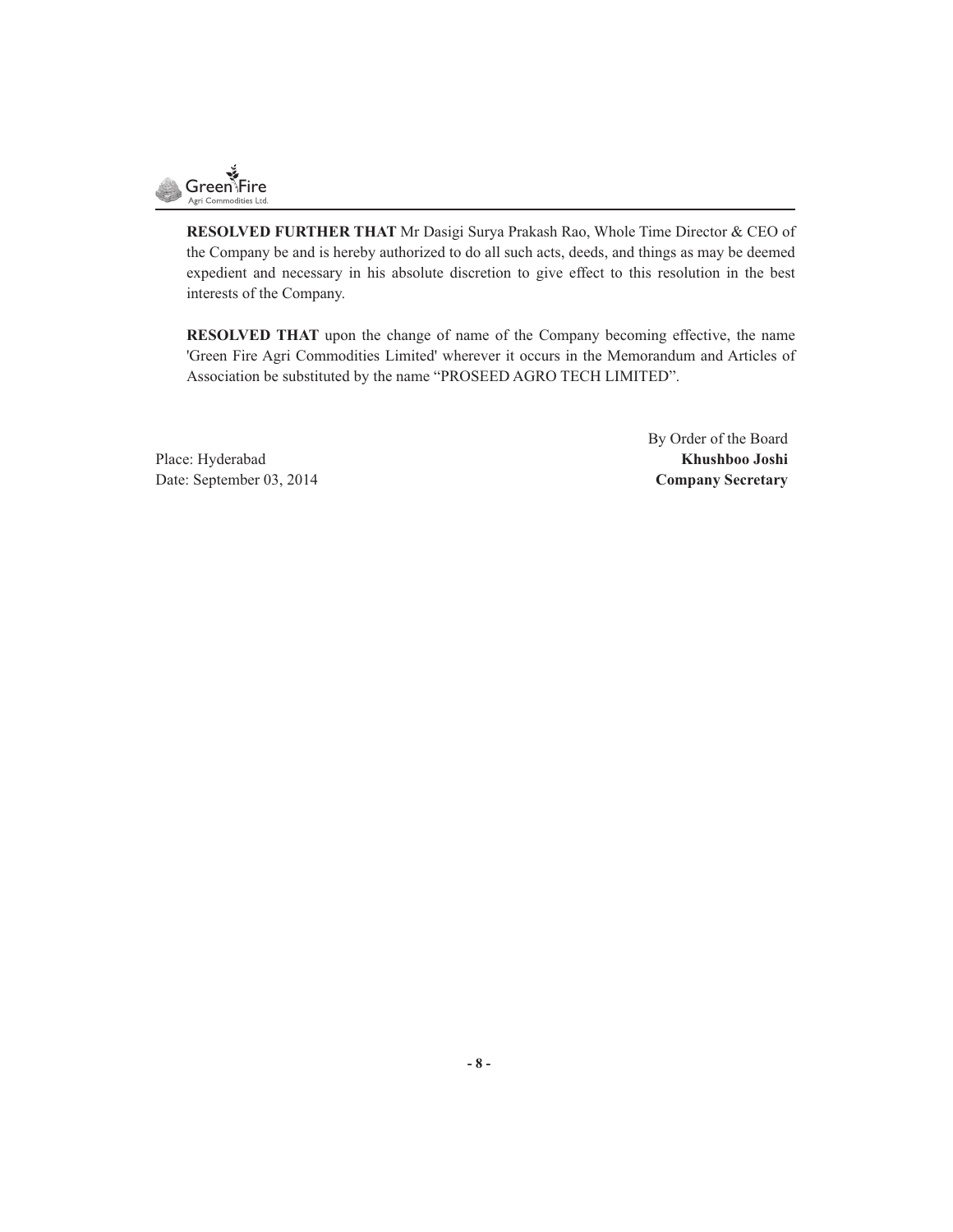### **NOTES**

1. The Statement pursuant to Section 102(1) of the Companies Act, 2013 in respect of the Special Business is annexed hereto.

### 2. PROXIES

- a. **A MEMBER ENTITLED TO ATTEND AND VOTE AT THE MEETING IS ENTITLED TO APPOINT ONE OR MORE PROXIES (WHETHER MEMBER OR NOT) TO ATTEND AND VOTE INSTEAD OF HIMSELF OR HERSELF AND A PROXY SO APPOINTED NEED NOT BE A MEMBER OF THE COMPANY.**
- b. A person can act as a proxy on behalf of members not exceeding 50 and holding in the aggregate not more than 10% of the total share capital of the Company carrying voting rights. In case a proxy is proposed to be appointed by a member holding more than 10% of the total share capital of the company carrying voting rights, then such proxy shall not act as proxy for any other person or shareholder.
- c. Members' voting rights shall be in proportion to his/her share of paid up equity share capital of the Company.
- d. This notice (**"AGM Notice"**) is being sent to all the members, whose names appear in the Register of Members as on 30<sup>th</sup> August, 2014.
- e. Corporate members intending to send their authorized representatives to attend the meeting are requested to send a certified copy of the Board resolution authorizing their representative to attend and vote on their behalf at the meeting.
- f. Members desirous of asking any questions at the General Meeting are requested to send their questions so as to reach the Company Registered office at least Seven (7) days before the General Meeting so that the same can be suitably replied to.
- g. Members/ Proxies are requested to bring their attendance slip, sent herewith, duly filled in, for attending the meeting.
- h. Proxy forms in order to be effective, must be deposited at the Registered Office of the Company, not later than 48 hours before the time fixed for the meeting.
- i. Pursuant to Section 103 of the Companies Act, 2013 at least Thirty (30) members should be personally present to form quorum for a meeting of the Company.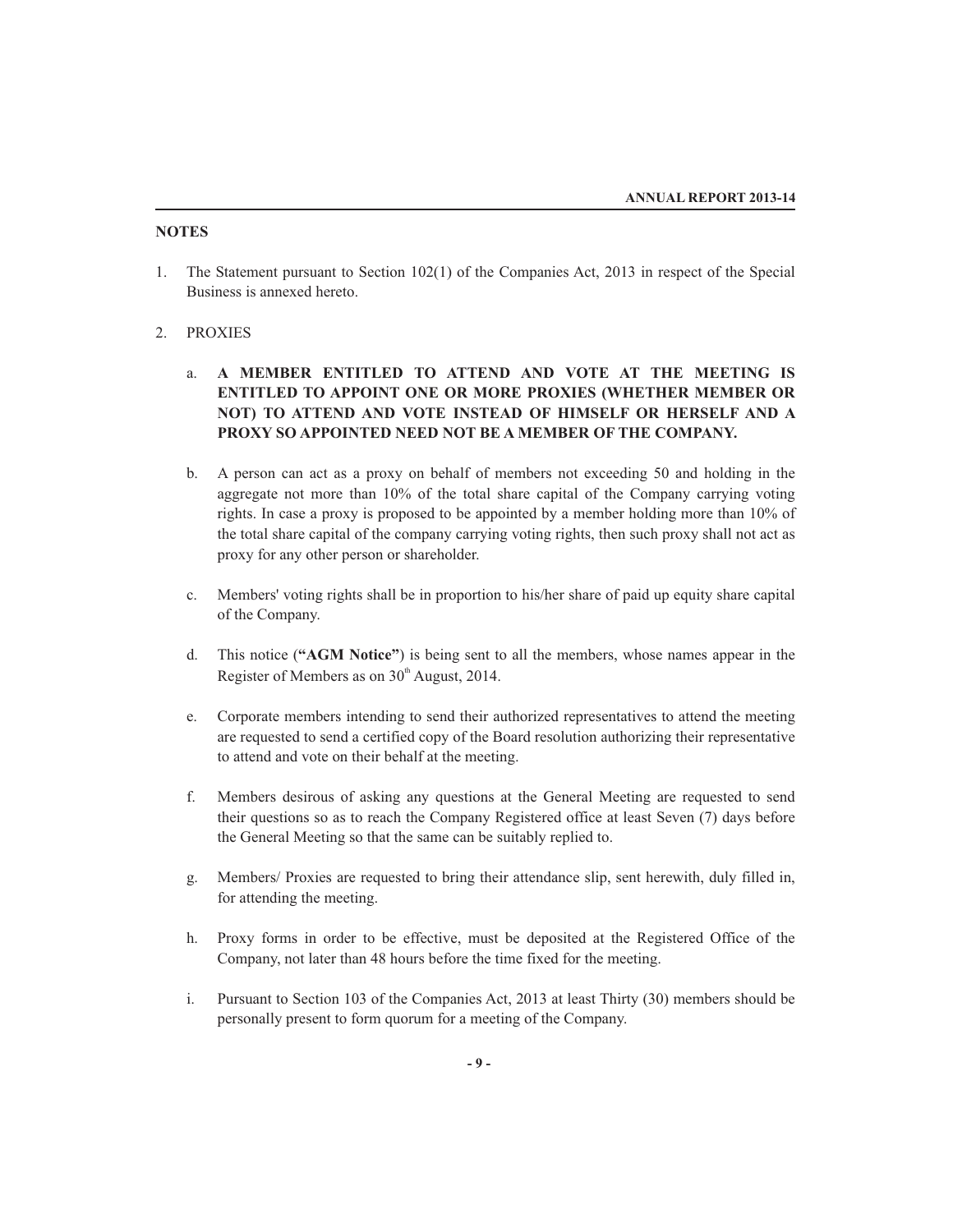

- j. Members who have registered their e-mail Id for the receipt of documents in electronic mode are being sent AGM Notice by e-mail and others are sent by the permitted mode. Members who have received AGM Notice by e-mail and wish to vote physically can do the same by remaining present in the meeting.
- k. Documents specifically stated in the explanatory statement are open for inspection at the Registered office of the Company between 10:00 a.m. to 01:00 p.m. on all working days (except Saturdays, Sundays and public holidays) up to the date of AGM.
- l. The Company has notified closure of Register of Members and Share Transfer Books from  $26<sup>th</sup>$  September, 2014 to 30<sup>th</sup> September, 2014 (both days inclusive).
- m. The business as set out in this AGM Notice may be transacted through electronic voting system and the Company will provide a facility for voting by electronic means. In compliance with the provisions of Section 108 of the Act, read with Rule 20 of Companies (Management and Administration) Rules, 2014 the Company is pleased to offer the facility of voting through electronic means, as an alternate, to all its members to enable them to cast their votes electronically instead of casting their vote at the Meeting. Please note that the voting through electronic means is optional. The members who wish to vote physically in the meeting (instead of e-voting) can do the same by voting in the meeting dated  $30<sup>th</sup>$ September, 2014.
- n. The voting through an electronic means will commence on  $23<sup>rd</sup>$  September, 2014 at 10:00 a.m. and will end on  $27<sup>th</sup>$  September, 2014 at 6:00 p.m. The members will not be able to cast their vote electronically beyond the date and time mentioned above.
- o. The Company has appointed M/s. A.S.Naidu & Co, Chartered Accountants (FRN:008549S) to act as Scrutinizer for conducting the electronic voting process in a fair and transparent manner.
- p. The Procedure and instructions for the voting through electronic means is, as follows:
	- i. If you are holding shares in Demat form and had logged on to www.evotingindia.com and casted your vote earlier for EVSN of any company, then your existing login Id and password can be used.
	- ii. Log on to the e-voting website www.evotingindia.com, during the voting period from 23-09-2014 (10:00 a.m.) to 27-09-204 (06:00 p.m.)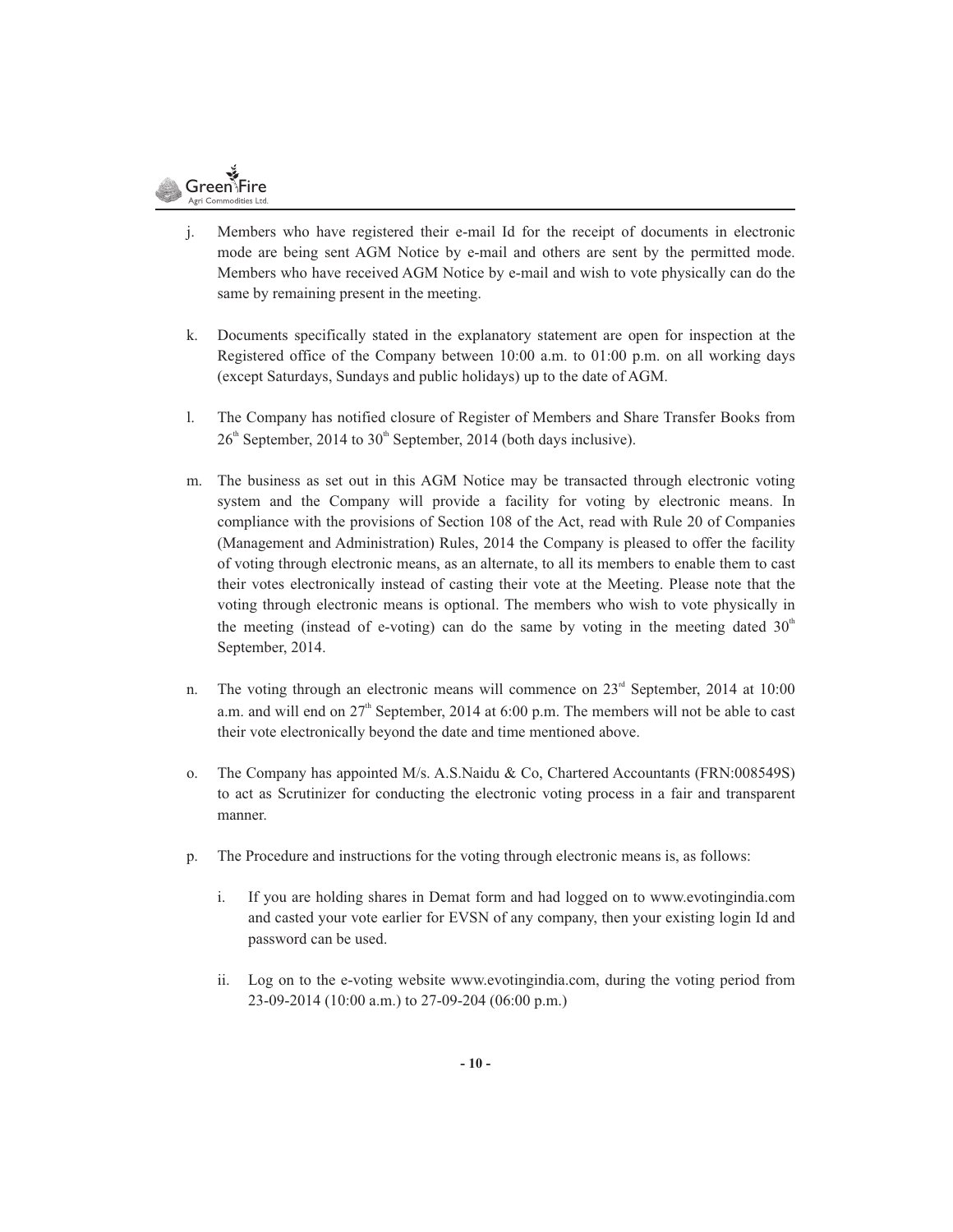- iii. Click on "Shareholders" tab.
- iv. Select the Electronic Voting Sequence Number "EVSN" along with "COMPANY NAME" from the dropdown menu and click on "SUBMIT"
- For Members holding shares **For Members holding shares in in Demat form Physical form** User Id For NSDL: 8 Charter DP ID following Folio Number registered with the by 8 digits Client ID. Company For CDSL: 16 digits beneficiary ID PAN<sup>\*</sup> Enter your 10 digit alpha-numeric PAN<sup>\*</sup> issued by the Income Tax Department when prompted by the system while e-voting (applicable for both Demat shareholders as well as physical shareholders) DOB# Enter the Date of Birth as recorded in your Demat account or in the company records for the said Demat account or Folio in dd/mm/yyyy format. Dividend Enter the Dividend Bank details as recorded in your Demant account or in the Bank company records for the said Demat account or Folio. Details#
- v. Fill up the following details in the appropriate boxes:

# Please enter any one of the details in order to login.

- vi. After entering these details appropriately, click on "SUBMIT" tab.
- vii. Members holding shares in physical form will then reach directly EVSN section screen. However, members holding shares in Demat form will now reach 'Password Creation' menu wherein they are required to mandatorily change their login password in the new password field. The new password has to be minimum Eight characters consisting of at least one upper case (A-Z), one lower case (a-z), one numeric value (0-9) and a special character ( $@#\$%$ &\*). Kindly note that this password is also to be used by the Demat holders for voting on resolutions of any other company for which they are eligible to vote, provided that such company opts for e-voting through CDSL platform. It is strongly recommended not to share your password with any other person and take utmost care to keep your password confidential.
- viii. For Members holding shares in physical form, the details can be used only for e-voting on the resolutions contained in this Notice.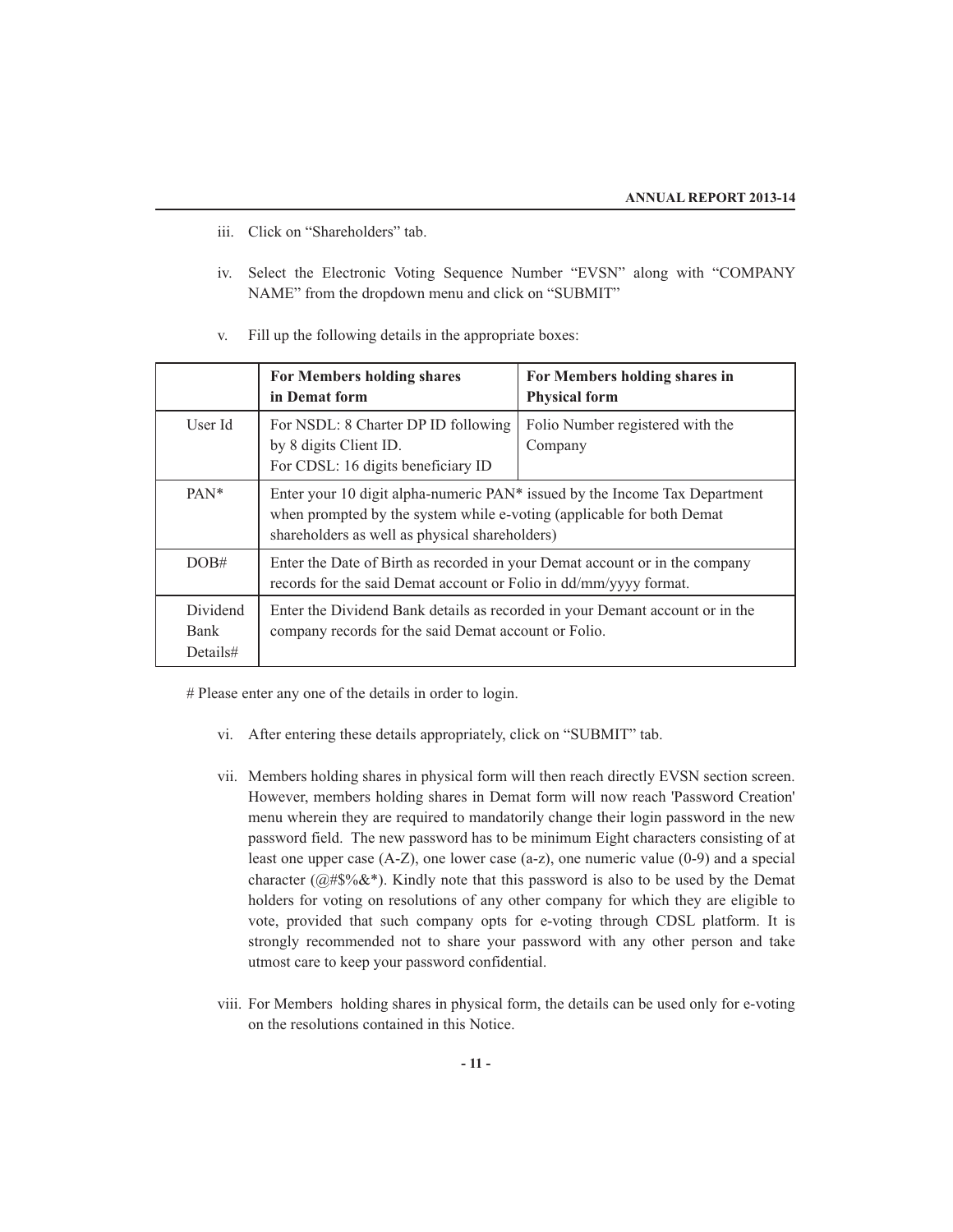

- ix. Click on the relevant EVSN on which you choose to vote.
- x. On the voting page, you will see Resolution Description and against the same the option "YES/NO" for voting. Select the option YES or NO as desired. The option YES implies that you assent the Resolution and option NO implies that you dissent to the Resolution.
- xi. Click on the "Resolutions File Link" if you wish to view the entire Resolutions.
- xii. After selecting the Resolution which you have decided to vote on, click on "SUBMIT. A confirmation box will be displayed. If you wish to confirm your vote, click on "OK", else to change your vote click on " CANCEL" and accordingly modify your vote.
- xiii. Once you " CONFIRM" your vote on the Resolution, you will not be allowed to modify your vote.
- q. In case Members receiving the physical copy of Notice of AGM [for members whose e-mail IDs are not registered with the company/depository participant(s) or requesting physical copy] :
	- i. Please follow all steps from Sl.No. (ii) to Sl.No. (Xiii) above, to cast vote.
	- ii. Institutional shareholders (i.e. other than individuals, HUF, NRI, etc.,) are required to log on to https://evotingindia.co.in and register themselves as Corporates. After receiving the login details, they have to link their account which they wish to vote on and then cast their vote. They should upload a scanned copy of the Board Resolution in PDF format in the system for the scrutinizer to verify the vote.
	- iii. The voting period begins on September 23, 2014 at 10:00 a.m. and ends on September 27, 2014 at 06:00p.m. During this period, shareholders of the Company, holding shares either in physical form or in dematerialized form, as on the book closure date of  $26<sup>th</sup>$ September, 2014 may cast their vote electronically. The e-voting module shall be disabled by CDSL for voting thereafter. Once the vote on a resolution is cast by the shareholder, the shareholder shall not be allowed to change in subsequently.
	- iv. In case you have any queries or issues regarding e-voting, you may refer the Frequently Asked Questions ("FAQs") and e-voting manual available at www.evotingindia.com under help section or write an email to helpdesk.evoting@cdslindia.com, cs@greenfireagritech.com or rta@cilsecurities.com.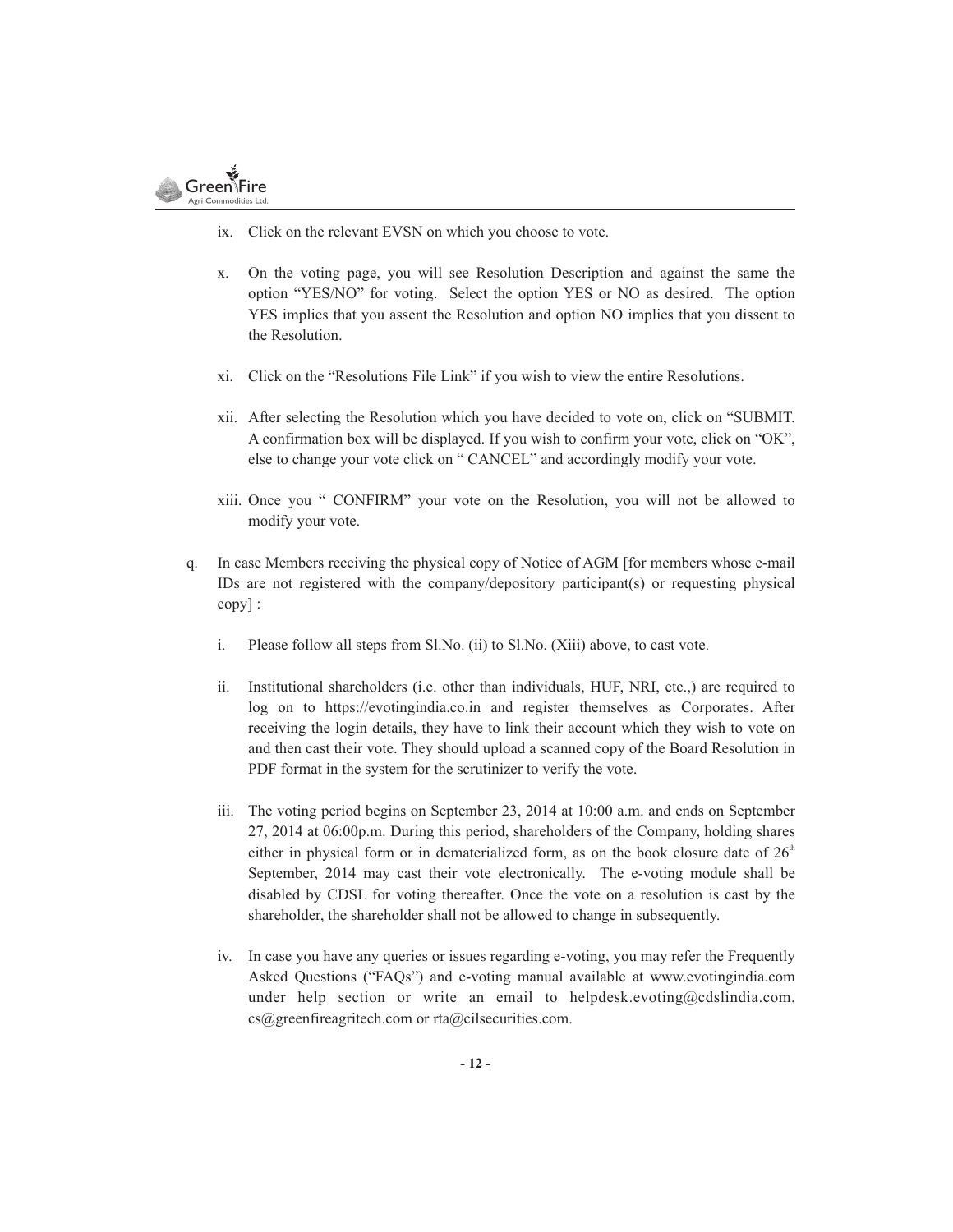- r. Kindly note that the members can opt only one mode of voting i.e. either by physical voting or e-voting. If you are opting for e-voting, then you are not eligible for physical voting. However, once the vote on resolution is cast by the shareholder by e-voting, he shall not be allowed to change it subsequently at the physical meeting.
- s. The Scrutinizer will submit his/her report addressed to the Chairman within a period not exceeding three working days from the date of conclusion of e-voting period. The result of the voting on Resolutions at the meeting shall be announced by the Chairman on  $30<sup>th</sup>$ September, 2014. The results declared along with the Scrutinizer's report, will be posted on the Company's website and on  $[CDSL]$ 's website] and stock exchanges on  $30<sup>th</sup>$  September, 2014.

By order of the Board **For Green Fire Agri Commodities Limited**

 Sd/- **Khushboo Joshi Company Secretary**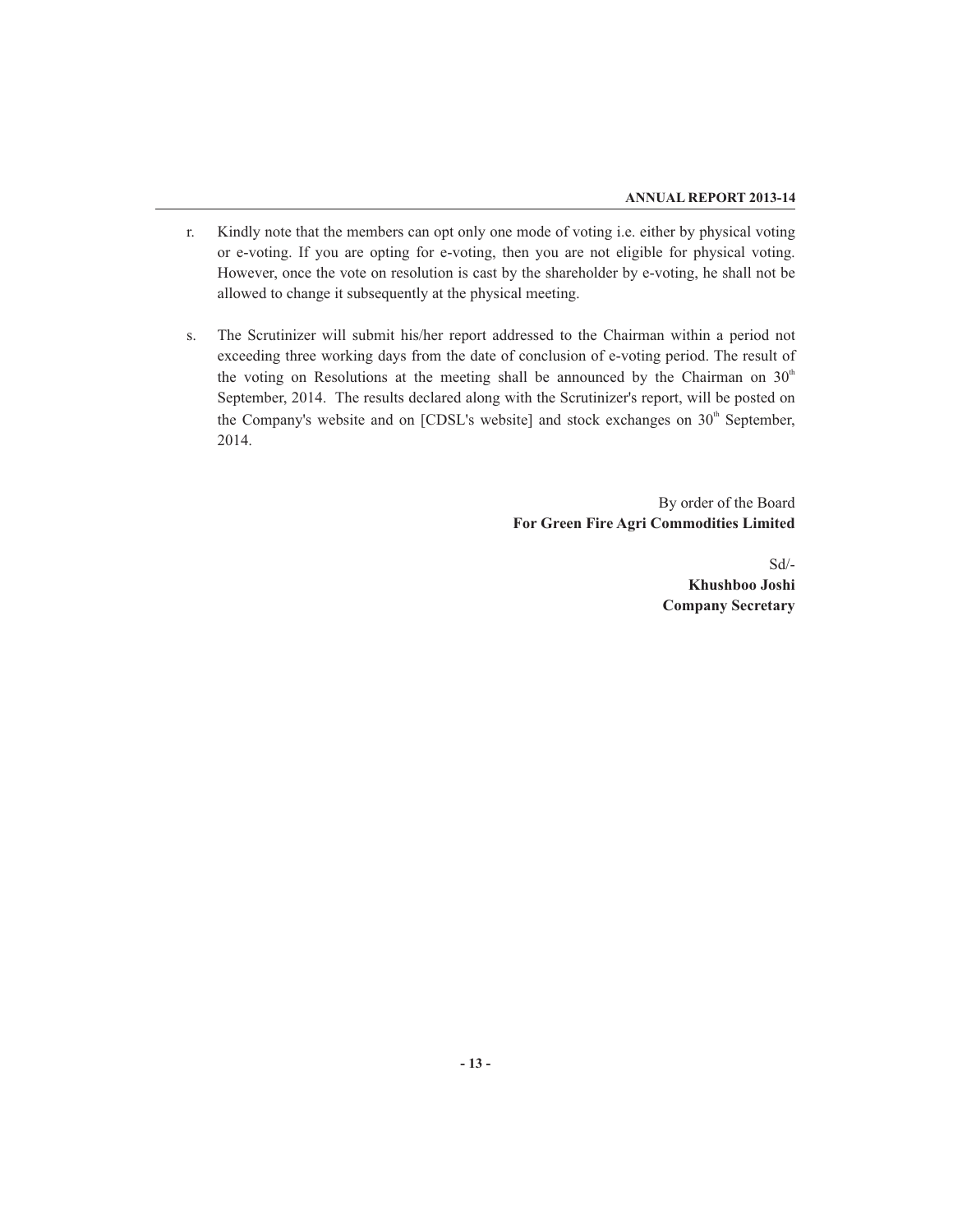

## **EXPLANATORY STATEMENT PURSUANT TO SECTION 102 (1) OF THE COMPANIES ACT, 2013:**

### **Item No- 4,5 & 6: APPOINTMENT OF INDEPENDENT DIRECTORS**

Shri Mr.T.Naresh Kumar (DIN: 00018575), Shri P. Parthasarathi (DIN: 00004936) and Shri Y Ramesh (DIN: 02549429) are Independent directors.

The Securities and Exchange Board of India (SEBI) has amended Clause 49 of the Listing Agreement *inter alia* stipulating the conditions for the appointment of independent directors by a listed company. It is, therefore, proposed to appoint Shri Mr.T.Naresh Kumar (DIN: 00018575), Shri P. Parthasarathi (DIN: 00004936) and Shri Y Ramesh (DIN: 02549429) as Independent Directors under Section 149 of the Act and the Clause 49 of the Listing Agreement to hold office for Five (5) consecutive years for a term up to the conclusion of the  $9<sup>th</sup>$  Annual General Meeting of the Company in the calendar year 2019.

Shri Mr.T.Naresh Kumar (DIN: 00018575), Shri P. Parthasarathi (DIN: 00004936) and Shri Y Ramesh (DIN: 02549429) are not disqualified from being appointed as Directors in terms of Section 164 of the Act and have given their consent to act as Directors.

The Company has received notices in writing from members proposing the candidature of each of Shri Mr.T.Naresh Kumar, Shri P. Parthasarathi and Shri Y Ramesh for the office of Directors of the Company.

The Company has also received declaration from Shri Mr.T.Naresh Kumar, Shri P. Parthasarathi and Shri Y Ramesh, that they meet with the criteria of independence as prescribed both under sub-Section (6) of Section 149 of the Companies Act, 2013 and under the Clause 49 of the Listing Agreement.

In the opinion of the Board, Shri Mr.T.Naresh Kumar, Shri P. Parthasarathi and Shri Y Ramesh fulfill the conditions for appointment as Independent Directors as specified in the Act and the Listing Agreement. Shri Mr.T.Naresh Kumar, Shri P. Parthasarathi and Shri Y Ramesh are independent of the Management.

Brief resume of Shri Mr.T.Naresh Kumar, Shri P. Parthasarathi and Shri Y Ramesh , nature of their expertise in specific functional areas and names of companies in which they hold directorships and memberships/ Chairmanships of Board of Committees, Shareholding and relationships between directors *inter se* as stipulated under Clause 49 of the Listing Agreement with the Stock Exchanges, are provided in the Corporate Governance Report forming part of the Annual Report.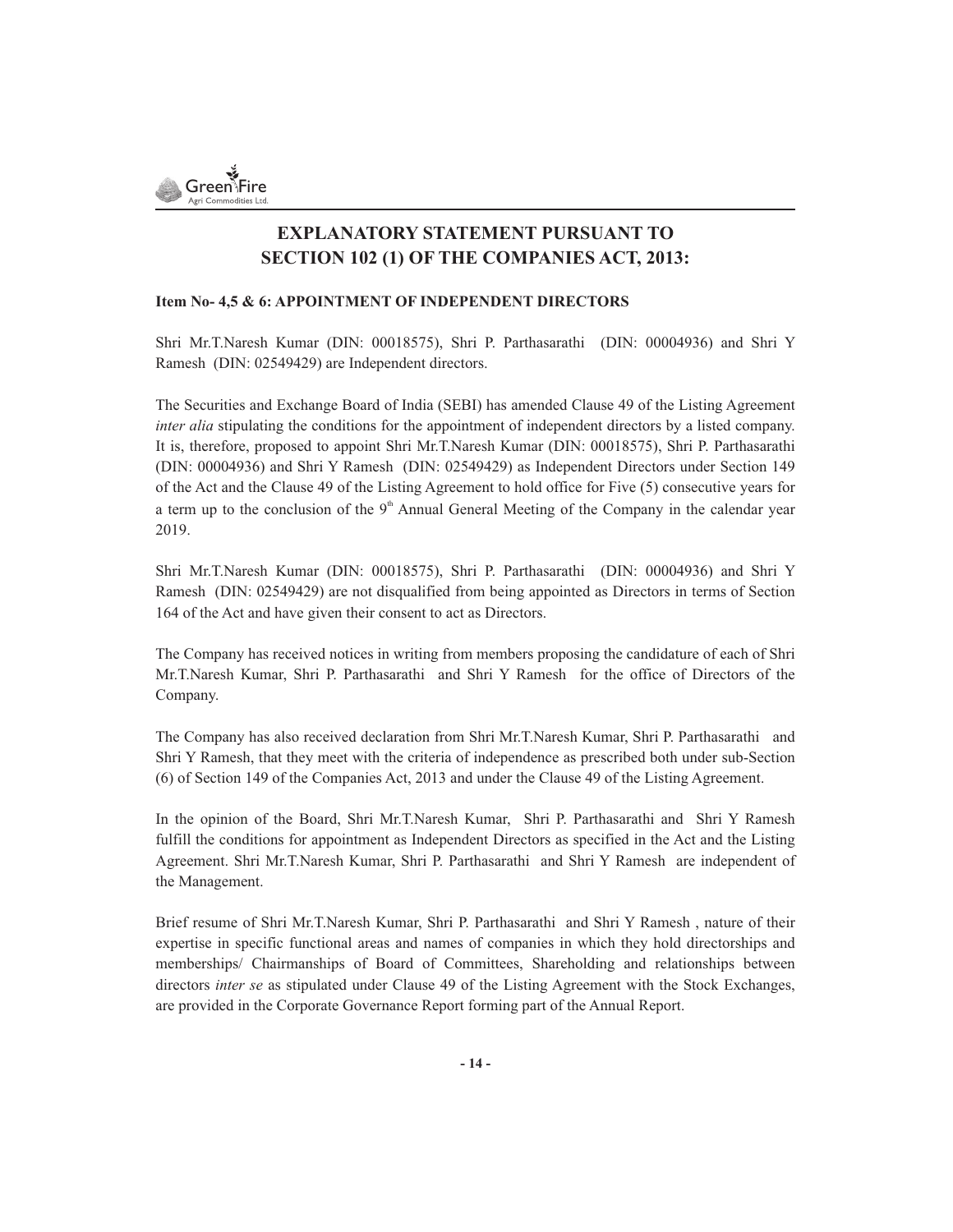Copy of the draft letters for respective appointments of Shri Mr.T.Naresh Kumar, Shri P. Parthasarathi and Shri Y Ramesh, are available for inspection by Members at the Registered office of the company during normal business hours on all working days, except on Saturdays.

This statement may also be regarded as a disclosure under Clause 49 of the Listing Agreement with the Stock Exchanges.

Shri Mr.T.Naresh Kumar, Shri P. Parthasarathi and Shri Y Ramesh and their relatives are interested in the respective resolution as set out in Item Nos. 4,  $5, & 6$  of the Notice with regard to their respective appointments.

The relatives of Shri Mr.T.Naresh Kumar, Shri P. Parthasarathi and Shri Y Ramesh may be deemed to be interested in the resolutions as set out at item Nos. 4, 5 & 6 of the Notice, to the extent of their shareholding interest, if any of the company.

None of the Directors or Key Managerial Personnel (KMP) or relatives of directors and KMP, are concerned or interested in the Resolutions as set out at Item No. 4, 5 & 6 of the Notice.

### **Item No. 7 : Alteration of the Object Clause of Memorandum of Association of the Company.**

Green Fire Agri Commodities Limited is focusing on its core business activities so as to have maximum fruits to its shareholders by removing the existing clause 1, 1A, 1B, 2  $\&$  3 that compel the company to divert its valuable time . With this act, the company can opt exit from the membership of the Commodities Exchange.

None of the Directors or Key Managerial Personnel (KMP) or relatives of directors and KMP, are concerned or interested in the Resolutions as set out at Item No. 7 of the Notice.

The Board of Directors recommends the resolution for the approval of the members.

### **Item No.8: Change in name of the Company**

The change in the name of the company is proposed in view of the relevance of the objects of the company so as to reach the maximum market thereby achieving the targets.

The Registrar of Companies, Telangana have approved the availability of name "PROSEED AGRO TECH LIMITED" vide their letter dated August 25 2014.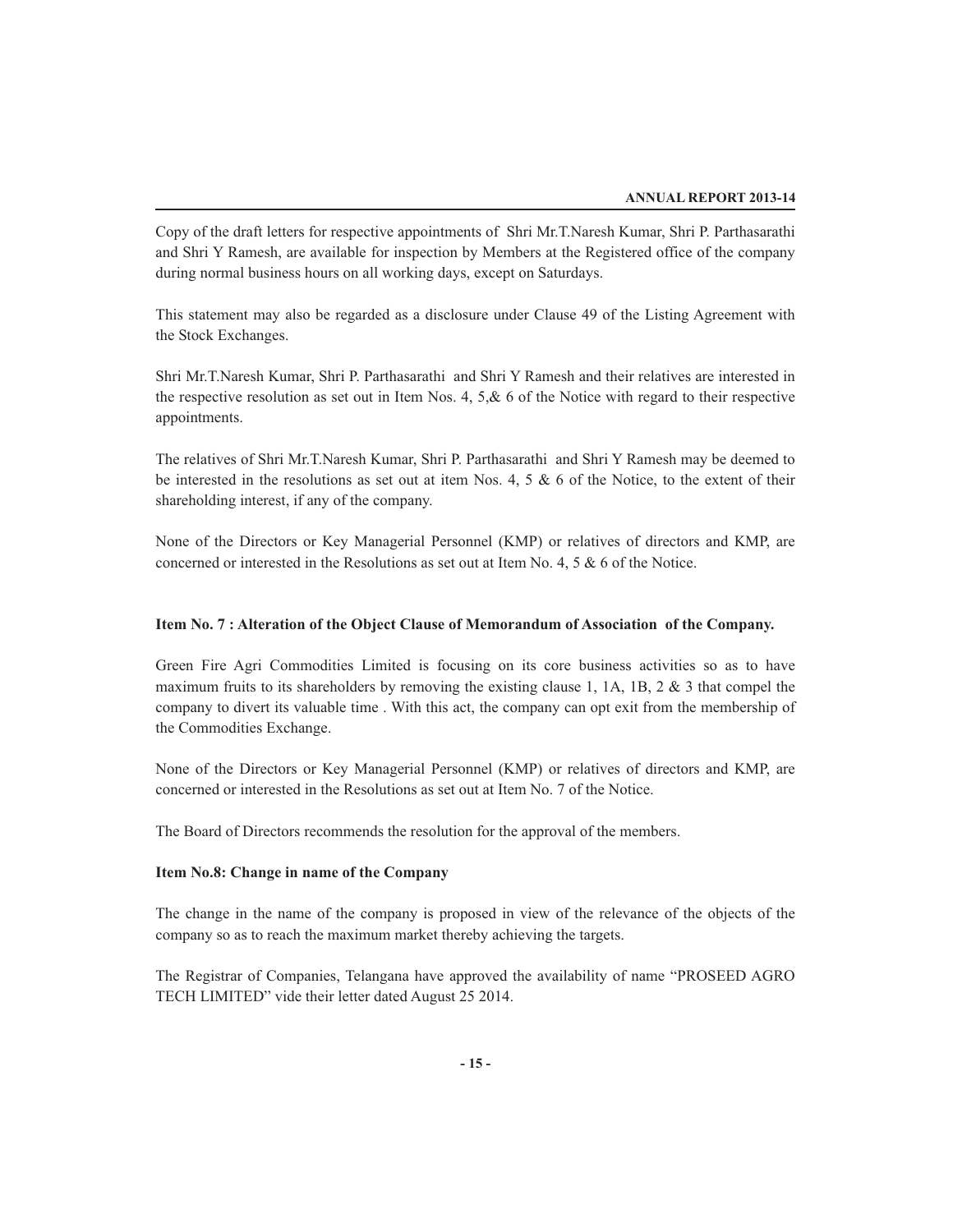

The change in the name of the company can be affected by a Special Resolution and will require the approval of the Members of the Company.

Further it will be necessary to substitute the name of the company wherever it occurs in the Memorandum and Articles of Association and other documents of the Company.

None of the Directors or Key Managerial Personnel (KMP) or relatives of directors and KMP are concerned or interested in the Resolutions as set out at Item No. 8 of the Notice.

The Board of Directors recommends the resolution for the approval of the members.

Place : Hyderabad **Khushboo Joshi** Date: September 03, 2014 **Company Secretary**

By Order of the Board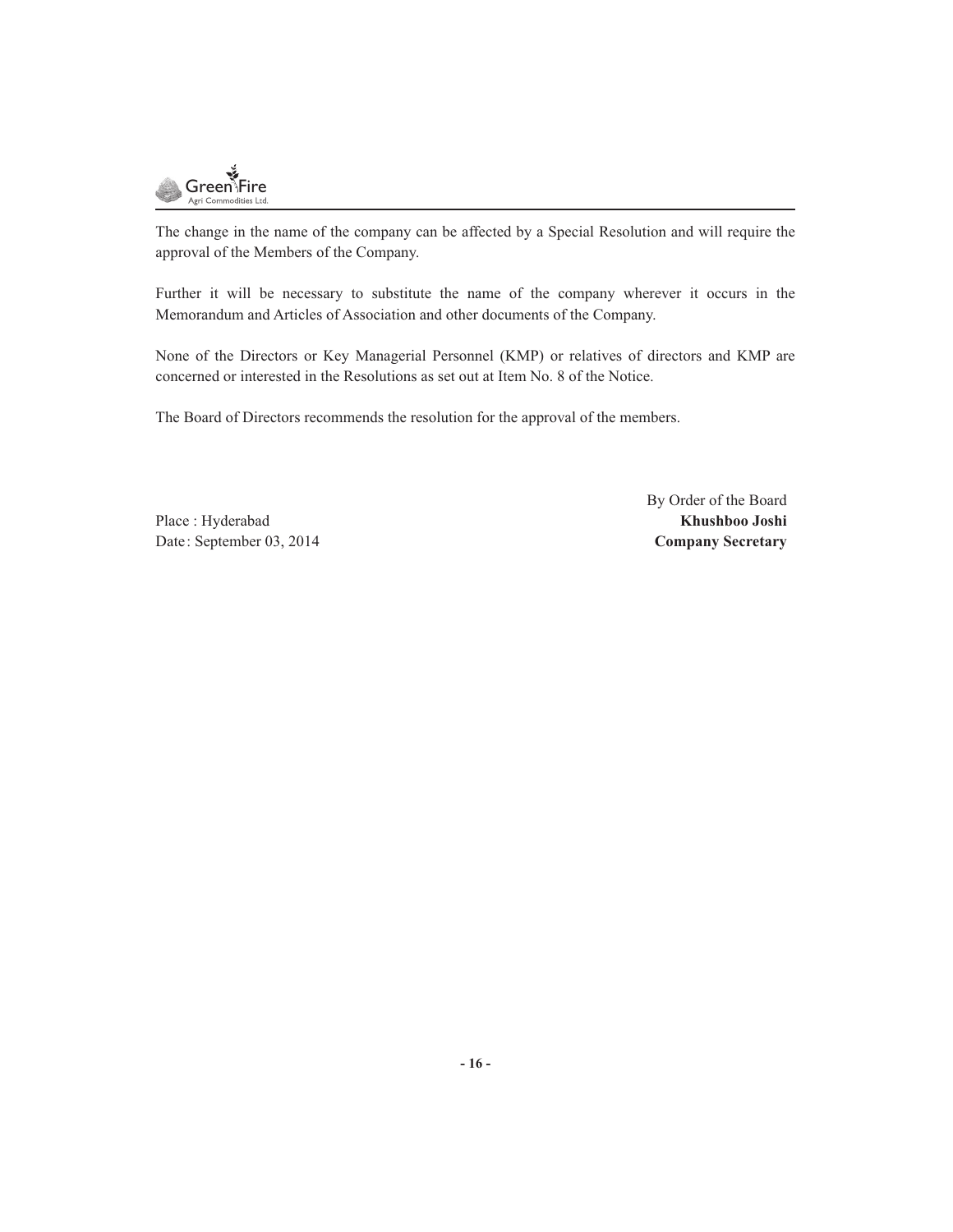### **EXPLANATORY STATEMENT AS PER THE CLAUSE 49 OF THE LISTING AGREEMENT:**

| Name of the Director                                                             | Mr. T. Naresh Kumar                                                                             |
|----------------------------------------------------------------------------------|-------------------------------------------------------------------------------------------------|
| DIN                                                                              | 00018575                                                                                        |
| Date of Birth                                                                    | 21/08/1961                                                                                      |
| Type of Appointment                                                              | Director not liable to retire by rotation                                                       |
| Date of appointment/re-appointment                                               | 16-07-2012                                                                                      |
| Areas of specialization                                                          | Expert in business matters                                                                      |
| Qualification                                                                    | B.Sc & BE                                                                                       |
| No. of shares held in company                                                    | 80779                                                                                           |
| List of directorships held outside public<br>limited companies                   | 01. Northgate Com Tech Limited                                                                  |
| Chairman/Member of the committee of<br>the Board of Directors of this Company    | Member in 1) Audit Committee and 2) Member in<br>Compensation/Remuneration Committee            |
| Chairman/Member of the committee of the<br>Board of Directors of other Companies | Member in 1) Audit Committee and 2) Member in<br>Compensation/Remuneration Committee            |
| Relation with Key Managerial Personnel<br>and Directors                          | <b>NIL</b>                                                                                      |
| Justification for appointment                                                    | His business expertise will be utilized for the<br>overall business development of the Company. |

| Name of the Director                                                             | Mr. P.Parthasarathi                                                                                                                      |
|----------------------------------------------------------------------------------|------------------------------------------------------------------------------------------------------------------------------------------|
| <b>DIN</b>                                                                       | 00004936                                                                                                                                 |
| Date of Birth                                                                    | 27/10/1948                                                                                                                               |
| Type of Appointment                                                              | Director not liable to retire by rotation                                                                                                |
| Date of appointment/re-appointment                                               | 01-04-2011                                                                                                                               |
| Areas of specialization                                                          | Finance & Accounts                                                                                                                       |
| Qualification                                                                    | <b>FCA</b>                                                                                                                               |
| No. of shares held in company                                                    | 500                                                                                                                                      |
| List of directorships held outside public<br>limited companies                   | 01. Northgate Com Tech Limited<br>02. Social Media India Limited<br>03. Citi Port Financial Services Limited                             |
| Chairman/Member of the committee of the<br>Board of Directors of this Company    | a) Chairman Audit Committee b) Chairman-<br>Compensation/Remuneration Committee;<br>(c) Member-Shareholders/Investor Grievance Committee |
| Chairman/Member of the committee of<br>the Board of Directors of other Companies | a) Chairman Audit Committee b)Chairman-<br>Compensation/Remuneration Committee;<br>(c) Member-Shareholders/Investor Grievance Committee  |
| Relation with Key Managerial Personnel<br>and Directors                          | <b>NIL</b>                                                                                                                               |
| Justification for appointment                                                    | His wide expertise in finance and accounting will be<br>utilized to the utmost                                                           |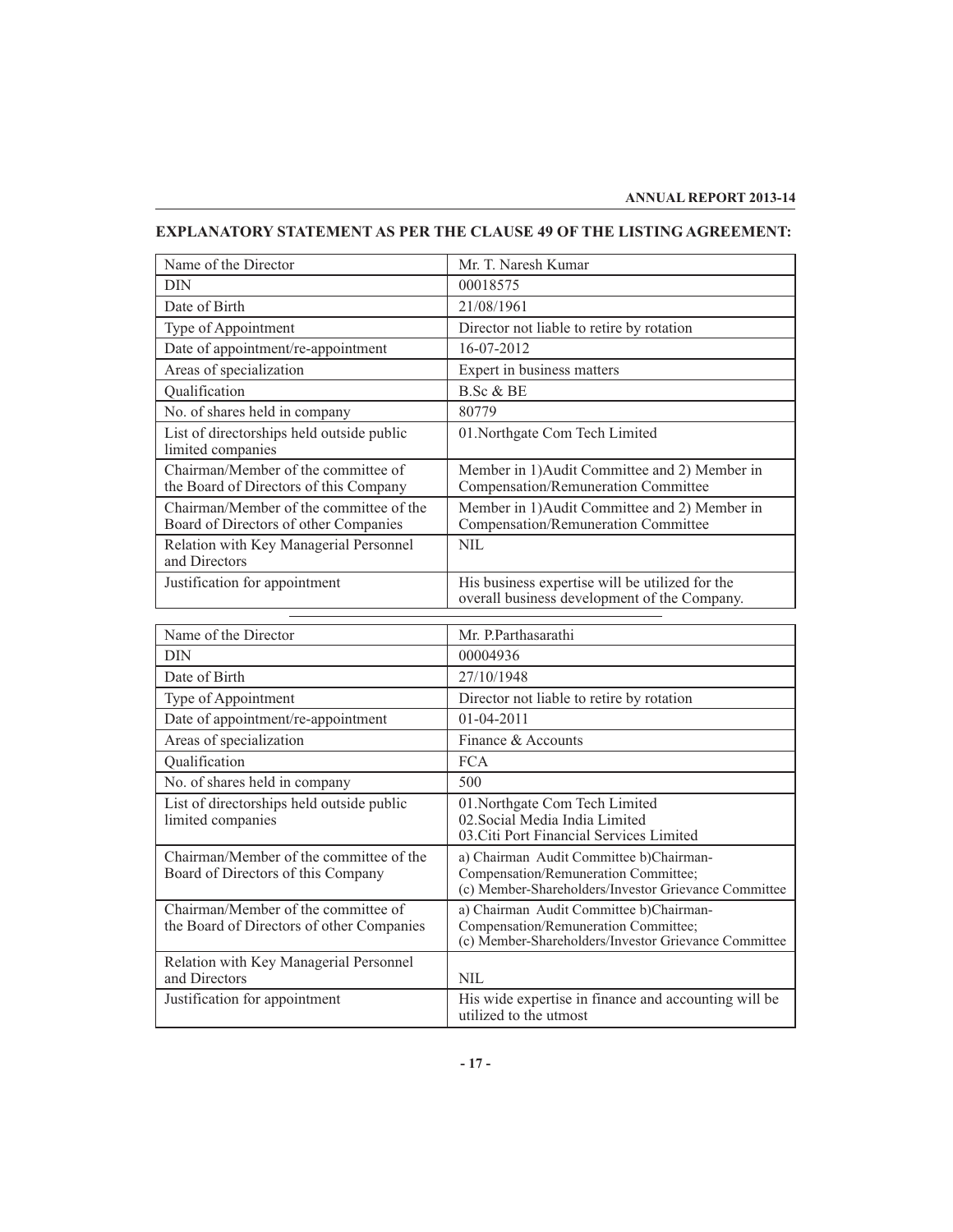

| Name of the Director                      | Mr. Y. Ramesh                                          |
|-------------------------------------------|--------------------------------------------------------|
| <b>DIN</b>                                | 02549429                                               |
| Date of Birth                             | 04/06/1961                                             |
| Type of Appointment                       | Director not liable to retire by rotation              |
| Date of appointment/re-appointment        | 16-07-2012                                             |
| Areas of specialization                   | Business affairs                                       |
| Qualification                             | B.Com                                                  |
| No. of shares held in company             | <b>NIL</b>                                             |
| List of directorships held outside public | 1. Northgate com Tech Limited                          |
| limited companies                         |                                                        |
| Chairman/Member of the committee of the   | 1) Member in Audit Committee                           |
| Board of Directors of this Company        | 2) Member in Compensation/Remuneration committee.      |
|                                           | 3) Member in Shareholders/Investor Grievance Committee |
| Chairman/Member of the committee of the   | 1) Member in Audit Committee                           |
| Board of Directors of other Companies     | 2) Member in Compensation/Remuneration committee.      |
|                                           | 3) Member in Shareholders/Investor Grievance Committee |
| Relation with Key Managerial Personnel    |                                                        |
| and Directors                             | <b>NIL</b>                                             |
| Justification for appointment             | Expertise in business affairs.                         |

### **FOR THE ATTENTION OF THE MEMBERS:**

1. Members are requested to send intimation of any changes in their addresses, applications for demat shares, application for transfer of shares and any related correspondence to the Company's Share Transfer Agent,M/s. CIL Securities Limited, 214, Raghava Ratna Towers, Chirag Ali Lane, Hyderabad-500 001, Telangana, Ph.No.040-23203155, Email: rta@cilsecurities.com.

### **Sending notices and documents to shareholders through email:**

As a part of "Green Initiative" in Corporate Governance, the Ministry of Corporate Affairs has allowed sending communication to the shareholders through electronic mode. Accordingly, we propose to send documents like notices convening general meetings, Annual Reports, etc., to the email addresses of the shareholders. For this purpose, shareholders holding shares in physical form are requested to register their valid email address and any changes therein from time to time with the Share Transfer Agents of the Company **M/s. CIL Securities Limited** at their postal address/ email address given above. Please give the details in the attached format for registering your email ID. Those holding shares in demat form are requested to register their email IDs with their Depository Participants.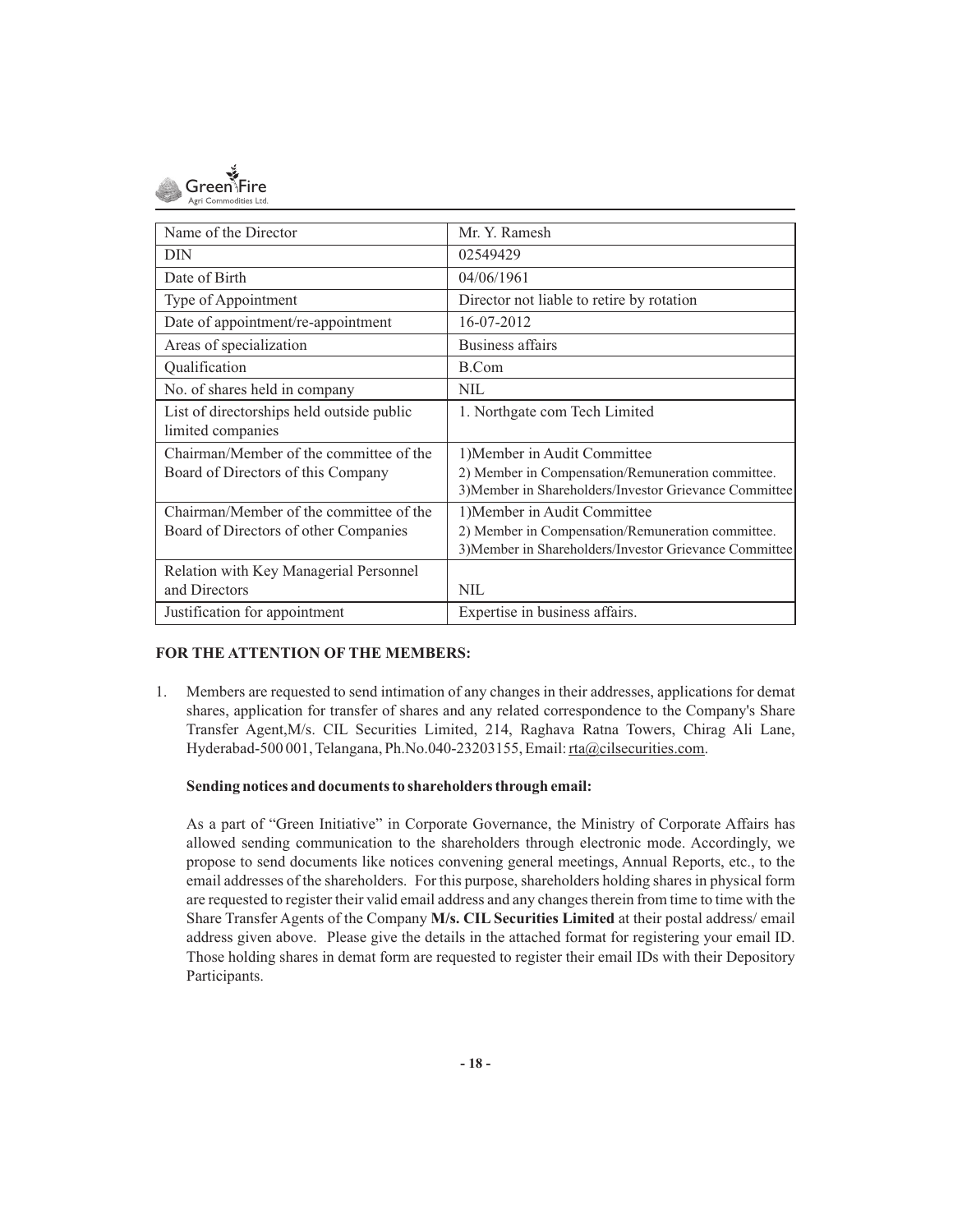### **DIRECTORS REPORT**

### **TO THE MEMBERS OF GREEN FIRE AGRI COMMODITIES LIMITED**

Your Directors have pleasure in presenting the Twenty Second Annual Report together with the Audited Accounts for the year ended 31st March, 2014.

### **Financial Highlights:**

|                                    |                                     | $($ ₹ lakhs)                       |
|------------------------------------|-------------------------------------|------------------------------------|
| <b>Particulars</b>                 | <b>Years ended</b><br>31 March 2014 | <b>Year ended</b><br>31 March 2013 |
| <b>Revenue:</b>                    |                                     |                                    |
| Revenue from Operations            | 103.01                              | 14,657.84                          |
| Other income                       | 7.30                                | 85.29                              |
| <b>Total Revenue</b>               | 110.31                              | 14,743.13                          |
| <b>EXPENDITURE:</b>                |                                     |                                    |
| Purchase of stock in trade         | 98.93                               | 14,222.39                          |
| Change in inventory stock-in trade |                                     |                                    |
| Operating expenses                 | 72.41                               | 604.66                             |
| Employee benefits expense          | 25.72                               | 77.49                              |
| Finance costs                      | 259.37                              | 225.93                             |
| Depreciation expense               | 12.24                               | 58.13                              |
| Other expenses                     | 1058.50                             | 230.17                             |
| <b>Total</b>                       | 1527.17                             | 15,418.77                          |
| Profit/(Loss) Before Tax           | $*(1428.31)$                        | (675.64)                           |
| Less: Tax Expense                  |                                     | (29.55)                            |
| Profit/(Loss) After Tax            | (1428.31)                           | (646.09)                           |
| Earnings / (Loss) per share        |                                     |                                    |
| - Basic                            | (1.49)                              | (0.78)                             |
| - Diluted                          | (1.49)                              | (0.78)                             |

\*Loss before tax includes Loss on account of Fire accident of  $\bar{z}$  11,44,958/-

### **Review of operations:**

For the financial year ended March 31, 2014, your Company had reported total income of ₹110.31 Lakhs as against  $\bar{\tau}$  14743.13 Lakhs during the previous financial year. The Company recorded a Net Loss of  $\bar{\tau}$  1428.31 lakhs as against net loss of  $\bar{\tau}$  646.09 lakhs during the previous financial year.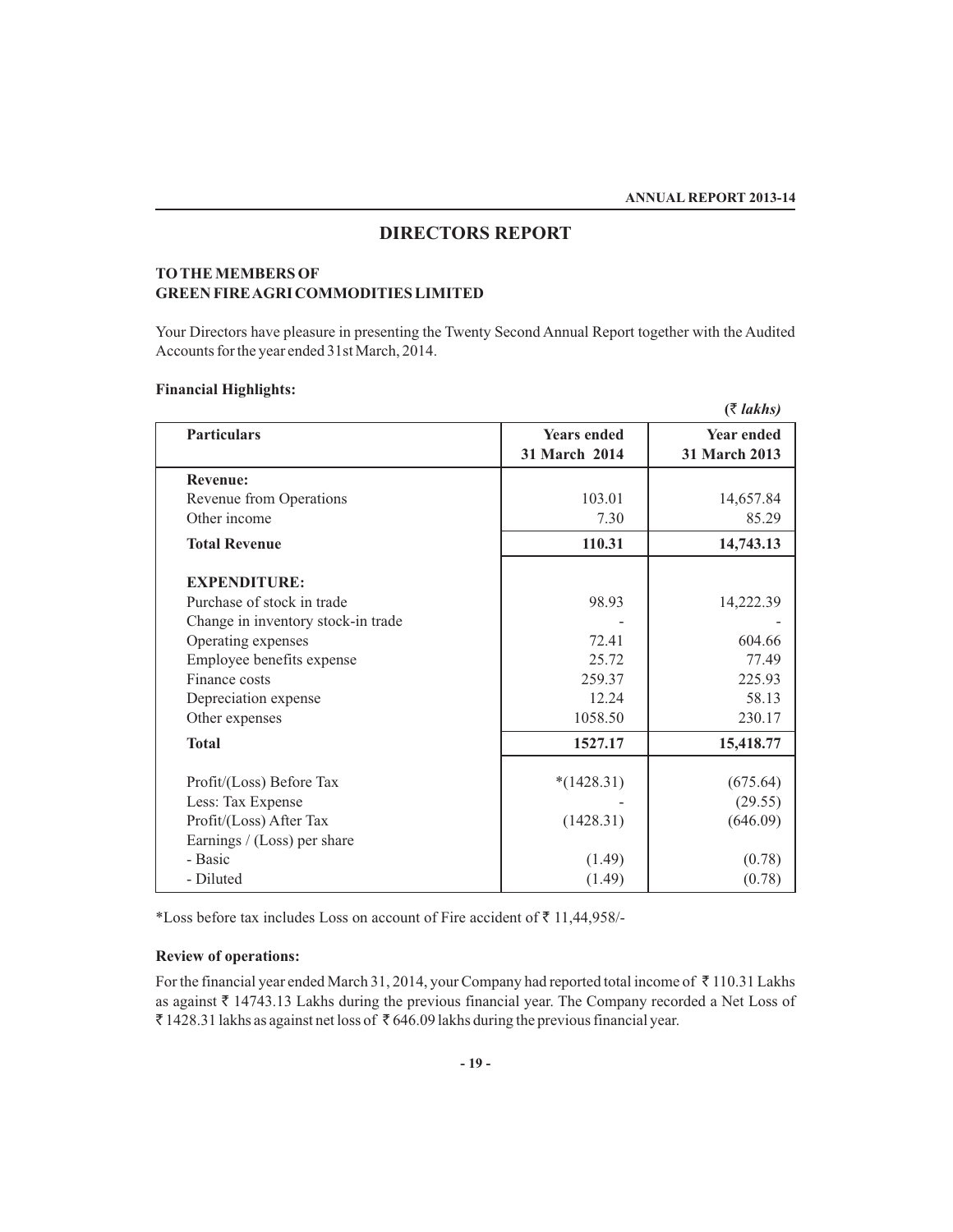

*Attention of Members is drawn to an extensive damage caused by the major Fire Accident due to short circuit at the then registered office of the Company at "Kartheek House", No.8-2-293/174/A25, Ground & First Floor, Road No.14, Banjara Hills, Hyderabad-500034, which completely destroyed the physical records, Registers and other documents up to 10.02.2014 and also affected the Data Processing Equipment, including Computers and Servers placed in that registered office. The Company has taken steps for recovering the data from the Back-up systems.*

### **DIRECTORS:**

In accordance with Sections 149, 150, 152 & other applicable provisions if any, of the Companies Act, 2013 Shri DVS Prakash Rao (DIN :03013165) Director of the Company retires by rotation at the ensuing Annual General Meeting and being eligible, offers himself for re-appointment.

Mr. T.Naresh Kumar, Mr.P.Parthasarathi and Mr.Y.Ramesh, Independent Directors of the Company be and are hereby appointed for a period of block of 5 years and not liable to retire by rotation.

### **AUDITORS:**

The Statutory Auditors, M/s Sarath and Associates, Chartered Accountants, retire at this Annual General Meeting. The Board of Directors, pursuant to the provisions of Section 139 and other applicable provisions, if any, of the Companies Act, 2013 read with Rules made thereunder, recommends appointment of M/s Navitha and Associates, Chartered Accountants, as Statutory Auditors of the Company for a period of block of Three (3) years from conclusion of this Annul General Meeting till the conclusion of  $25<sup>th</sup>$  Annual General Meeting in the calendar year of 2017.

### **PUBLIC DEPOSITS:**

The Company has not accepted any deposits within the meaning of Companies Act, 2013 and the rules framed there under.

### **PARTICULARS OF EMPLOYEES:**

None of the employees are in receipt of the remuneration as set out under the Companies Act, 2013 and read with Rules made there-under and as such the statement as required under the Companies Act, 2013 is not applicable.

### **LISTING OF SHARES**

The shares of the company are listed on National Stock Exchange and on the Bombay Stock Exchange Limited (BSE) under INDONEXT model. The listing fee for the year 2014-15 has already been paid to the NSE and the BSE.

### **CORPORATE GOVERNANCE:**

In accordance with Clause 49 of the Listing Agreement, a report on Corporate Governance along with the Practicing Company Secretary Certificate on compliance of conditions of Corporate Governance is annexed herewith and forms part of this report.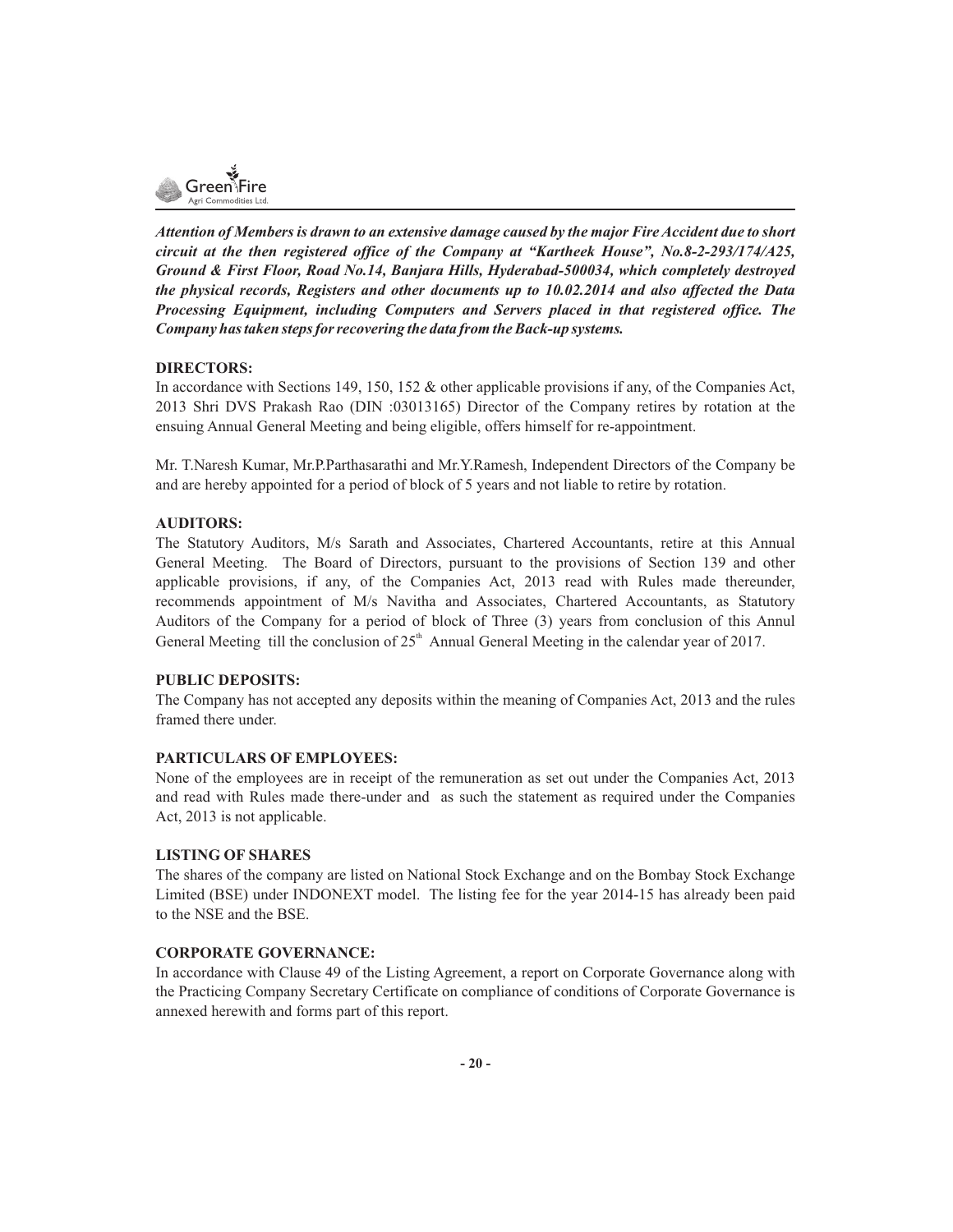### **DIRECTORS' RESPONSIBILITY STATEMENT**

In compliance to the provisions of Section  $134(3)(c)$  of the Companies Act, 2013, your Directors confirm the following:

- (i) that in the preparation of the Annual Accounts, the applicable accounting standards have been followed and no material departures have been made from the same;
- (ii) that the directors had selected such accounting policies and applied them consistently and made judgments and estimates that are reasonable and prudent so as to give a true and fair view of the state of affairs of the company at the end of the financial year and of the profit or loss of the company for that period;
- (iii) that the directors have taken proper and sufficient care for the maintenance of adequate accounting records in accordance with the provisions of the act for safeguarding the assets of the company and for preventing and detecting fraud and other irregularities;
- (iv) that the directors have prepared the annual accounts on a going concern basis;
- (v) that the directors have laid down internal financial controls to be followed by the Company and that such internal financial controls are adequate and were operating effectively; and
- (vi) that the directors have devised proper systems to ensure compliance with the provisions of all applicable laws and that such systems were adequate and operating effectively.

### **CONSERVATION OF ENERGY, TECHNOLOGY ABSORPTION, FOREIGN EXCHANGE EARNINGS AND OUTGO:**

The company has no activities relating to Conservation of Energy, Technology Absorption. The company has no Foreign Exchange earnings and Outgo during the year under review.

### **ACKNOWLEDGEMENTS:**

Your Directors thank all the members, banks and regulatory and governmental authorities for their continued support. We take this opportunity to place on record our sincere thanks to out Bankers, State and Central Government agencies for their timely support, co-operation and valuable guidance

For and on behalf of the Board Place : Hyderabad **D V S Prakash Rao** Date : 03.09.2014 Whole Time Director & CEO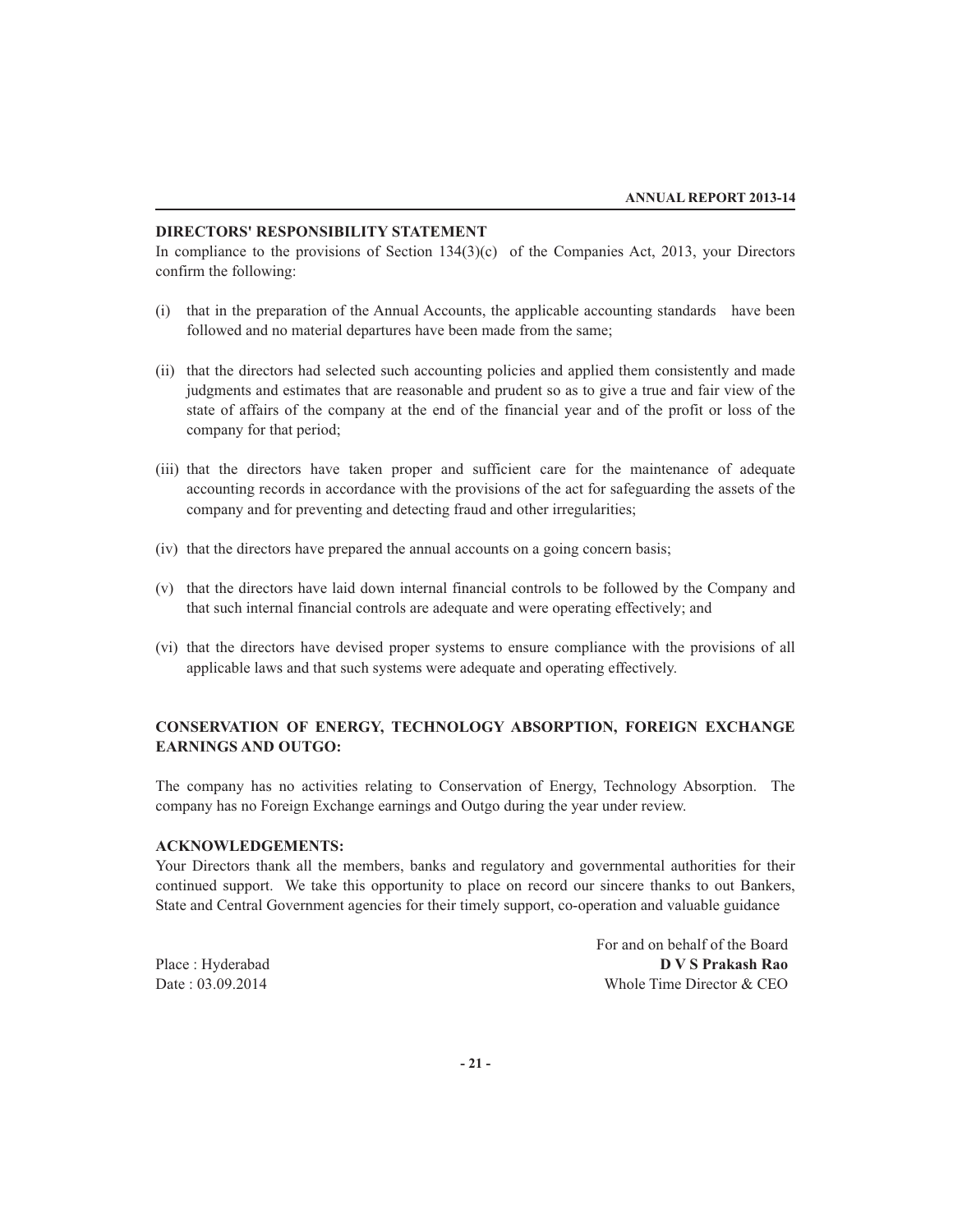

### **REPORT ON CORPORATE GOVERNANCE**

### **1. COMPANY'S PHILOSOPHY ON CODE OF GOVERNANCE**

The concept of Corporate Governance hinges on total transparency, integrity and accountability of the management team. Your Company has been following the Corporate Governance practices like striking out reasonable balance in the composition of Board of Directors, setting up Audit Committee and other business committees, adequate disclosures and business to be deliberated by the Board etc. Your Company is committed to follow good Corporate Governance practices and improve upon them year after year.

### **2. BOARD OF DIRECTORS**

The Board of Directors of the Company has an optimum combination of Executive and Non-Executive Directors with not less than Fifty percent of the Board of Directors comprising of Non-Executive Directors. The Company has Executive Chairman and 50% of the Board consisting of Independent and Non-Executive Directors.

| Category                                         | <b>No. of Directors</b> | % of Total Board |
|--------------------------------------------------|-------------------------|------------------|
| Promoter, Executive and Non-Independent Director | 00                      | $0\%$            |
| Executive Director(s)                            | $_{01}$                 | 25%              |
| Non-Executive Director(s)                        | 00                      | $0\%$            |
| Non-Executive and Independent Director           | 03                      | 75%              |
| Total                                            | 04                      | $100\%$          |

### **a) Composition and Category of Board of Directors**

### **b) Attendance of each Director at the Board Meetings held during year 2013-14 and at the Last Annual General Meeting;**

| Sl.              | Name and Designation | <b>Board Meetings</b> | <b>Board Meetings</b> | Attendance  |
|------------------|----------------------|-----------------------|-----------------------|-------------|
| N <sub>o</sub>   | of the Director      | held during           | Attended              | at Last AGM |
|                  |                      | the year              | during the year       | $(Yes\No)$  |
|                  | Mr P Parthasarthi    |                       |                       | Yes         |
| 2.               | Mr D V S Prakash Rao |                       |                       | Yes         |
| 3                | Mr P. Srinivasu      |                       |                       | Yes         |
| $\overline{4}$ . | Mr T Naresh Kumar    |                       |                       | <b>Yes</b>  |
| 5.               | Mr Y Ramesh          |                       |                       | <b>Yes</b>  |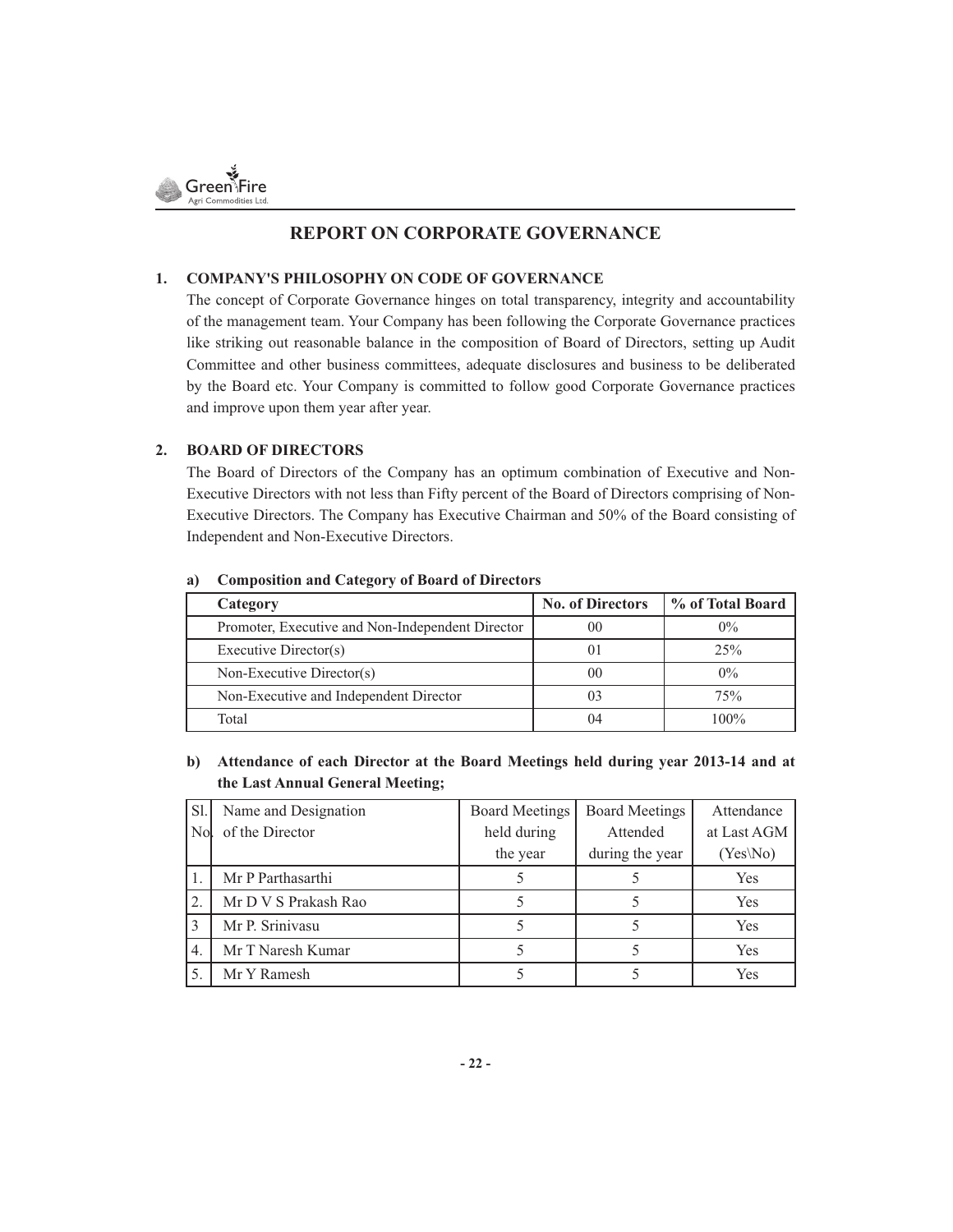- **Name of the Director Committee Board Committee Chairman Director Chairman Member** Mr P Parthasarthi Nil 3 2 1 Mr D V S Prakash Rao  $N$ il  $N$ il 1 Nil Nil Nil Mr T Naresh Kumar Nil Nil 1 Nil 2 Mr Y Ramesh Nil 1 Nil 3
- **c) Number of other Boards or Board Committees in which Directors are Member or Chairperson.**

@Directorships in Foreign Companies are excluded

### **d) Number of Board meetings held, dates on which held**

The Board of Directors met 5 times during the year 2013-14 on May 30, 2013, August 12, 2013, September 07, 2013, November 15, 2013 and February 14, 2014.

### **3. Audit Committee**

The Audit Committee was constituted in terms of Section 177 of the Companies Act, 2013 and as per the provisions of Clause 49 of the Listing Agreement. The Audit Committee consists of Independent Directors and provides assistance to the Board of Directors in fulfilling its overall responsibilities. The Company Secretary of the Company act as Secretary of the Committee.

### **i. Brief description of terms of reference;**

The terms of reference of the Audit Committee are in conformity with the provisions of Clause 49 of the Listing Agreement which inter alia, including the following:

- **•** Overseeing of the Company's financial reporting process and disclosure of its financial information to ensure that the financial statements are correct, sufficient and credible.
- **•** Reviewing the adequacy of internal audit functions.
- **•** Reviewing the quarterly and annual financial statements before submission to the Board.
- **•** Reviewing the adequacy of internal control and their compliance thereof.
- **•** Reviewing the company's financial and risk management policies.

### **ii. Composition, name of members and Chairperson**

The composition of Audit Committee is as follows:

| IS No. | <b>Name of Director</b> | <b>Designation in the Audit Committee</b> |
|--------|-------------------------|-------------------------------------------|
|        | Mr P Parthasarthi       | Chairman                                  |
|        | Mr T Naresh Kumar       | Member                                    |
|        | Mr Y Ramesh             | Member                                    |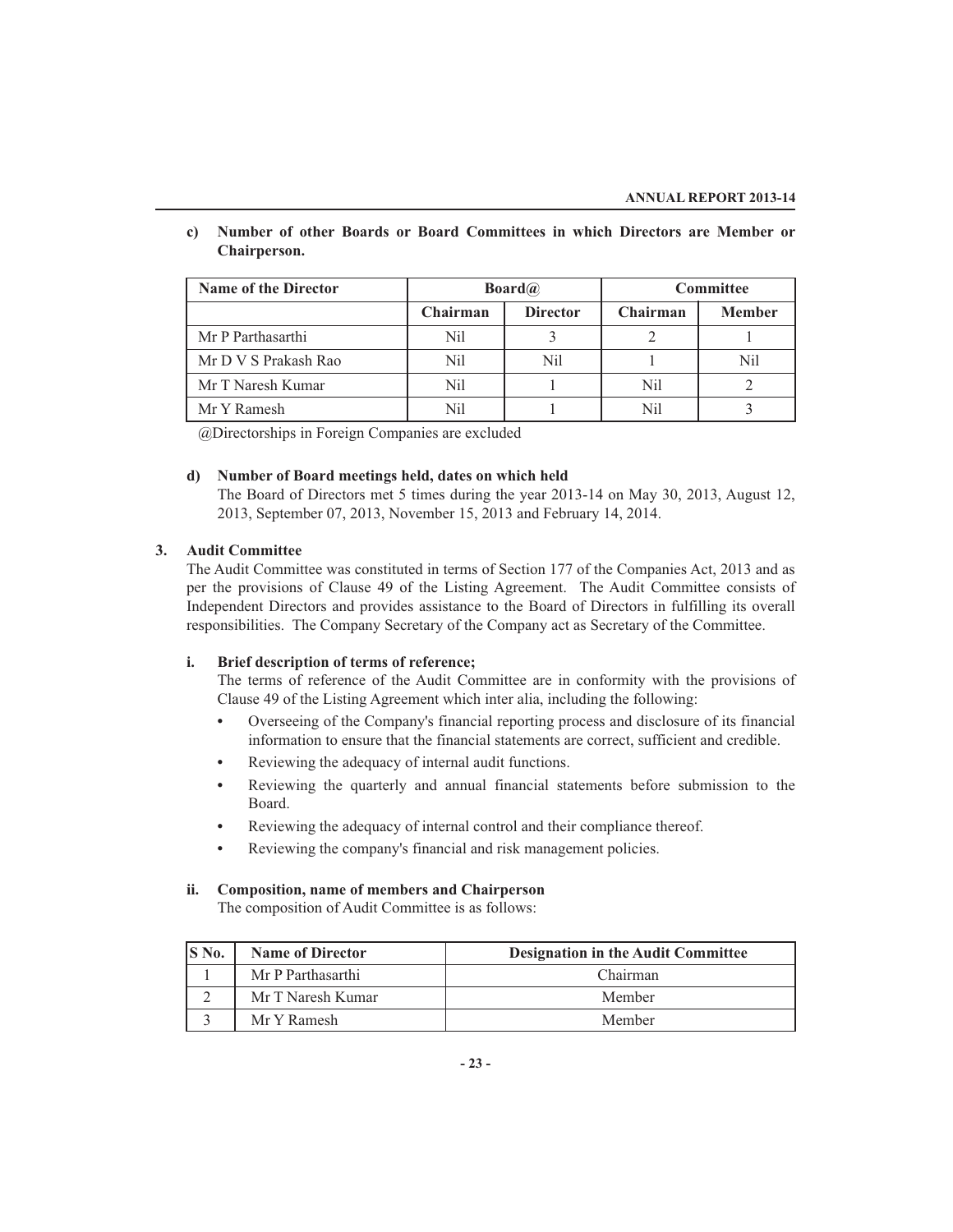

### **iii. Meetings and Attendance during the year**

During the Financial Year 2013-14, the Audit Committee met 4 times on the following dates: 30th May 2013, 12th August 2013, 15th November 2013 and 14th February 2014.

### **4. COMPENSATION / REMUNERATION COMMITTEE**

The composition of Compensation / Remuneration Committee is as follows:

| S.No.   Name of Director | <b>Designation in the Compensation/Remuneration Committee</b> |
|--------------------------|---------------------------------------------------------------|
| Mr P Parthasarthi        | Chairman                                                      |
| Mr T Naresh Kumar        | Member                                                        |
| Mr Y Ramesh              | Member                                                        |

### **(a) Brief description of terms of reference**

The terms of reference of the Compensation Committee, inter-alia includes determination of compensation package of Executive Directors and Senior Management of the Company and to frame policies and procedures for Employee Stock Option plans approved by the members of the company.

### **(b) Remuneration policy**

The Company has a credible and transparent policy in determining and accounting for the remuneration of the Executive/ Non executive Directors. Their remuneration is determined in accordance with the experience and nature of responsibilities as well as industry standards. The same is subject to the approval of the Remuneration Committee of the Board of Directors and the members.

### **5. SHAREHOLDERS / INVESTOR GRIEVANCE COMMITTEE:**

The composition of Shareholders/Investors' Grievance Committee is as follows:

| S No | Name of Director     | Designation in the Shareholders/Investors<br>Grievances Committee |
|------|----------------------|-------------------------------------------------------------------|
|      | Mr D V S Prakash Rao | Chairman                                                          |
|      | Mr P Parthasarthi    | Member                                                            |
|      | Mr Y Ramesh          | Member                                                            |

The Investors' Grievance Committee focuses on shareholders' grievances and strengthening of investor relations. The functions of the committee include the redressal of shareholders/investor complaints/grievances pertaining to transfers/transmissions of shares, dividend, and dematerialization of shares, replacement of lost/stolen/mutilated share certificates and other related issues. There are no complaints pending as on the date of this report.

The details of investor's complaints received and resolved during the financial year 2013-14 is as under.

| No. of Investor's              | No. of Investor's          | <b>Investor Complaints</b> |
|--------------------------------|----------------------------|----------------------------|
| Complaints received during the | Complaints resolved during | pending at the end of      |
| financial year 2013-14         | the financial year 2013-14 | financial year 2013-14     |
|                                |                            | Nil                        |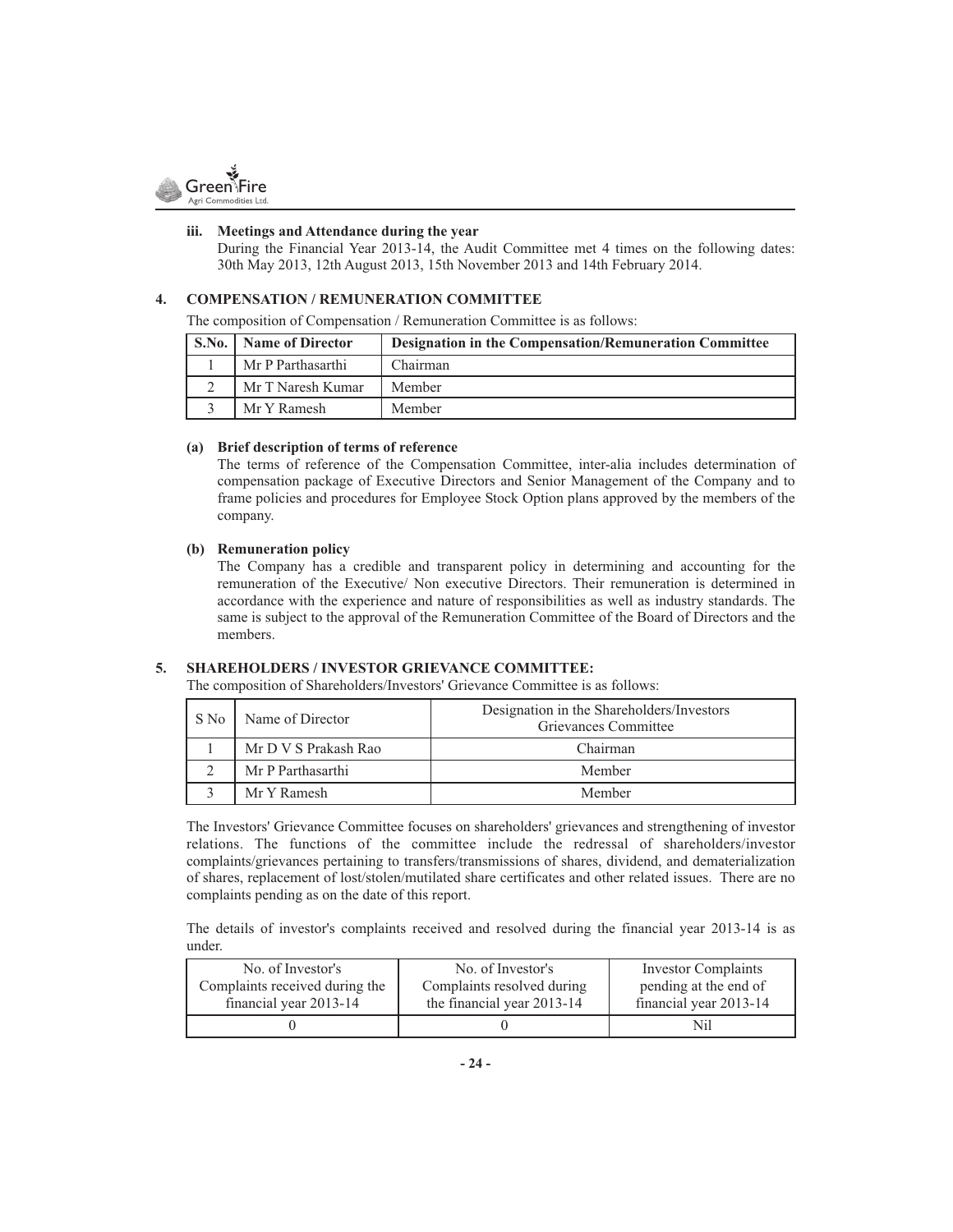| <b>Financial year</b><br>ended | Date       | <i>Venue</i>                                                                         | <b>Time</b> |
|--------------------------------|------------|--------------------------------------------------------------------------------------|-------------|
| March 31, 2013                 | 30.09.2013 | Kalinga Cultural Trust, Plot No.1269,<br>Road No.12, Banjara Hills, Hyderabad-500034 | 10.30A.M    |
| March 31, 2012                 | 29.09.2012 | Kalinga Cultural Trust, Plot No.1269,<br>Road No.12, Banjara Hills, Hyderabad-500034 | 10.30 A.M.  |
| March 31, 2011                 | 30.09.2011 | Kalinga Cultural Trust, Plot No.1269,<br>Road No.12, Banjara Hills, Hyderabad-500034 | 10.30 A.M.  |

### **6. Details Date, Time and Venue of the Last Three Annual General Meetings of the Company**

No special resolution has been passed by the Company in the last year through postal ballot.

### **7. DISCLOSURES**

- i. The summary of the materially significant relating party transactions is given in the Notes to the Accounts appearing in this Annual Report. However, none of the related party transactions have potential conflict with the interests of the Company at large, as all the transactions were entered into on an arms-length basis.
- ii. The Company has complied with all the requirements of the Listing Agreement of the Stock exchanges as well as regulations and guidelines of SEBI. No penalties have been levied or strictures have been passed by SEBI, Stock Exchanges or any other Statutory Authority on matters relating to capital markets, in the last three years. There were no non-compliances by the company, penalties, strictures imposed on the company by Stock Exchanges or SEBI or any statutory authority, on any matter related to Capital Market during the last three financial years.
- iii. The Company has complied with the requirements relating to Corporate Governance as mandated by Listing Agreements with the Stock Exchanges and also with the nonmandatory requirements as Remuneration Committee, Disclosures, Communication and General Information to the shareholders.

### **8. MEANS OF COMMUNICATION**

The main source of information to the shareholders is the annual report of the Company, which includes, inter alia, Directors' Report and the Report of Board of Directors on Corporate Governance, Management Discussion and Analysis Report and the audited financial results together with the auditor's report. Pursuant to Clause 51 of the Listing Agreement, all data related to quarterly financial results, shareholding pattern etc., are hosted on the Electronic Data Information Filing and Retrieval (EDIFAR) website maintained by SEBI in association with the National Informatics Centre, within the time frame prescribed in this regard. The quarterly / audited results are also published for the information of the shareholders in "The Financial Express" (English Language) and "Andhra Prabha" (Telugu Language) daily newspapers, intimation to Stock Exchanges as required under the Listing Agreements and through press releases.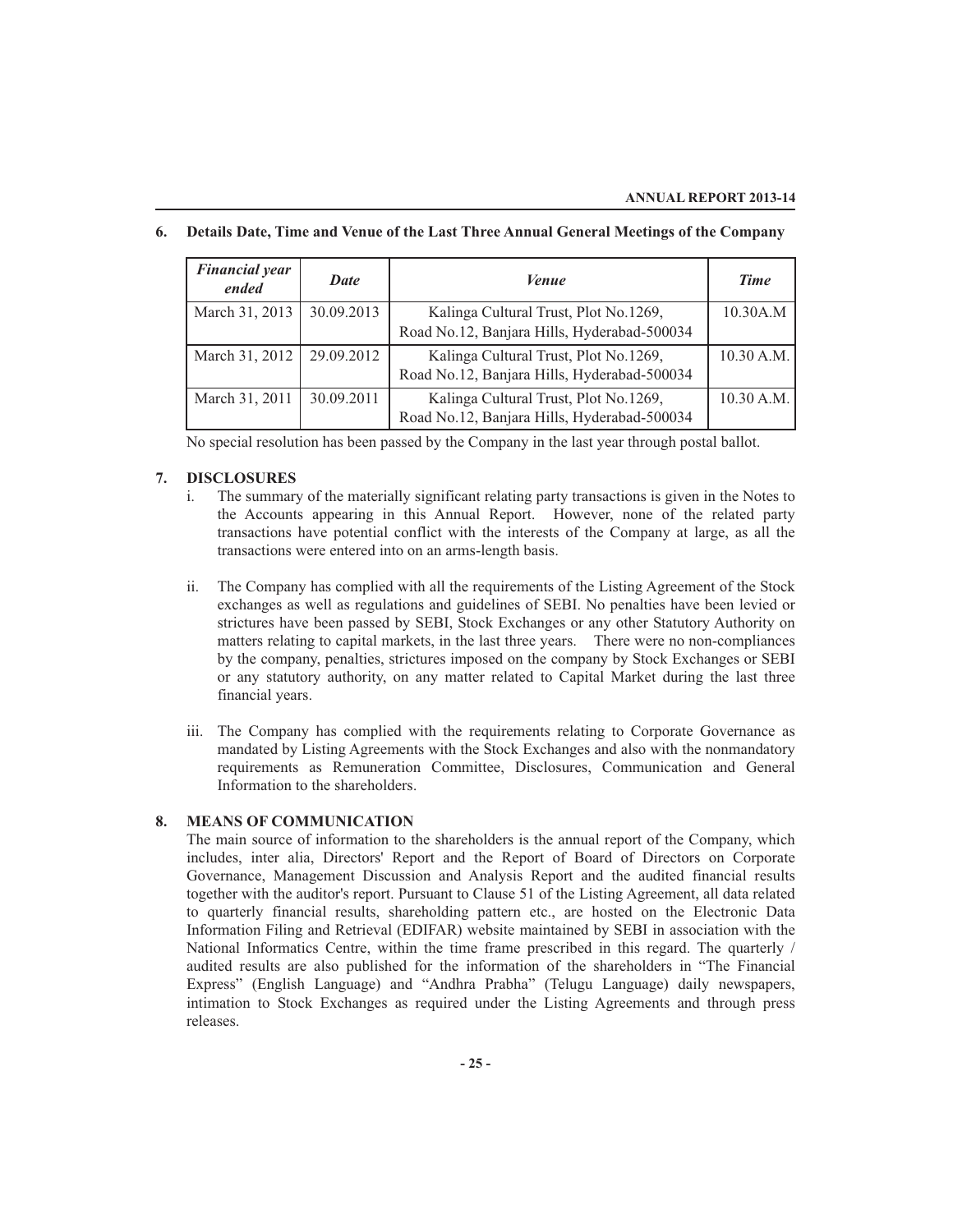

# **9. MANAGEMENT DISCUSSION AND ANALYSIS REPORT**

As required by sub-clause V of Clause 49 of the Listing Agreement, Management Discussion and Analysis Report is annexed to the Directors' Report..

### **10. GENERAL SHAREHOLDERS INFORMATION:**

### **I. Annual General Meeting**:

|      | Date                      | 30th September, 2014                                                                                                                                        |
|------|---------------------------|-------------------------------------------------------------------------------------------------------------------------------------------------------------|
|      | Time                      | 3.00 PM                                                                                                                                                     |
|      | Venue                     | Kalinga Cultural Trust, Banjara Hills, Hyderabad                                                                                                            |
| ii.  | Financial Year            | 1st April to 31st March                                                                                                                                     |
| iii. | Date of Book Closure      | 26th September to 30th September, 2014<br>(Both days inclusive)                                                                                             |
| iv.  | Listing on Stock Exchange | : National Stock Exchange $&$<br>Bombay Stock Exchange Limited                                                                                              |
| V.   | Stock Symbol & Code       | GREENFIRE (NSE) & 590057 (BSE)                                                                                                                              |
| vi.  | Market price data         | High/Low during the each month in the financial<br>year 2013-14 and performance in comparison to<br>broad based indices, NSE's Nifty and BSE's Sensex etc., |

| Month & Year     |             |            | <b>BSE</b>  |               |             | <b>NSE</b> |              |         |
|------------------|-------------|------------|-------------|---------------|-------------|------------|--------------|---------|
|                  |             | Stock (Rs) |             | <b>SENSEX</b> | Stock (Rs)  |            | <b>NIFTY</b> |         |
|                  | <b>High</b> | Low        | <b>High</b> | Low           | <b>High</b> | Low        | <b>High</b>  | Low     |
| April 2013       | 1.01        | 0.75       | 19,622.68   | 18,144.22     | 1.05        | 0.70       | 5962.30      | 5477.20 |
| May 2013         | 1.03        | 0.71       | 20,443.62   | 19,451.26     | 1.00        | 0.75       | 6229.45      | 5910.95 |
| June 2013        | 0.79        | 0.60       | 19,860.19   | 18,467.16     | 0.80        | 0.55       | 6011.00      | 5566.25 |
| <b>July 2013</b> | 1.00        | 0.64       | 20,351.06   | 19,126.82     | 0.95        | 0.60       | 6093.35      | 5675.75 |
| August 2013      | 0.74        | 0.63       | 19,569.20   | 17,448.71     | 0.75        | 0.60       | 5808.5       | 5118.85 |
| September 2013   | 0.98        | 0.62       | 20,739.69   | 18,166.17     | 0.95        | 0.60       | 6142.5       | 5318.9  |
| October 2013     | 0.84        | 0.60       | 21,205.44   | 19,264.72     | 0.85        | 0.60       | 6309.05      | 5700.95 |
| November 2013    | 0.91        | 0.65       | 21,321.53   | 20,137.67     | 0.95        | 0.65       | 6342.95      | 5972.45 |
| December 2013    | 0.72        | 0.58       | 21,483.74   | 20,568.70     | 0.75        | 0.55       | 6415.25      | 6129.95 |
| January 2014     | 0.79        | 0.63       | 21,409.66   | 20,343.78     | 0.80        | 0.65       | 6358.30      | 6027.25 |
| February 2014    | 0.70        | 0.62       | 21,140.51   | 19,963.12     | 0.70        | 0.60       | 6282.70      | 5933.30 |
| March 2014       | 0.73        | 0.55       | 22,467.21   | 20,920.98     | 0.70        | 0.55       | 6730.05      | 6212.25 |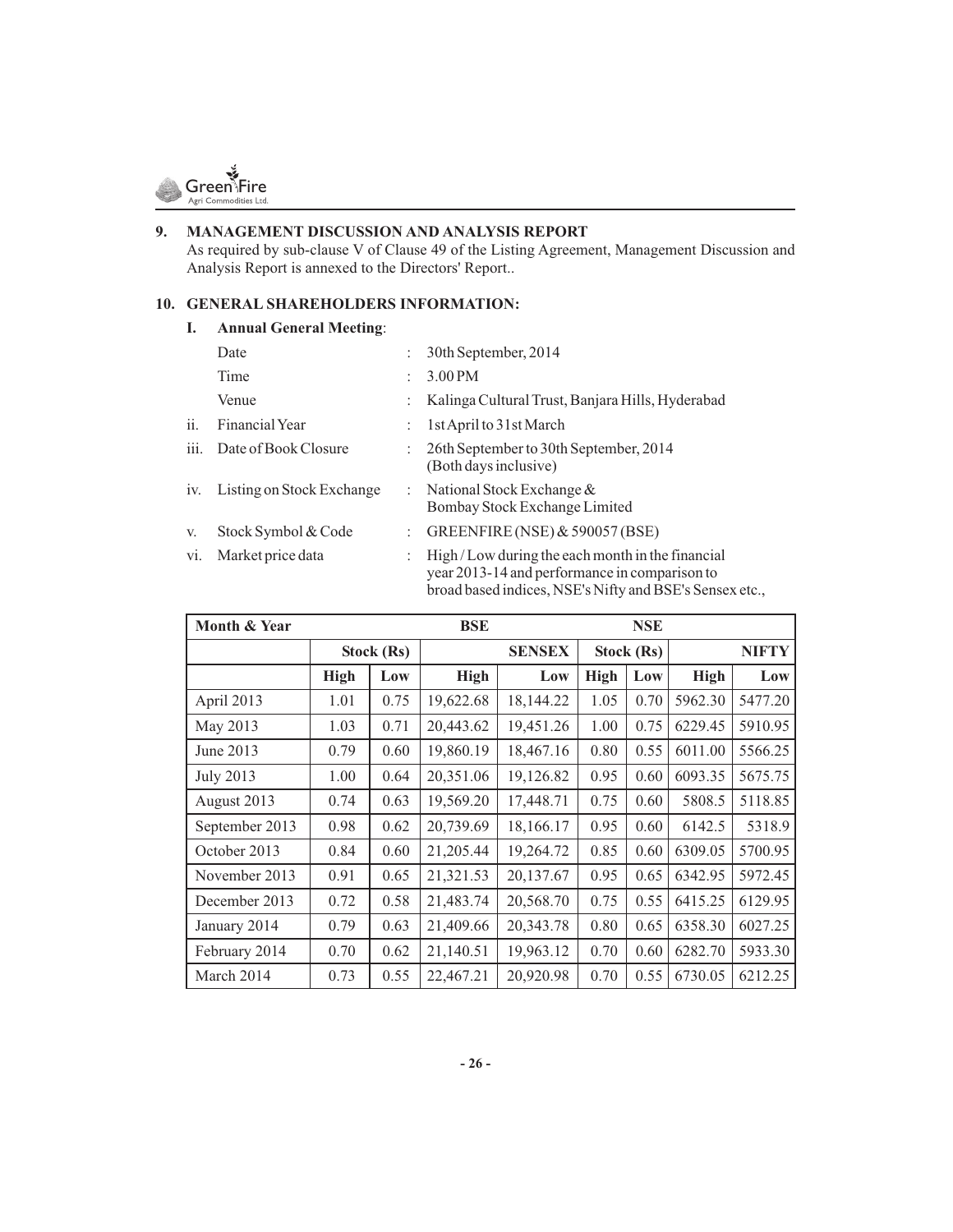### **vii. Registrar and Transfer Agent:**

CIL Securities Limited 214, Raghava Ratna Towers, Chirag Ali Lane, Hyderabad-500001 Phone: +91 040-23203155 Email ID: rta@cilsecurities.com

### **viii. Share Transfer System:**

Share transfers are registered and returned within a period of fifteen days from the date of receipt, if the documents are in order in all respects.

| Category       | Number of      | $(\%)$ of Total | Number of            | $(\%)$ of Total     |
|----------------|----------------|-----------------|----------------------|---------------------|
|                | <b>Members</b> | <b>Members</b>  | <b>Equity Shares</b> | <b>Shareholding</b> |
| $0 - 500$      | 12800          | 66.453          | 2394724              | 2.49                |
| 501-1000       | 2517           | 13.07           | 2185609              | 2.27                |
| 1001-2000      | 1504           | 7.81            | 2418249              | 2.52                |
| 2001-3000      | 652            | 3.38            | 1708812              | 1.78                |
| 3001-4000      | 321            | 1.67            | 1181913              | 1.23                |
| 4001-5000      | 338            | 1.75            | 1634897              | 1.70                |
| 5001-10000     | 538            | 2.79            | 4167359              | 4.34                |
| $10001$ -above | 592            | 3.07            | 80416873             | 83.67               |
| <b>Total</b>   | 19262          | 100             | 96108436             | 100                 |

### **ix. Distribution of shareholding**:

### **xvii. Dematerialization of shares and Liquidity:**

As on 31st March 2014, 99.97% of the paid up equity capital of the Company has been dematerialized and the trading of Equity shares in the Stock Exchanges is under compulsory dematerialization.

### **ISIN: INE217G01027**

### **viii. Address for correspondence:**

Company Secretary **Green Fire Agri Commodities Limited** GAMUT Square, D.No.8-2-686/8/B/1, 3rd Floor, Road No. 12, Banjara Hills, Hyderabad-500034, Telangana , India Tel: +91-40-23548353, Fax:+91-40-23548537 URL: www.greenfireagritech.com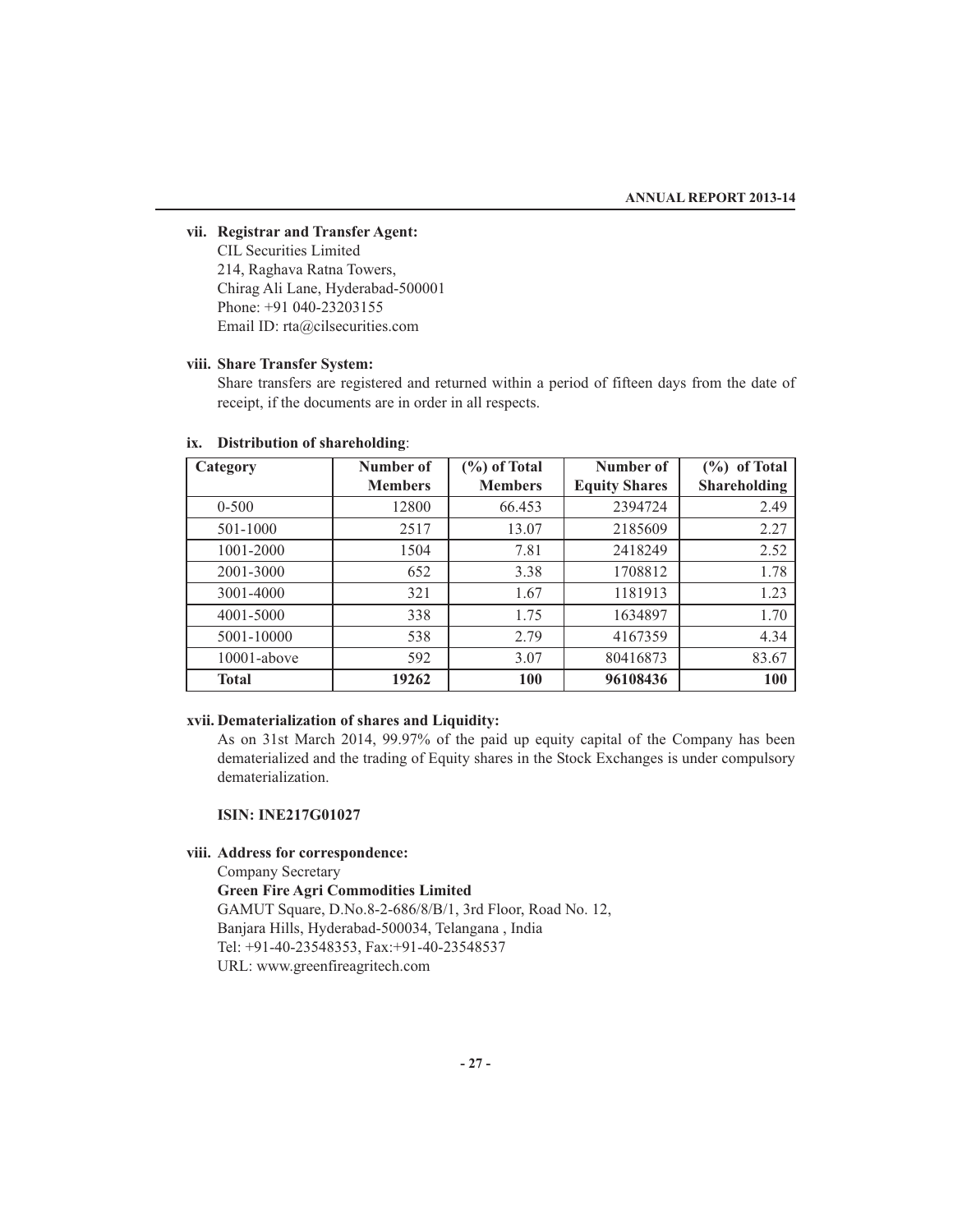

### **CERTIFICATE ON CORPORATE GOVERNANCE TO THE MEMBERS OF GREEN FIRE AGRI COMMODITIES LIMITED**

We have examined the compliance of conditions of Corporate Governance by Green Fire Agri Commodities Limited , for the year ended March 31, 2014, as stipulated in Clause 49 of the Listing Agreement of the said Company with stock exchanges.

The compliance of conditions of Corporate Governance is the responsibility of the management. Our examination was limited to procedures and implementation thereof, adopted by the Company for ensuring the compliance of the conditions of Corporate Governance. It is neither an audit nor an expression of opinion on the financial statements of the Company.

In our opinion and to the best of our information and according to the explanations given to us, we certify that the Company has complied with the conditions of Corporate Governance as stipulated in the above mentioned Listing Agreement.

We state that in respect of Investor Grievances no such Grievances are pending for a period exceeding one month against the Company as per the record maintained by the Shareholders/Investors Grievance Committee.

We further state that such compliance is neither an assurance as to the future viability of the Company nor the efficiency or effectiveness with which the management has conducted the affairs of the Company.

> **S Sarveswar Reddy** Practicing Company Secretary CP No. 7478

Place: Hyderabad Date: 03.09.2014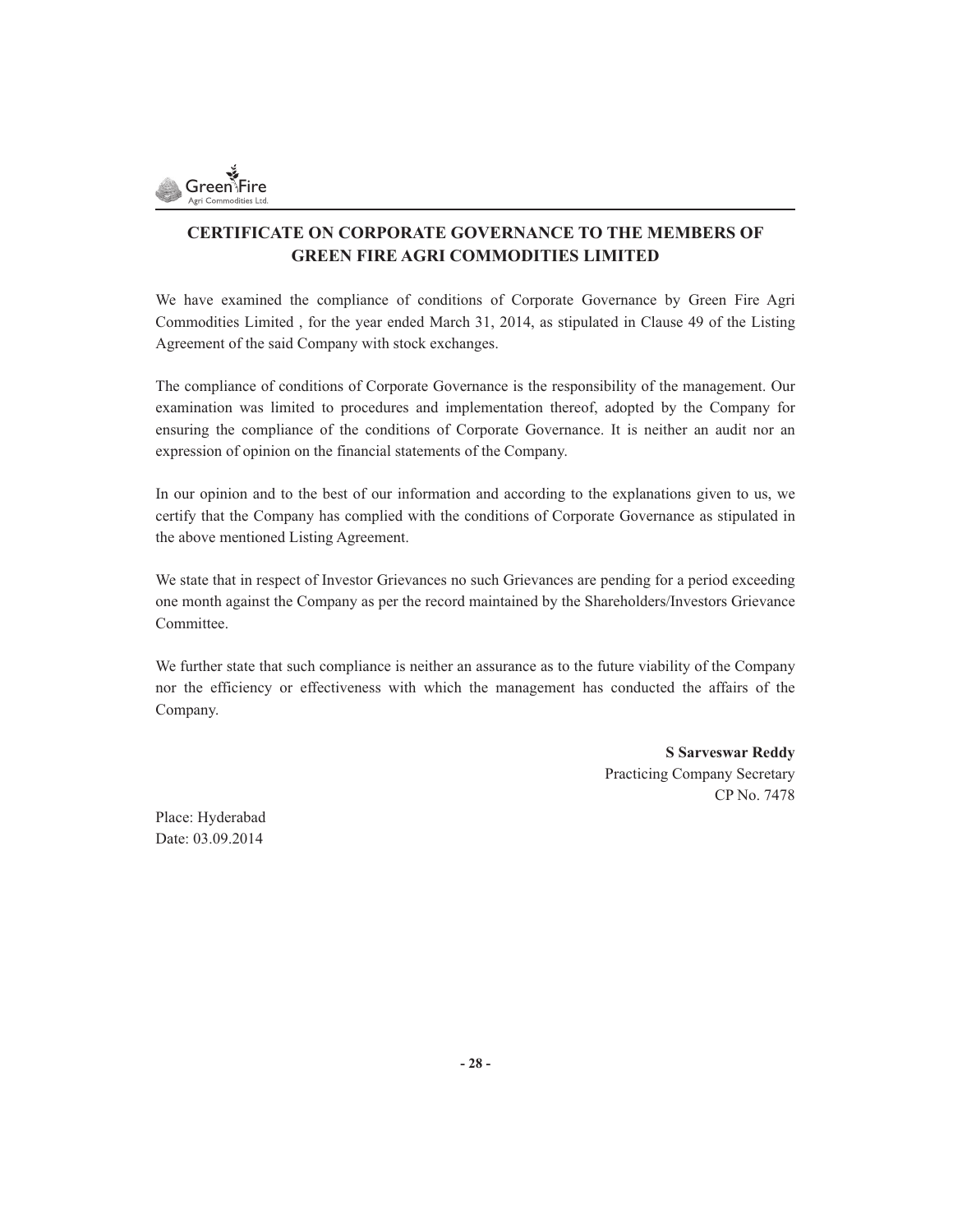### **MANAGEMENT DISCUSSION AND ANALYSIS REPORT**

### **Economic Scenario**

The calendar year 2013 was a difficult year for the world economy and is still struggling to recover. With the fluctuations in the global growth, the Indian economy was also marred by various factors such as high inflation, tight liquidity, rising interest rates, slowing investments and policy inaction among others. The United States economy weakened notably during 2013, and a slight growth prospects are expected during 2014.

The Indian economy is mainly dominated by the agriculture sector which provides employment and livelihood to more than 65% of population and determines the growth and sustainability of the country.

### **Seed - the harbinger of change**

The global population has been growing at a faster rate and crossed the 7 billion mark. This impacts access to food and adequacy of global food production and supply dynamics. The demand for cereals for humans and animal feed is expected to grow from 2.1 billion tones a year to nearly 3 billion tones by 2050. In order to meet such huge demand, the production of food grains need to be accelerated through sustainable intensification of agriculture in the back drop of multiple changes.

The use of good quality seed of improved varieties and hybrids and enhanced seed replacement rate can bring in immediate production advance of 10-15% - a quick and readily implementable option. Thus any effort to improve agricultural productivity centers on quality seed production and supply.

### **Indian Seed Industry**

The Indian seed industry is the fifth largest market in the world accounting for around 4.4% of global seed trade. The present size of the Indian seed industry is estimated at around  $\bar{\tau}$  7,000 crore with a production of around 40 million quintals of various kinds of seeds (Source: ASSOCHAM report). In India, hybrid seeds account for around 20% of the total seed production; of which cotton has the biggest share followed by rice at 15%, wheat at 10% and vegetables at 10%. The production of hybrids needs to be promoted aggressively to improve productivity especially in crops like rice, maize and vegetables. A recent survey by ASSOCHAM on the size and growth of domestic seed market estimates that the total seed production of India will reach to 63 million quintals by 2015 from the current level of 40 million quintals. The major contributors to the next leg of growth of the industry are expected to come from corn, paddy and vegetables.

### **Growth drivers of Indian seed industry**

With a population of 1.21 billion, India is the second-most populated country in the world. It is estimated that the population of the country will grow to 1.7 billion by 2050, increasing the demand for food grains. The per capita income of Indians has increased at a CAGR of 15.92% from  $\bar{\tau}$  38,084 in 2008-09 to  $\bar{\tau}$  68,757 in 2012-13. With the increase in income levels, the consumption of food grains and vegetables has also increased manifold.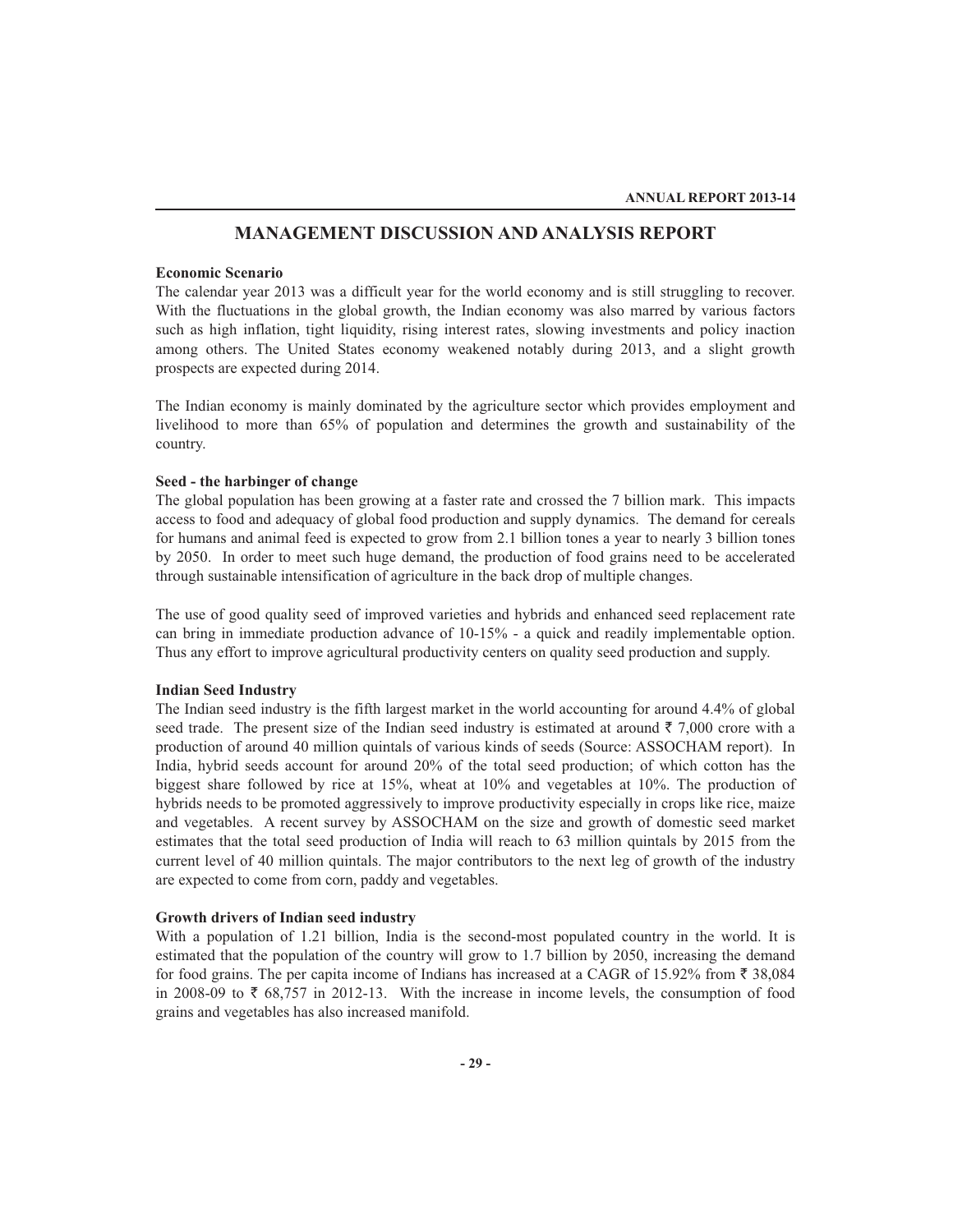

### **Commodity Markets**

For many commodities, the high price level reached in 2013 extended in 2014 with some significant bouts of volatility. After peaking during the first quarter of the year in the wake of the European Central Bank's (ECB) long-term refinancing operations having nurtured misperceptions about a rapid economic recovery, most commodity prices declined slightly during the second quarter. Prices of food and oil remained elevated in the third quarter, however as a result of adverse weather conditions in many countries and renewed strategic risk in the Middle East. By contrast, a grim global economic outlook further depressed prices of minerals, metals and ores. In the outlook, commodity exporters that have benefited from improved terms of trade over last few years remain exposed to downwards price pressures.

 $(7l_aL_a)$ 

### **Agri Commodities:**

Presently the company is doing Agri Commodities business

### **Financial Highlights**

|                                    |                                     | $( \alpha$ anns)                   |
|------------------------------------|-------------------------------------|------------------------------------|
| <b>Particulars</b>                 | <b>Years ended</b><br>31 March 2014 | <b>Year ended</b><br>31 March 2013 |
| <b>Revenue</b>                     |                                     |                                    |
| Revenue from Operations            | 103.01                              | 14,657.84                          |
| Other income                       | 7.30                                | 85.29                              |
| <b>Total Revenue</b>               | 110.31                              | 14,743.13                          |
| <b>Expenditure:</b>                |                                     |                                    |
| Purchase of stock in trade         | 98.93                               | 14,222.39                          |
| Change in inventory stock-in trade |                                     |                                    |
| Operating expenses                 | 72.41                               | 604.66                             |
| Employee benefits expense          | 25.72                               | 77.49                              |
| Finance costs                      | 259.37                              | 225.93                             |
| Depreciation expense               | 12.24                               | 58.13                              |
| Other expenses                     | 1058.50                             | 230.17                             |
| <b>Total</b>                       | 1527.17                             | 15,418.77                          |
| Profit/(Loss) Before Tax           | $*(1428.31)$                        | (675.64)                           |
| Less: Tax Expense                  |                                     | (29.55)                            |
| Profit/(Loss) After Tax            | (1428.31)                           | (646.09)                           |
| Earnings / (Loss) per share        |                                     |                                    |
|                                    |                                     |                                    |
|                                    |                                     |                                    |
| - Basic<br>- Diluted               | (1.49)<br>(1.49)                    | (0.78)<br>(0.78)                   |

\*Loss before tax includes Loss on account of Fire accident of  $\bar{z}$  11,44,958/-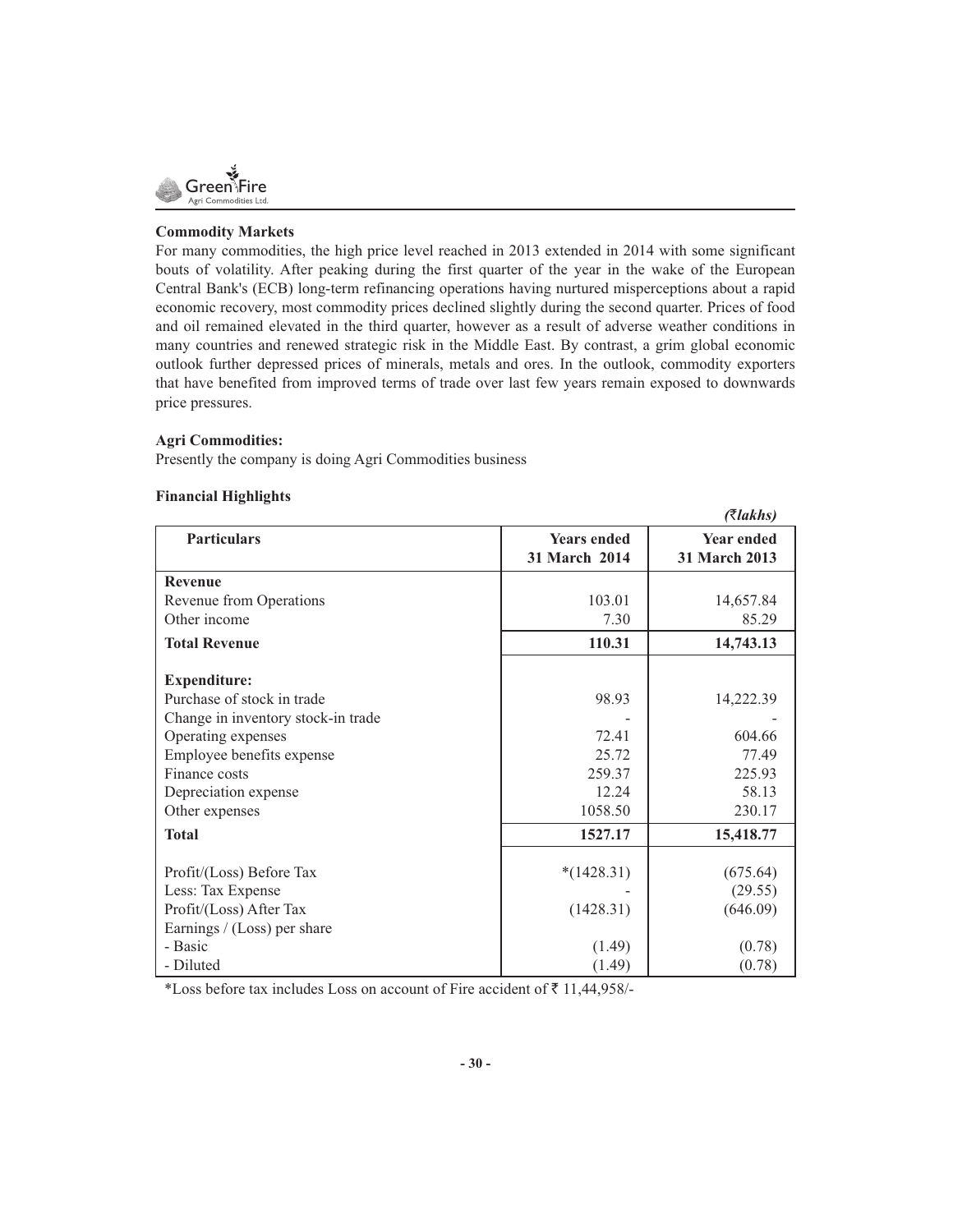### **Income from operations**

The revenues decreased to  $\bar{\tau}$  110.31 lakhs in FY'14 from  $\bar{\tau}$  14,743.13 lakhs in FY'13.

### **Gross Profit/ Loss**

During the FY'14 the company recorded a loss of  $\bar{\tau}$  1428.31 lakhs against loss of  $\bar{\tau}$  675.64 lakhs in FY'13.

### **Net Profit/ Loss**

In FY'14 net loss of  $\bar{\tau}$  1428.31 lakhs were recorded against net loss of  $\bar{\tau}$  646.09 lakhs in FY'13.

### **Risk Management**

Risk is attached to everything including business. The factors affecting the risk differ from business to business. The Company however, foresees various risks from competitors, unorganized sectors operating in the Industry, fluctuations in foreign exchanges rates, commodities rates, interest rate, commercial risk, change in Government policies and regulations and decision of the Management about the business which may effect over all profitability of the Company. However the Company has framed the policies so as to have minimum effect and to overcome the risks of the Business.

### **Internal Control systems and their adequacy**

The Company has adequate internal control systems supplemented by internal audits by professional firms commensurate with its size and nature of business to ensure to safeguard and protect the interests and assets of the Company.

### **Cautionary Note**

Statements in the Management Discussion and Analysis outlining the Company's estimates, perceptions and expectations may be forward looking statements within the meaning of applicable laws and regulations. The actual results may differ materially from those expressed herein above due to certain factors which may be beyond the control of the Company.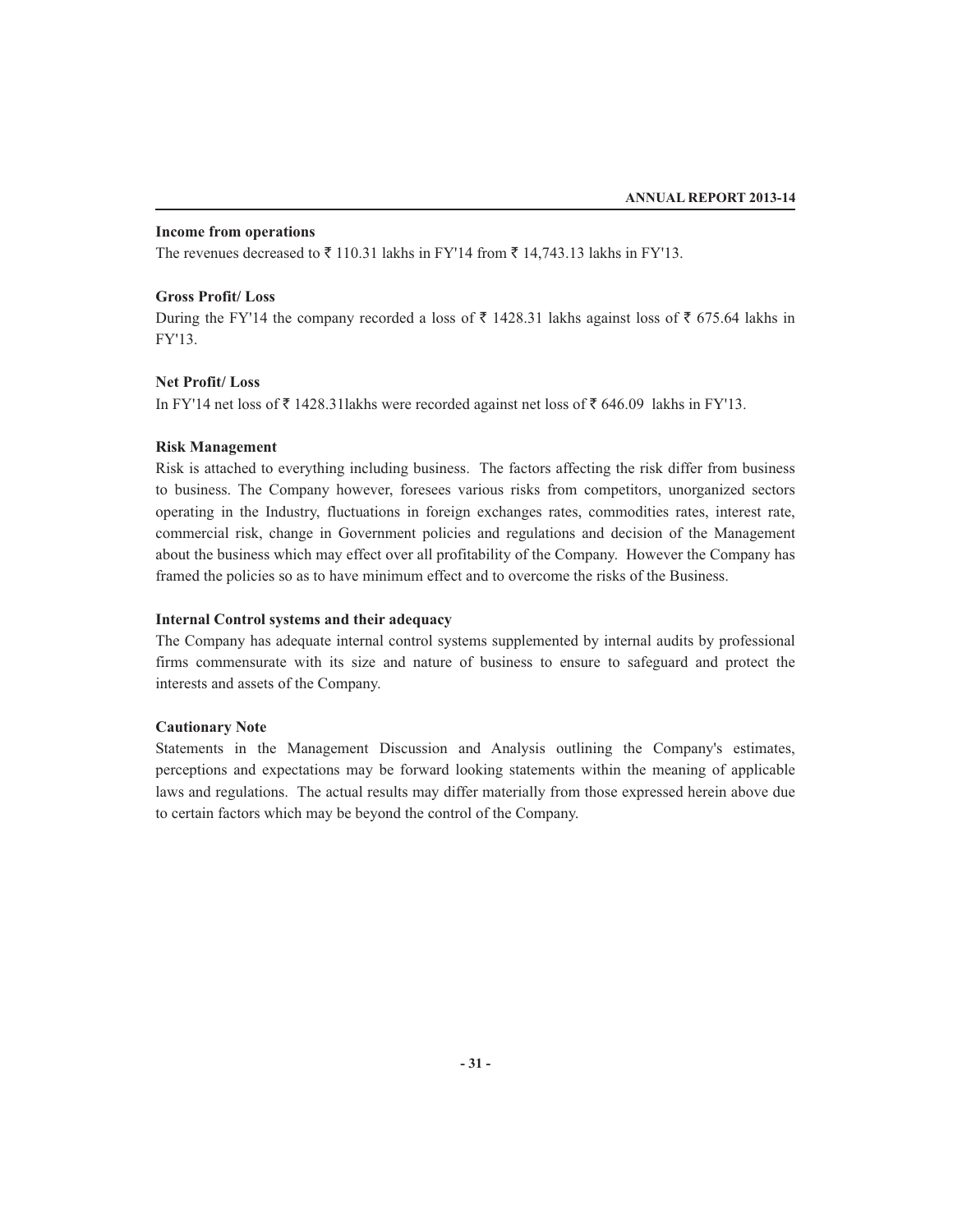

### **CEO/CFO Certificate**

I, D V S Prakash Rao, Whole Time Director & CEO of Green Fire Agri Commodities Limited (formerly Northgate Technologies Limited) certify that:

- 1. We have reviewed the financial statements for the year and that to the best of our knowledge and belief:
	- (a) these statements do not contain any materially untrue statement or omit any material fact or contain statements that might be misleading;
	- (b) these statements present a true and fair view of the state of affairs of the Company and of the results of the operations and cash flows. The financial statements have been prepared in conformity, in all material respects, with the existing generally accepted accounting principles including accounting standards, applicable laws and regulations.
- 2. There are, to the best our knowledge and belief, no transactions entered into by the Company during the year which are fraudulent, illegal or violative of Company's code of conduct.
- 3. We accept overall responsibility for establishing and monitoring the Company's internal control system for financial reporting and evaluating its effectiveness. Internal Audit function monitors the internal control system for financial reporting, which encompasses the examination and evaluation of the adequacy and effectiveness. Internal Audit works with all levels of management and statutory Auditors, and reports significant issues to the Audit Committee of the Board. The Auditors and Audit Committee are apprised of any corrective action taken with regard to significant deficiencies and material weakness.
- 4. We indicate to the Auditors and to the Audit Committee:
	- (a) Significant changes in internal controls over financial reporting during the year;
	- (b) Significant changes in the accounting policies during the year;
	- (c) No instances of significant fraud of which we have become aware of and which involve the management or other employees who have significant role in the Company's internal control system over financial reporting.

However, during the year there were no such changes and instances.

Place: Hyderabad **D V S Prakash Rao** Date: May 30, 2014 Whole Time Director & CEO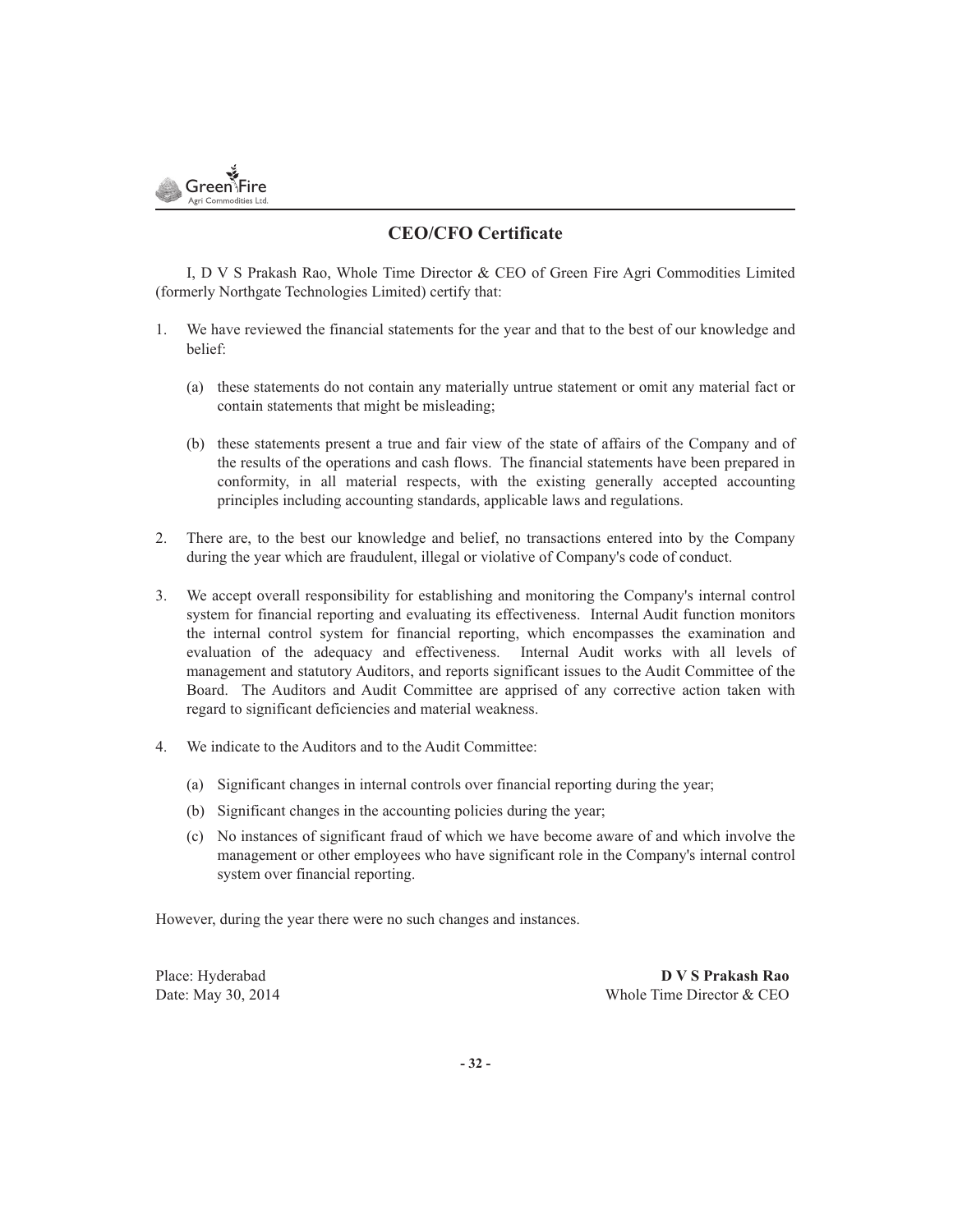### **Independent Auditors' Report**

### **To The Members of M/s. Green Fire Agri Commodities Limited**

### **Report on the Financial Statements**

We have audited the accompanying financial statements of M/s. GREEN FIRE AGRI COMMODITIES LIMITED ("the Company"), which comprise the Balance Sheet as at 31st March, 2014, the Statement of Profit and Loss and the Cash Flow Statement for the year then ended and a summary of the significant accounting policies and other explanatory information.

### **Management's Responsibility for the Financial Statements**

The Company's Management is responsible for the preparation of these financial statements that give a true and fair view of the financial position, financial performance and cash flows of the Company in accordance with the Accounting Standards notified under the Companies Act, 1956 ("the Act"). (Which continue to be applicable in respect of Section 133 of the Companies Act, 2013 in terms of General Circular 15/2013 dated 13 September 2013 of the Ministry of Corporate Affairs) This responsibility includes the design, implementation and maintenance of internal controls relevant to the preparation and presentation of the financial statements that give a true and fair view and are free from material misstatement, whether due to fraud or error.

### **Auditors' Responsibility**

Our responsibility is to express an opinion on these financial statements based on our audit. We conducted our audit in accordance with the Standards on Auditing issued by the Institute of Chartered Accountants of India. Those Standards require that we comply with the ethical requirements and plan and perform the audit to obtain reasonable assurance about whether the financial statements are free from material misstatement.

An audit involves performing procedures to obtain audit evidence about the amounts and the disclosures in the financial statements. The procedures selected depend on the auditor's judgment, including the assessment of the risks of material misstatement of the financial statements, whether due to fraud or error. In making those risk assessments, the auditor considers internal controls relevant to the Company's preparation and fair presentation of the financial statements in order to design audit procedures that are appropriate in the circumstances, but not for the purpose of expressing an opinion on the effectiveness of the Company's internal control. An audit also includes evaluating the appropriateness of the accounting policies used and the reasonableness of the accounting estimates made by the Management, as well as evaluating the overall presentation of the financial statements.

We believe that the audit evidence we have obtained is sufficient and appropriate to provide a basis for our audit opinion.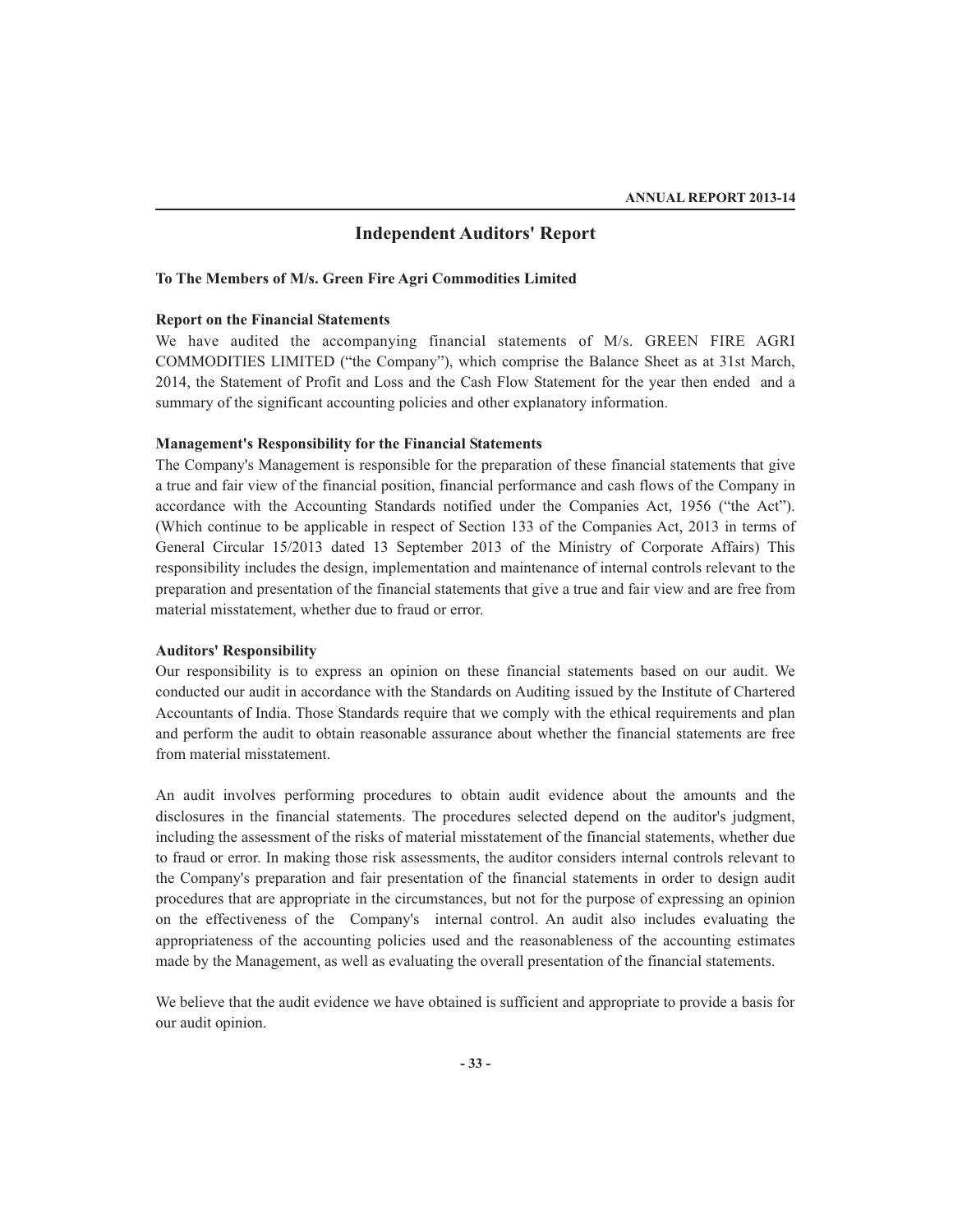

### **Opinion**

In our opinion and to the best of our information and according to the explanations given to us, the aforesaid financial statements give the information required by the Act in the manner so required and give a true and fair view in conformity with the accounting principles generally accepted in India:

- (a) in the case of the Balance Sheet, of the state of affairs of the Company as at 31 March, 2014;
- (b) in the case of the Statement of Profit and Loss, of the **loss** of the Company for the year ended on that date; and
- (c) in the case of the Cash Flow Statement, of the cash flows of the Company for the year ended on that date.

### **Emphasis of Matter**

- *(a) Attention is drawn to Note No.2.21(a) of the Notes to the Accounts of the Company, relating to extensive damage due to the major fire accident which completely destroyed the physical vouchers upto 10.2.2014 and also affected computers, Furniture and Fixtures, Office Equipments, servers and the steps taken by the Company for recovering the data from the Backup systems. We have conducted limited review of the accounts for the nine months period ending 31.12.2013. We have also conducted Audit for the year ending March 2014, based on data retrieved from the systems including scanned/ soft copies and physical records available.*
- *(b) Attention is also drawn to Note No.2.21 (b) of the Notes to the Accounts with respect to balances under Sundry Debtors/ Claims Recoverable/ Loans & Advances/ Sundry Creditors/ Other Liabilities which have not been confirmed by the certain parties.*

### **Report on Other Legal and Regulatory Requirements**

- 1. As required by the Companies (Auditor's Report) Order, 2003 ("the Order") issued by the Central Government in terms of Section 227(4A) of the Act, we give in the Annexure a statement on the matters specified in paragraphs 4 and 5 of the Order.
- 2. As required by Section 227(3) of the Act, we report that:
	- (a) We have obtained all the information and explanations which to the best of our knowledge and belief were necessary for the purposes of our audit.
	- (b) In our opinion, proper books of account as required by law have been kept by the Company so far as it appears from our examination of those books
	- (c) The Balance Sheet, the Statement of Profit and Loss and the Cash Flow Statement dealt with by this Report are in agreement with the books of account.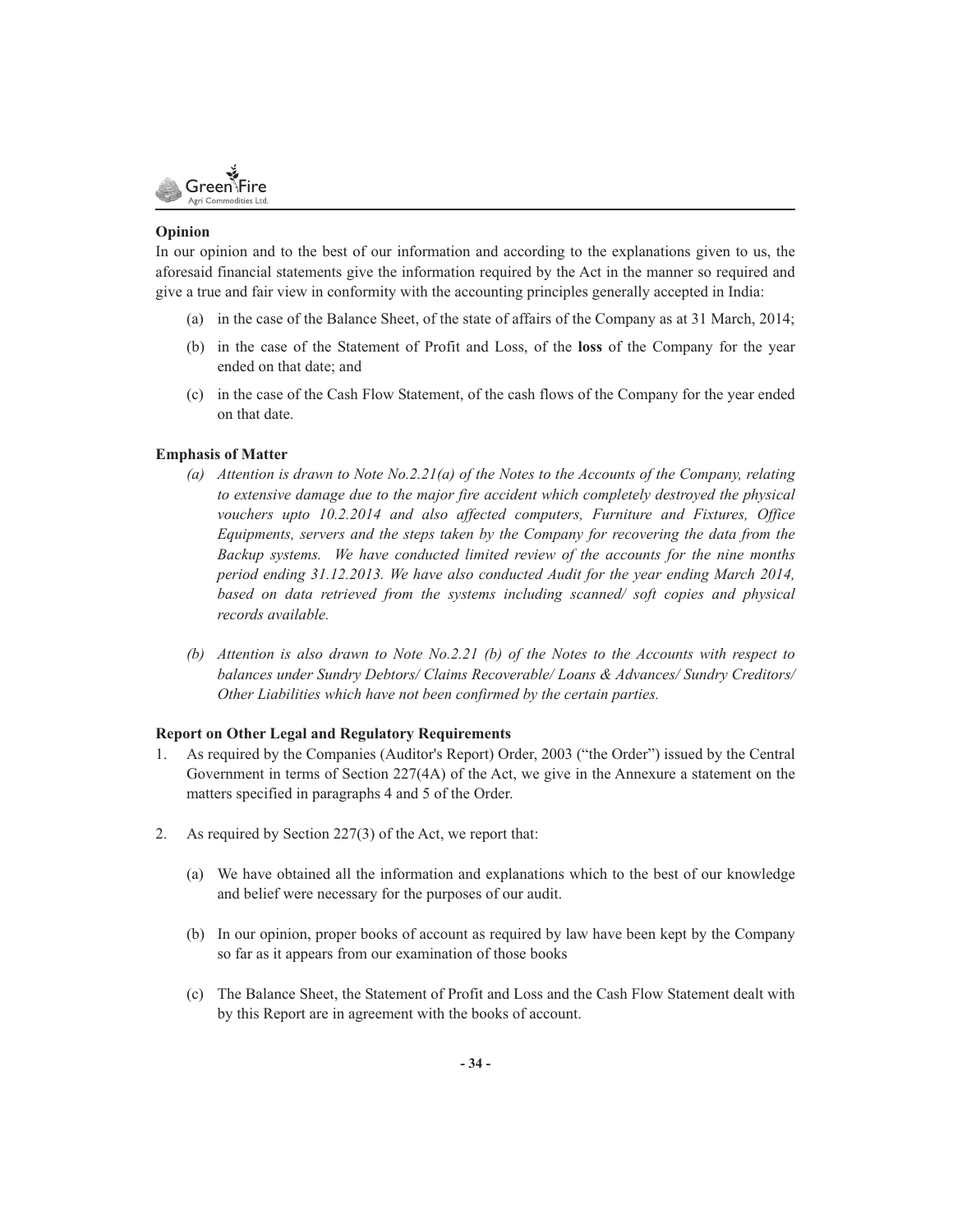- (d) In our opinion, the Balance Sheet, the Statement of Profit and Loss and the Cash Flow Statement comply with the Accounting Standards notified under the Act. (Which continue to be applicable in respect of Section 133 of the Companies Act, 2013 in terms of General Circular 15/2013 dated 13 September 2013 of the Ministry of Corporate Affairs).
- (e) On the basis of the written representations received from the directors as on 31 March, 2014 taken on record by the Board of Directors, none of the directors is disqualified as on 31 March, 2014 from being appointed as a director in terms of Section 274(1) (g) of the Act.
- (f) Since the Central Government has not issued any notification as the rate at which the cess is to be paid under section 441A of the Companies Act, 1956 nor has it issued any Rules under the said section, prescribing the manner in which such cess is to be paid, no cess is due and payable by the Company.

For **Sarath & Associates Chartered Accountants** Firm Regn. No. 0005120S

Place: Hyderabad Date: 30.05.2014 **S. Srinivas**

Partner Membership No. 202471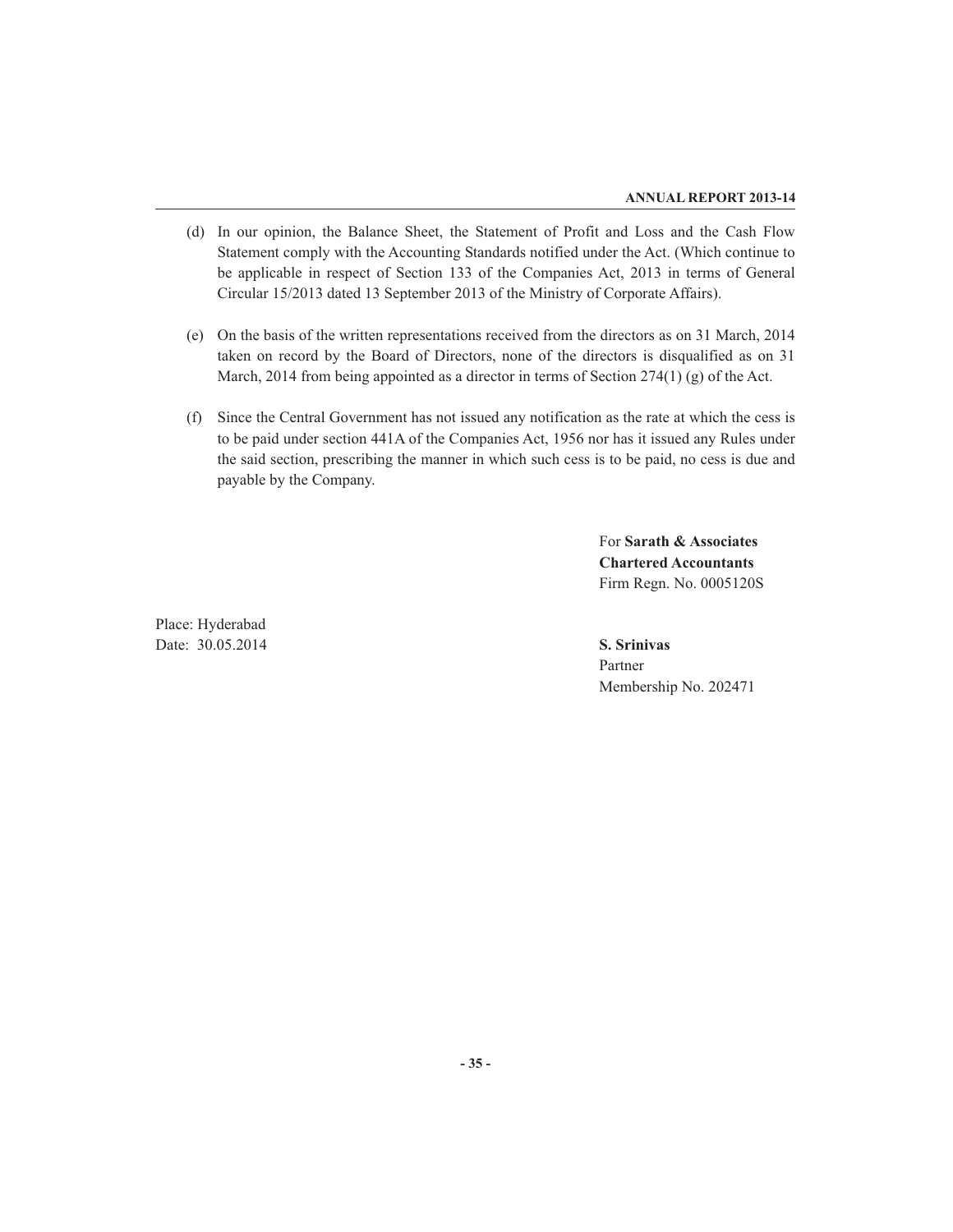

### **Annexure referred to in paragraph 1 under the heading "Report on other legal and regulatory requirements" of our report of even date**

- 1.1 According to the information and explanations furnished to us, the Company has maintained proper records showing full particulars including quantitative details and situation of fixed assets.
- 1.2 As informed to us, the Company had carried out the physical verification of Fixed Assets during the year under review and such verification did not reveal any material discrepancies.
- 1.3 *During the year, there had been an instance of major fire accident which completely destroyed Office Equipment, Computers, Servers, Furniture and Fixtures. However, the Company could retrieve the lost data from the Back up Systems and after the year end and before the date of Audit Report, had replenished the physical systems and accordingly, we are of the opinion that the impairment during the financial year will not affect the Going Concern status of the Company due to the steps taken by the Company*.
- 2.1 As per the information and explanations given to us, as the Company does not hold any inventories viz. Finished Goods, Stores, Spare Parts, Goods in Process and Raw Materials at any time during the year, the provisions of clause  $4(ii)(a)$ ,  $4(ii)(b)$  and  $4(ii)(c)$  of the Order are not applicable to the Company for the current year.
- 3.1 As per the information and explanations given to us, the company has not granted any loans, secured or unsecured to Companies, Firms or other parties covered in the register maintained under Section 301 of the Act. Hence the provisions of Clause  $4(iii)(a)$  to (d) are not applicable to the Company for the current year.
- 3.2 As per the information and explanations given to us, the company has taken loan from a company covered in the register under Section 301 of the Companies Act, 1956. The maximum amount outstanding during the year was  $\bar{\tau}$  92 Lakhs and the year end balance of such loan was ₹92 Lakhs
- 3.3 In our opinion, the rate of interest and other terms and conditions for the above loan taken by the company listed in the register maintained under section 301 of the Companies Act, 1956 are not, prima facie, prejudicial to the interest of the Company.
- 3.4 According to the information and explanations given to us, the tenure and repayment terms have not been specified for the above mentioned loans. Consequently, we are unable to comment on paragraph  $4(iii)(g)$  of the Order.
- 4 In our opinion and according to the information and explanations given to us, there are adequate Internal Control Systems commensurate with the size of the company and the nature of its business with regard to purchase of fixed assets and sale of services. Further, during the course of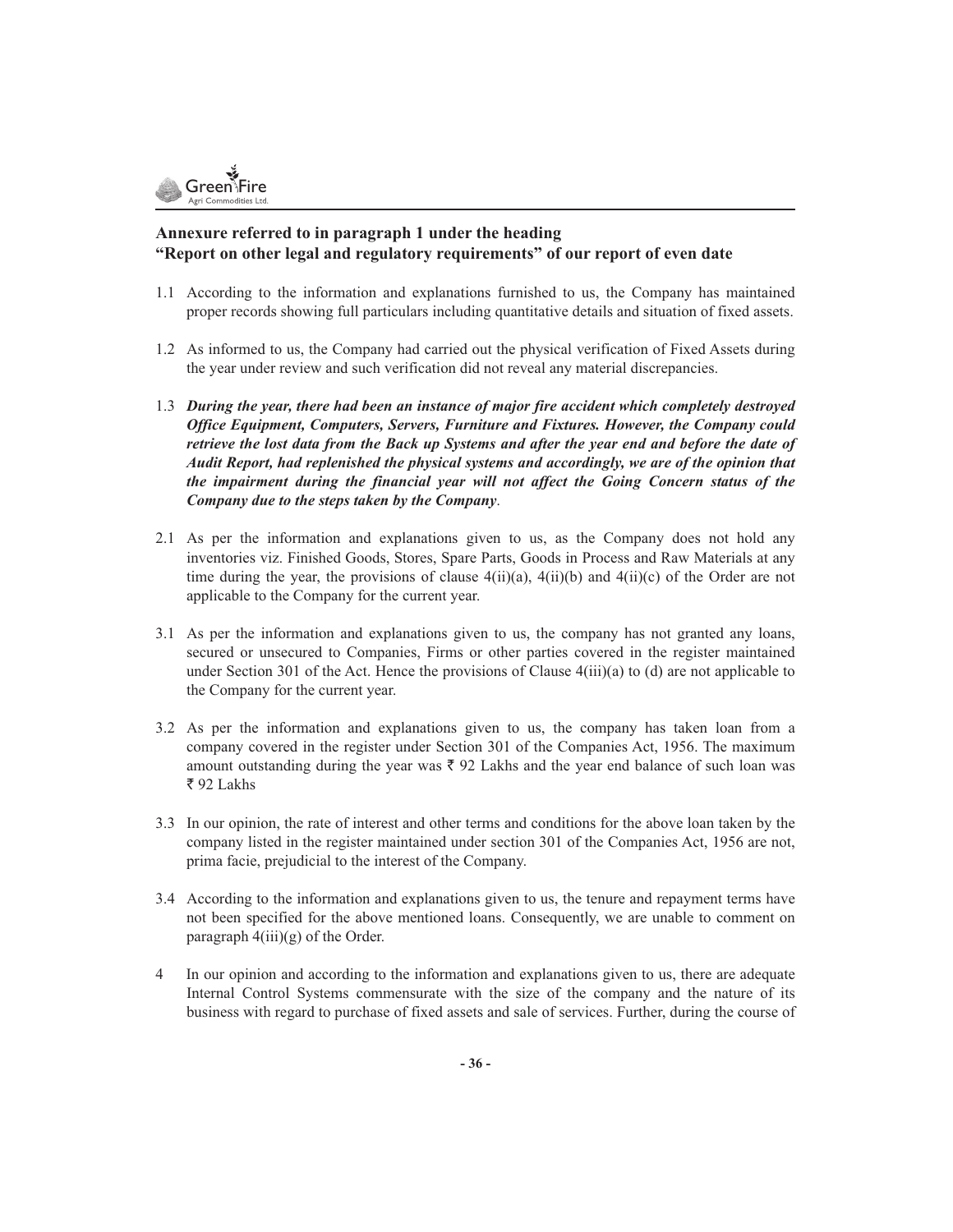our audit, we have not come across any instances of continuing failure to correct major weakness in internal control system.

- 5.1 According to the information and explanations given to us and as informed by the Management, the particulars of contracts or arrangements of the Company which needs to be entered into the register maintained under Section 301 of the Act, have been entered in the register maintained Under Section 301 of the Act.
- 5.2 In our opinion and according to the information and explanations given to us, the transactions made in pursuance of an arrangement referred to in (5.1) above and exceeding the value of  $\bar{z}$  5 lakhs during the year have been made at prices which are reasonable having regard to the prevailing market price at the relevant time.
- 6 In our opinion and according to the information and explanations given to us, as the company has not accepted any deposits from public covered by directives issued by the Reserve Bank of India and the provisions of Section 58A and 58AA or any other relevant provisions of the Act and the rules made there under, the provisions of clause 4(vi) of the Order are not applicable to the company for the current year.
- 7 In our opinion, the Company has an internal audit system commensurate with the nature and size of its business
- 8 According to the information and explanations given to us, maintenance of cost records has not been prescribed by the Central Government under section 209 (1) (d) of the Companies Act, 1956, for any of the activities of the Company, and hence, the provisions of clause 4(viii) are not applicable to the Company for the current year.
- 9.1 According to records of the Company and as per the information and explanations given to us, there are few delays in depositing with the appropriate authorities, the undisputed statutory dues pertaining to Income Tax, Sales Tax, Service Tax, Customs Duty and Other material statutory dues applicable to it, and there were undisputed statutory dues in arrears, as at the date of balance sheet under report, for a period of more than six months from the date they become payable, which are mentioned below:

| SI.No          | <b>Particulars</b> | Amount      |
|----------------|--------------------|-------------|
|                | VAT-Mumbai         | 12,42,959   |
| 2              | VAT-AP             | 8,925       |
| 3              | Income Tax         | 64, 37, 766 |
| $\overline{4}$ | TDS Payable        | 1,88,509    |
|                | <b>Total</b>       | 77,64,140   |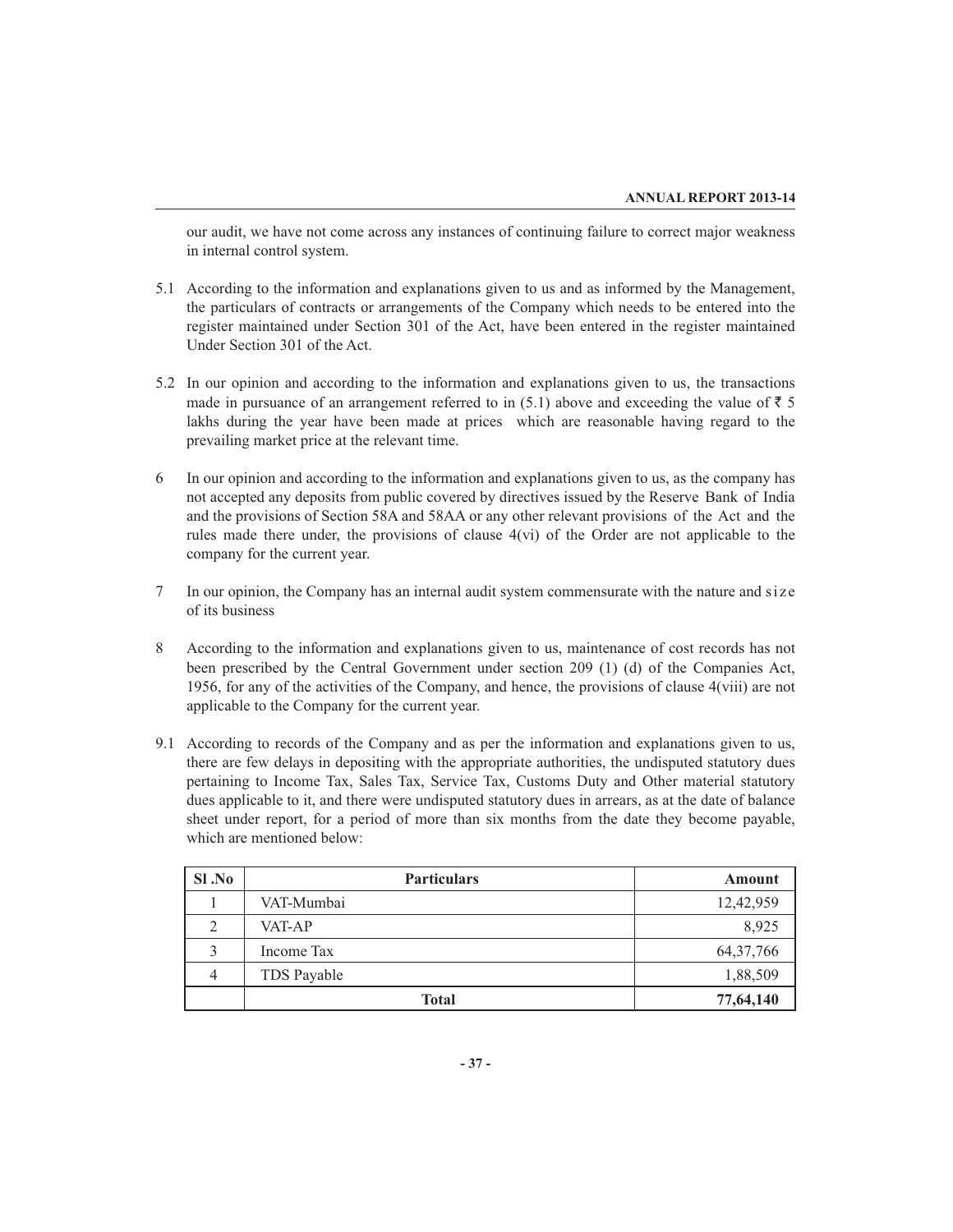

9.2 As per the records of the Company there are no dues of Income Tax, Sales Tax, Wealth Tax, Service Tax, Customs Duty, Excise Duty or Cess which have not been deposited on account of any dispute as on 31.03.2014, except as mentioned below.

| SI. No. | <b>Name of Statute</b> | <b>Asst. Year</b> | Amount $\bar{z}$ | <b>Forum Where</b><br>dispute is pending |
|---------|------------------------|-------------------|------------------|------------------------------------------|
|         | Income Tax             | 2006-07           | 5,61,74,100      | CIT appeals $&$ ITAT                     |
|         | Income Tax             | 2007-08           | 87,57,770        | ITAT                                     |

- 10 *As per the information and explanations given to us and on overall examination of the financial statements of the Company, for the current and immediately preceding financial year, we report that accumulated losses at the end of the current financial year, exceeds fifty percent of its net worth and the company had incurred cash losses in the current financial year. However, the Company had not incurred cash losses in the immediately preceding financial year.*
- 11 According to the information and explanations given to us and based on the documents and records produced to us, the company has defaulted in repayment of dues to Banks as stated below*.*

| <b>Name of the Bank</b> | Amount $\bar{z}$ |
|-------------------------|------------------|
| Corporation Bank        | $5,91,33,670/-$  |
| Dhanalaxmi Bank         | 11,71,76,921/    |

- 12 According to the information furnished to us, as the Company has not granted any loans or advances on the basis of security by way of pledge of shares, debentures and other securities to anybody during the year, the provisions of Clause  $4(xii)$  of the Order are not applicable to the company for the current year.
- 13 In our opinion, as the company is not a chit fund, nidhi or a mutual benefit fund/society, the provisions of Clause 4(xiii) of the Order are not applicable to the company for the current year.
- 14 As the Company is not dealing or trading in shares, securities, debentures and other investments, the provisions of clause  $4(xiv)$  the Order are not applicable to the company for the current year
- 15 As per the information and explanations given to us, the company has not given any guarantees for loans taken by others from banks or financial institutions, the provisions of Clause  $4(xy)$  of the Order are not applicable to the company for the current year.
- 16 As the Company had not availed any term loans, the provisions of Clause  $4(xvi)$  of the Order are not applicable to the company for the current year.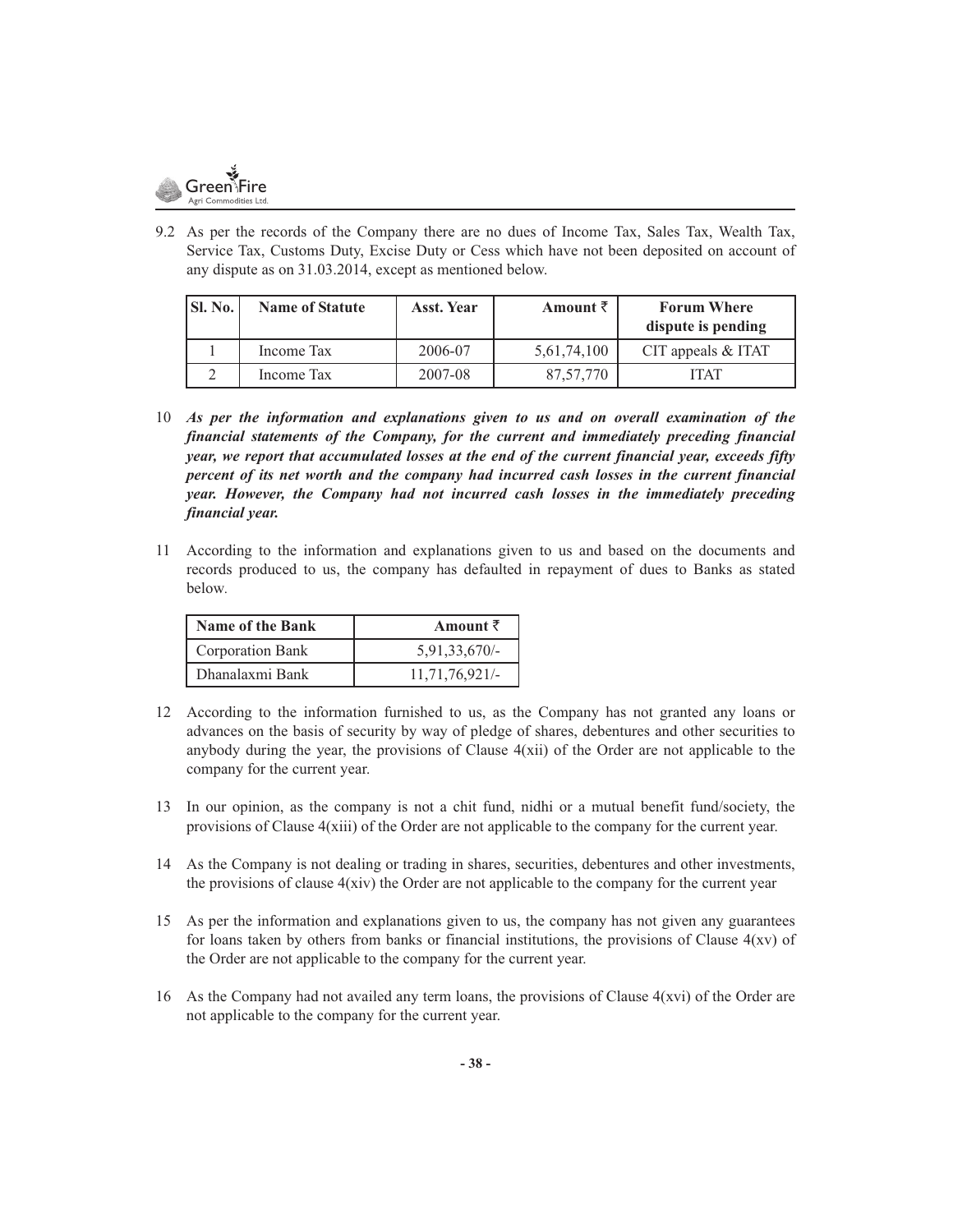- 17 According to records and on an overall examination of the balance sheet of the company, the funds raised on short term basis have not been used for long term investment.
- 18 As per the information and explanations given to us, as the company has not made any separate preferential allotment of shares to parties and companies covered in the Register maintained under the section 301 of the Act during the year, the provisions of Clause 4(xviii) of the Order are not applicable to the company for the current year. However, the Company had allotted shares to one entity where principal shareholders/ management personnel have control or significant influence over this enterprise, pursuant to the scheme of arrangement and amalgamation.
- 19 As the Company has not issued any debentures during the year, which requires creation of security or charge, the provisions of Clause  $4(xix)$  of the Order are not applicable to the Company for the current year.
- 20 As the Company has not made any public issue during the year, the provisions of clause 4 (xx) of the Order are not applicable to the company for the current year.
- 21 During the course of examination of the books and records of the Company carried out in accordance with the generally accepted auditing practices in India, and as per the representation given by the Company and relied on by us, we have neither come across any instance of material fraud on or by the Company, noticed or reported during the year, nor have we been informed of such cases by the management.

For **Sarath & Associates Chartered Accountants** Firm Regn. No. 0005120S

Place: Hyderabad Date: 30.05.2014 **S. Srinivas**

Partner Membership No. 202471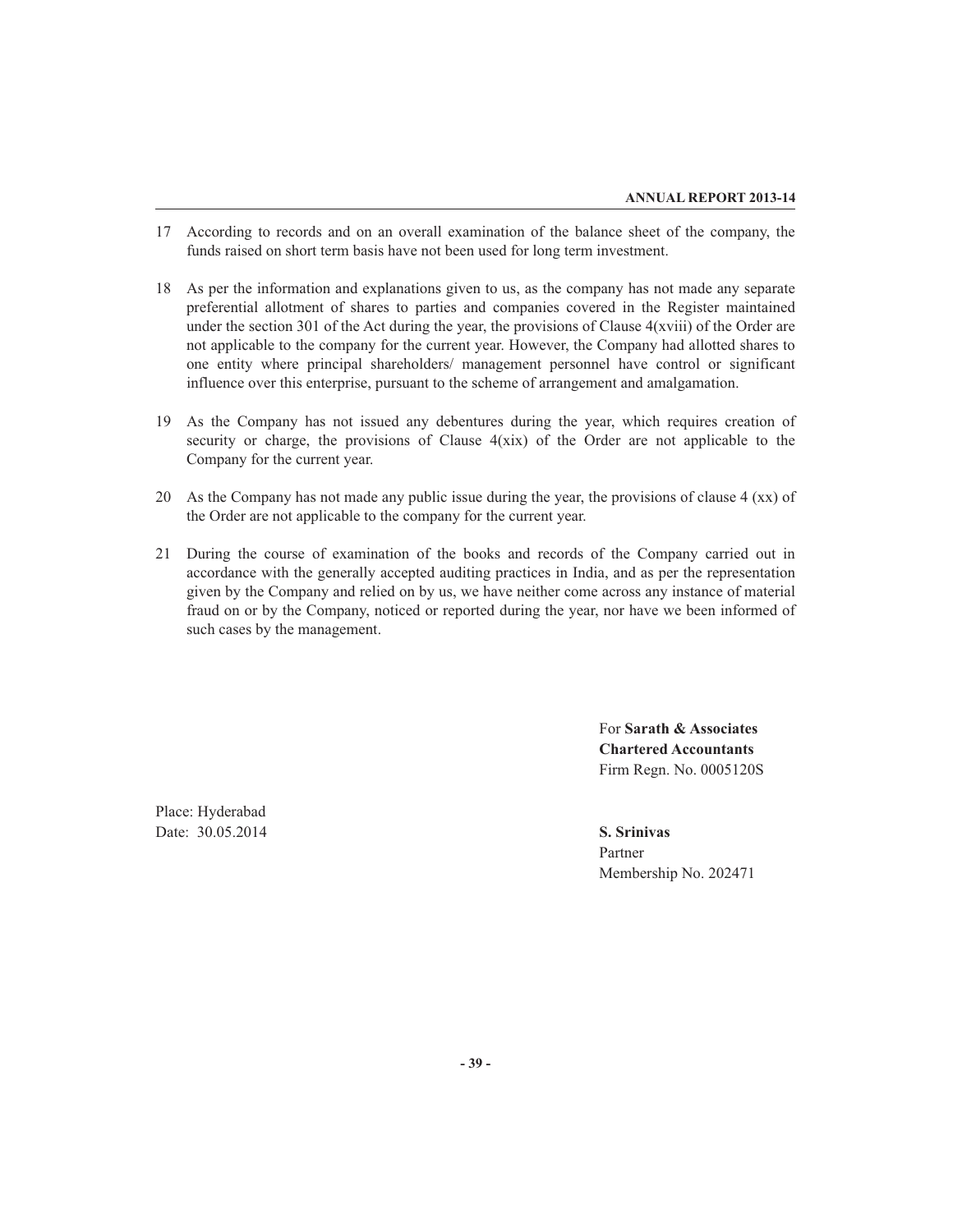

### **Balance Sheet As at 31 March 2014**

*(all amounts in Indian Rupees, except share data and otherwise stated)*

| <b>Particulars</b>                                                                                 | <b>Note</b>    | As at<br>31 March 2014 | As at<br><b>31 March 2013</b> |  |  |  |
|----------------------------------------------------------------------------------------------------|----------------|------------------------|-------------------------------|--|--|--|
| <b>EQUITY AND LIABILITIES</b><br><b>Shareholders' funds</b>                                        |                |                        |                               |  |  |  |
| Share capital                                                                                      | 2.1            | 97,393,544             | 97,393,544                    |  |  |  |
| Reserves and surplus                                                                               | 2.2            | (233,919,917)          | (91,089,279)                  |  |  |  |
|                                                                                                    |                | (136, 526, 373)        | 6,304,265                     |  |  |  |
| <b>Non-current liabilities</b><br>Long term provisions                                             | 2.3            |                        | 134,296                       |  |  |  |
|                                                                                                    |                | 87,298                 |                               |  |  |  |
|                                                                                                    |                | 87,298                 | 134,296                       |  |  |  |
| <b>Current liabilities</b>                                                                         |                |                        |                               |  |  |  |
| Short-term borrowing                                                                               | 2.4            | 193,554,233            | 175,038,593                   |  |  |  |
| Trade payables                                                                                     | 2.5            | 5,397,067              | 5,700,723                     |  |  |  |
| Other current liabilities                                                                          | 2.6            | 18,419,635             | 35,204,660                    |  |  |  |
| Short term provisions                                                                              | 2.7            | 9,709,942              | 9,709,657                     |  |  |  |
|                                                                                                    |                | 227,080,877            | 225,653,633                   |  |  |  |
|                                                                                                    |                | 90,641,802             | 232,092,194                   |  |  |  |
| <b>ASSETS</b>                                                                                      |                |                        |                               |  |  |  |
| Non current assets                                                                                 |                |                        |                               |  |  |  |
| Fixed assets                                                                                       | 2.8            |                        |                               |  |  |  |
| - Tangible assets                                                                                  |                | 45,454,810             | 47,823,917                    |  |  |  |
| - Intangible assets                                                                                |                |                        |                               |  |  |  |
| Long term loans and advances                                                                       | 2.9            | 22,620,000             | 23,349,071                    |  |  |  |
|                                                                                                    |                | 68,074,810             | 71,172,988                    |  |  |  |
| <b>Current assets</b>                                                                              |                |                        |                               |  |  |  |
| Trade receivables                                                                                  | 2.10           | 4,917,112              | 135,726,284                   |  |  |  |
| Cash and bank balances                                                                             | 2.11           | 3,263,927              | 1,293,840                     |  |  |  |
| Short term loan and advances                                                                       | 2.12           | 14,385,953             | 23,899,082                    |  |  |  |
|                                                                                                    |                | 22,566,992             | 160,919,206                   |  |  |  |
|                                                                                                    |                | 90,641,802             | 232,092,194                   |  |  |  |
| Significant accounting policies                                                                    | 1              |                        |                               |  |  |  |
| Notes to accounts                                                                                  | $\overline{2}$ |                        |                               |  |  |  |
| The notes referred to above form an integral part of balance sheet.                                |                |                        |                               |  |  |  |
| As per our report attached                                                                         |                |                        |                               |  |  |  |
| for Sarath & Associates<br>for Green Fire Agri Commodities Limited<br><b>Chartered Accountants</b> |                |                        |                               |  |  |  |

**S. Srinivas D.V.S. Prakash Rao T. Naresh Kumar**  Membership No.: 202471

Firm's registration No.: 0005120S

 $Whole time Director$ 

 **Khushboo Joshi**   *Company Secretary* 

Place: Hyderabad Date: 30 May 2014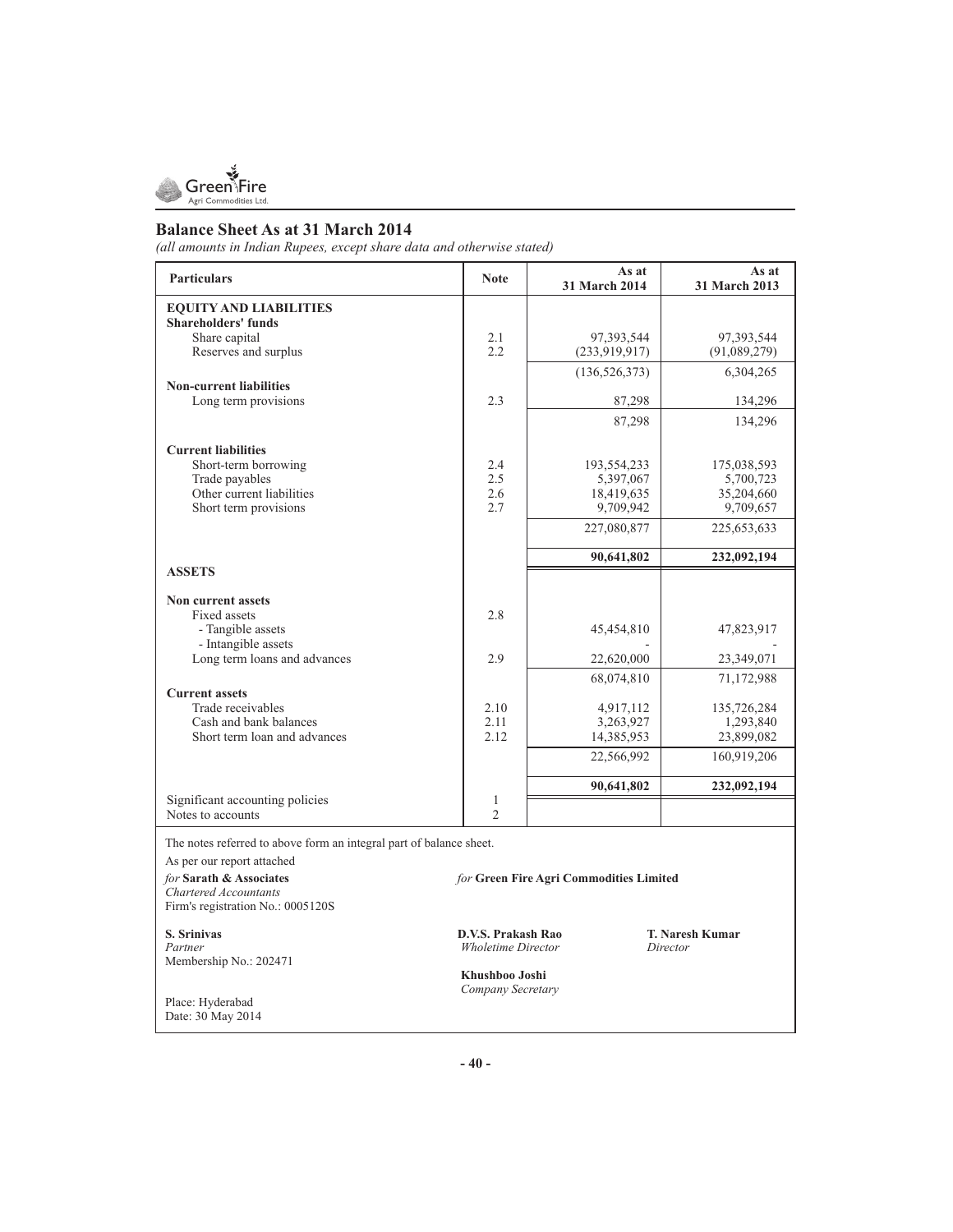### **Statement of Profit and Loss Account for the year ended 31 March 2014**

*(all amounts in Indian Rupees, except share data and otherwise stated)*

| <b>Particulars</b>                                                                                                                                                                 | <b>Note</b>                                         | For the year ended<br>31 March 2014                            | For the year ended<br>31 March 2013                                 |
|------------------------------------------------------------------------------------------------------------------------------------------------------------------------------------|-----------------------------------------------------|----------------------------------------------------------------|---------------------------------------------------------------------|
| <b>Revenue from operations</b><br>Income from operations<br>Other income                                                                                                           | 2.13<br>2.14                                        | 10,301,593<br>729,958                                          | 1,465,783,611<br>8,528,584                                          |
| <b>Total revenue</b>                                                                                                                                                               |                                                     | 11,031,551                                                     | 1,474,312,195                                                       |
| <b>Expenses</b><br>Purchase of stock-in-trade<br>Change in inventory of stock-in-trade<br>Operating expenses<br>Employee benefits expense<br>Finance costs<br>Depreciation expense | 2.15<br>2.16<br>2.17<br>2.18<br>2.19<br>2.8<br>2.20 | 9,893,339<br>7,240,964<br>2,571,781<br>25,937,152<br>1,224,148 | 1,422,239,205<br>60,465,621<br>7,749,099<br>22,592,637<br>5,813,238 |
| Other expenses                                                                                                                                                                     |                                                     | 105,849,847                                                    | 23,016,592                                                          |
| <b>Total expenses</b>                                                                                                                                                              |                                                     | 152,717,231                                                    | 1,541,876,392                                                       |
| Profit/ (Loss) before extraordinary items and tax<br>Loss on account of fire accident                                                                                              | 2.21                                                | (141, 685, 680)<br>1,144,958                                   | (67, 564, 197)                                                      |
| Profit/ (Loss) before tax                                                                                                                                                          |                                                     | (142,830,638)                                                  | (67, 564, 197)                                                      |
| <b>Tax</b> expense<br>- Current tax<br>- Current tax for earlier years<br>- Deferred tax charge                                                                                    |                                                     |                                                                | (3,633,651)<br>678,297                                              |
| Profit /(Loss) after tax                                                                                                                                                           |                                                     | (142, 830, 638)                                                | (64, 608, 843)                                                      |
| Earning per share (face value of share $\bar{z}$ 1 each)<br>[previous year: ₹ 1 each]<br>- Basic/Diluted                                                                           | 2.22                                                | (1.49)                                                         | (0.78)                                                              |
| Earning per share (Excluding Extraordinary Items)<br>- Basic/Diluted                                                                                                               |                                                     | (1.47)                                                         | (0.78)                                                              |
| Significant accounting policies                                                                                                                                                    | 1                                                   |                                                                |                                                                     |
| Notes to accounts                                                                                                                                                                  | $\overline{c}$                                      |                                                                |                                                                     |
| The notes referred to above form an integral part of the Statement of profit and loss.                                                                                             |                                                     |                                                                |                                                                     |
| As per our report attached                                                                                                                                                         |                                                     |                                                                |                                                                     |

*for* **Sarath & Associates** *for* **Green Fire Agri Commodities Limited** *Chartered Accountants* Firm's registration No.: 0005120S

**S. Srinivas D.V.S. Prakash Rao T. Naresh Kumar**  Membership No.: 202471

Place: Hyderabad Date: 30 May 2014 *Wholetime Director* 

 **Khushboo Joshi**   *Company Secretary*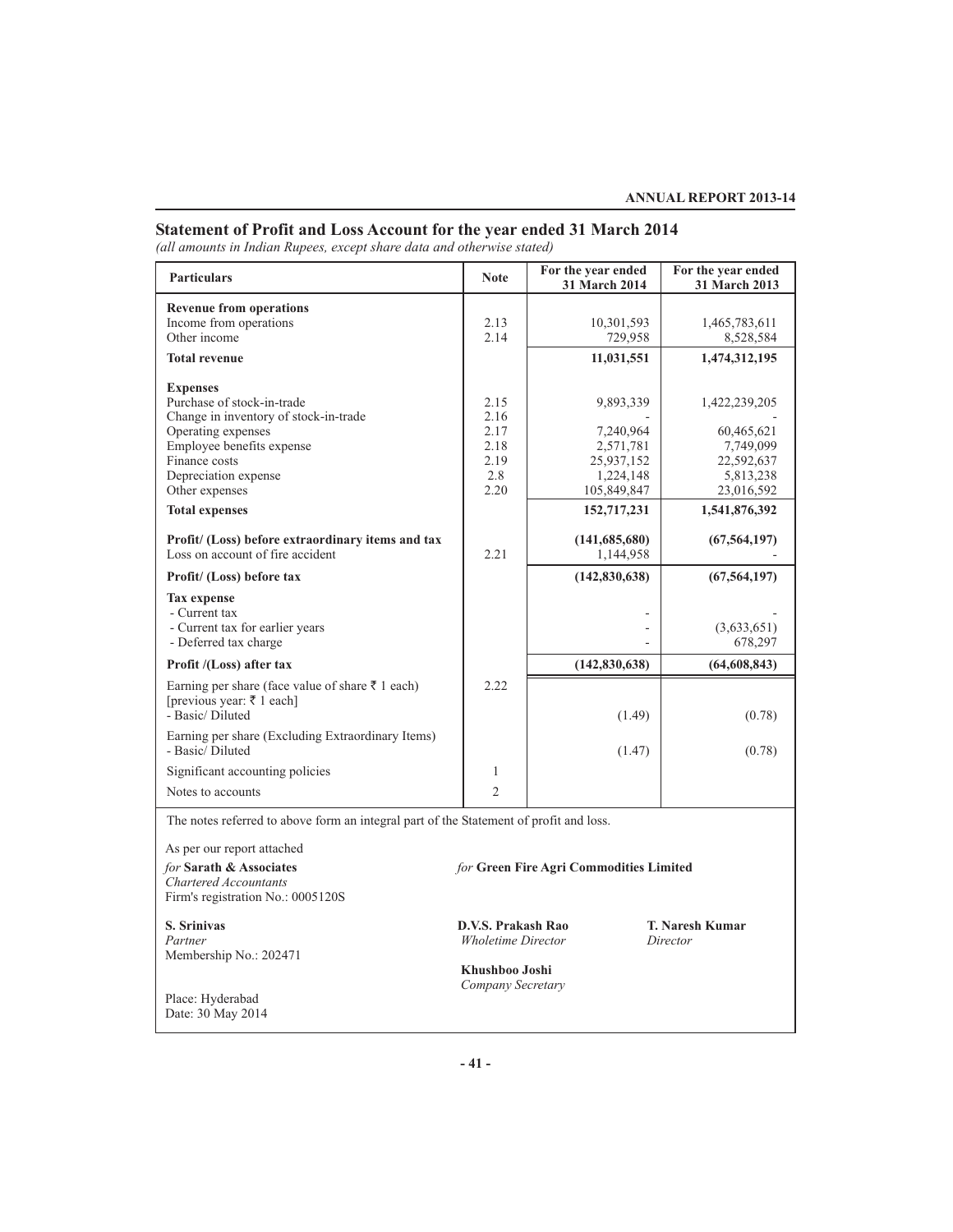

### **Cash flow statement for the year ended 31 March 2014**

*(all amounts in Indian Rupees)*

| <b>Particulars</b>                                                                                                 |                           | For the year ended<br><b>31 March 2014</b> | For the year ended<br>31 March 2013 |
|--------------------------------------------------------------------------------------------------------------------|---------------------------|--------------------------------------------|-------------------------------------|
| I. Cash flows from operating activities                                                                            |                           |                                            |                                     |
| Net profit/(loss) before taxation:                                                                                 |                           | (142, 830, 638)                            | (67, 564, 197)                      |
| Adjustments for operating activities:                                                                              |                           |                                            |                                     |
| Depreciation and amortisation                                                                                      |                           | 1,224,148                                  | 5,813,238                           |
| Fixed assets abandoned, net<br>Interest income                                                                     |                           | 1,144,958                                  | 9,310,344                           |
| Provision Written off                                                                                              |                           | (729, 958)                                 | (8,061,329)<br>(156,063)            |
| Bad debts Written off                                                                                              |                           | 100,741,798                                |                                     |
| Interest receivable Written off                                                                                    |                           | 1,280,310                                  |                                     |
| Interest expense                                                                                                   |                           | 25,937,152                                 | 22,592,637                          |
| Operating profit before working capital changes                                                                    |                           | (13, 232, 230)                             | (38,065,370)                        |
| Adjustments for                                                                                                    |                           |                                            |                                     |
| Decrease/(increase) in trade receivables                                                                           |                           | 30,067,374                                 | (14, 281, 833)                      |
| Decrease in inventories<br>Increase in trade payables                                                              |                           |                                            |                                     |
| Increase in loans and advances                                                                                     |                           | (303, 656)<br>8,961,890                    | (181, 284, 813)<br>38, 313, 374     |
| Increase/(decrease) in liabilities and provisions                                                                  |                           | (16, 101, 781)                             | 5,398,065                           |
| Cash generated from operations                                                                                     |                           | 9,391,597                                  | (189, 920, 577)                     |
| Income taxes paid/(received)                                                                                       |                           |                                            |                                     |
| Net cash flow from operating activities (A)                                                                        |                           | 9,391,597                                  | (189, 920, 577)                     |
| II. Cash flows from investing activities                                                                           |                           |                                            |                                     |
| Purchase of fixed assets                                                                                           |                           |                                            | (2,313,500)                         |
| Proceeds from sale of fixed assets<br>Intercorporate corporate deposits given, net                                 |                           |                                            | 2,150,000                           |
| Loans from bank                                                                                                    |                           | 24,262,986                                 | 152,047,606                         |
| Interest received                                                                                                  |                           |                                            | 8,061,329                           |
| Net cash flow used in investing activities (B)                                                                     |                           | 24,262,986                                 | 159,945,435                         |
| <b>III.Cash flows from financing activities</b>                                                                    |                           |                                            |                                     |
| Repayment of Inter corporate deposit                                                                               |                           | (5,747,345)                                | (25, 183, 740)                      |
| Interest paid                                                                                                      |                           | (25, 937, 151)                             | (22, 592, 638)                      |
| Net cash from financing activities $(C)$                                                                           |                           | (31,684,496)                               | (47, 776, 378)                      |
| Net increase/ (decrease) in cash and cash equivalents $(A+B+C)$                                                    |                           | 1,970,087                                  | (77, 751, 520)                      |
| Net cash received<br>Cash and cash equivalents at the beginning of the year                                        |                           | 1,293,840                                  | 10,350,951<br>68,694,409            |
|                                                                                                                    |                           |                                            |                                     |
| Cash and cash equivalents at the end of the year (refer note 2.11)                                                 |                           | 3,263,927                                  | 1,293,840                           |
| Note 2: In view of note 1 above, the current year's figures are not<br>comparable with those of the previous year. |                           |                                            |                                     |
| As per our report attached                                                                                         |                           |                                            |                                     |
| for Sarath & Associates                                                                                            |                           | for Green Fire Agri Commodities Limited    |                                     |
| Chartered Accountants                                                                                              |                           |                                            |                                     |
| Firm's registration No.: 0005120S                                                                                  |                           |                                            |                                     |
| S. Srinivas                                                                                                        | D.V.S. Prakash Rao        |                                            | <b>T. Naresh Kumar</b>              |
| Partner                                                                                                            | <b>Wholetime Director</b> |                                            | Director                            |
| Membership No.: 202471                                                                                             |                           |                                            |                                     |
|                                                                                                                    | Khushboo Joshi            |                                            |                                     |
|                                                                                                                    | Company Secretary         |                                            |                                     |
| Place: Hyderabad<br>Date: 30 May 2014                                                                              |                           |                                            |                                     |
|                                                                                                                    |                           |                                            |                                     |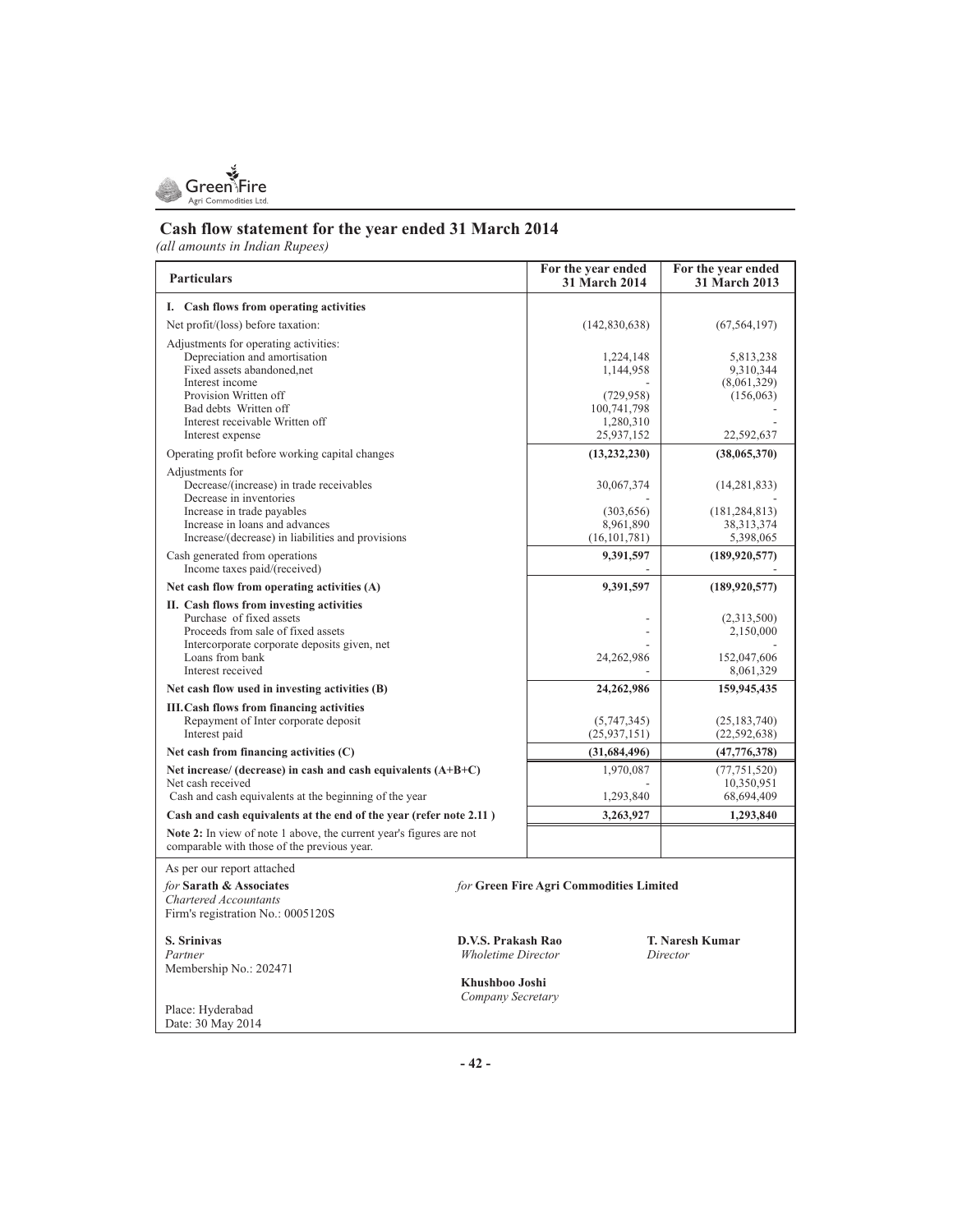### **Note 1: Significant accounting policies**

### **Overview**

Green Fire Agri Commodities Limited ("the Company") was incorporated as Garden Style Private Limited on 11 June 1991. The name of the Company was subsequently changed from Northgate Technologies Limited to Green Fire Agri Commodities Limited on 20 July 2012. The company mainly engaged in Commodities trading business.

### **(a) Basis of preparation of financial statements**

The financial statements have been prepared and presented under the historical cost convention on the accrual basis of accounting and comply with the Accounting Standards ('AS') prescribed by the Companies (Accounting Standards) Rules, 2006 ('the Rules') and the provisions of the Companies Act, 1956, ("the Act") to the extent applicable. These financial statements have been prepared and presented in Indian rupees  $\bar{\tau}$ .

### **(b) Use of estimates**

The preparation of the financial statements in conformity with Indian GAAP requires Management to make estimates and assumptions that affect the reported amounts of assets and liabilities and disclosure of contingent liabilities on the date of the financial statements and reported amounts of revenues and expenses for the year. Actual results could differ from these estimates. Any revision to accounting estimates is recognised prospectively in the current and future periods.

### **(c) Fixed assets and depreciation**

Fixed assets are carried at the cost of acquisition or construction less accumulated depreciation. The cost of fixed assets includes non-refundable taxes, duties, freight and other incidental expenses related to the acquisition and installation of the respective assets. Borrowing costs directly attributable to acquisition or construction of those fixed assets which necessarily take a substantial period of time to get ready for their intended use are capitalised.

Advances paid towards the acquisition of fixed assets outstanding at each balance sheet date are disclosed as "capital advances" under Long term loans and advances and the cost of fixed assets not ready for their intended use before such date are disclosed as "capital work-in-progress" under the head Fixed assets.

Depreciation on fixed assets is provided using the straight-line method at rates specified/ estimated by management in compliance with the rates specified under Schedule XIV to the Companies Act, 1956. Depreciation is calculated on a pro-rata basis from the date of installation till the date the assets are sold or otherwise disposed off. Individual assets costing  $\bar{\tau}$  5,000 or less are depreciated in full in the year of acquisition. Leasehold improvements are amortised over the primary period of the lease or estimated useful life of the asset, whichever is lower.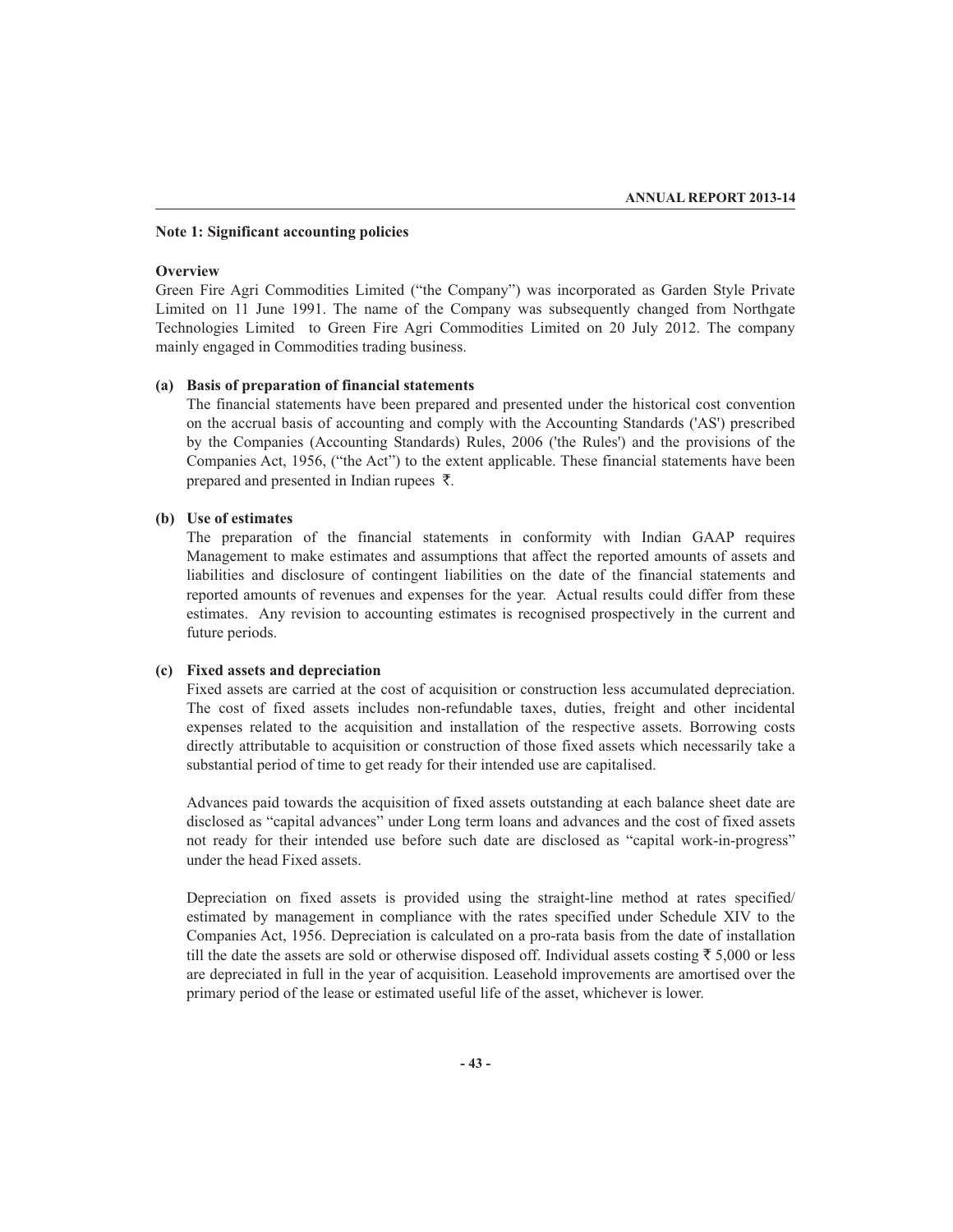

### **Significant accounting policies (continued)**

### **(d) Intangible assets and amortisation**

Acquired intangible assets are recorded at the consideration paid for their acquisition. Internally developed intangible assets are capitalised at their cost of development, only if they meet the recognition criteria of AS 26 "Intangible Assets". Intangible assets are amortised over their estimated useful lives on a straight-line basis, commencing from the date the asset is available to the Company for its use.

### **(e) Inventories**

Inventories of traded products are valued at the lower of cost and net realisable value. Cost comprises purchase price and all incidental expenses incurred in bringing the inventory to its present location and condition. The Company follows the first in first out (FIFO) method for determining the cost of such inventories.

### **(f) Foreign exchange transactions**

Foreign currency transactions during the year are recorded at the rates of exchange prevailing on the dates of the respective transactions. Exchange differences arising on foreign currency transactions settled during the year are recognized in the profit and loss account of the year.

Monetary assets and liabilities denominated in foreign currencies as at the balance sheet date are translated at the closing exchange rates on that date, the resultant exchange differences are recognised in the profit and loss account. Non-monetary items which are carried in terms of historical cost denominated in a foreign currency are reported using the exchange rate at the date of the transaction.

### **(g) Revenue recognition**

Revenue is recognised to the extent that it is probable that the economic benefits will flow to the Company and the revenue can be reliably measured.

The revenue from sale of commodities is recognised when all significant risks and rewards of ownership of goods are passed to the buyer (ie. On Physical Delivery), in accordance with the terms and conditions of the contracts entered into by the Company with customers.

Brokerage income is recognised when customer orders are executed on the commodity exchanges. Income from interest on deposits and interest bearing securities is recognised on the time proportionate method using the underlying interest rates.

### **(h) Earnings per share**

The basic earnings per share ("EPS") is computed by dividing the net profit after tax (including post tax effect of any extraordinary items) for the year by the weighted average number of equity shares outstanding during the year. The Company does not have any potentially dilutive equity shares as at the year-end.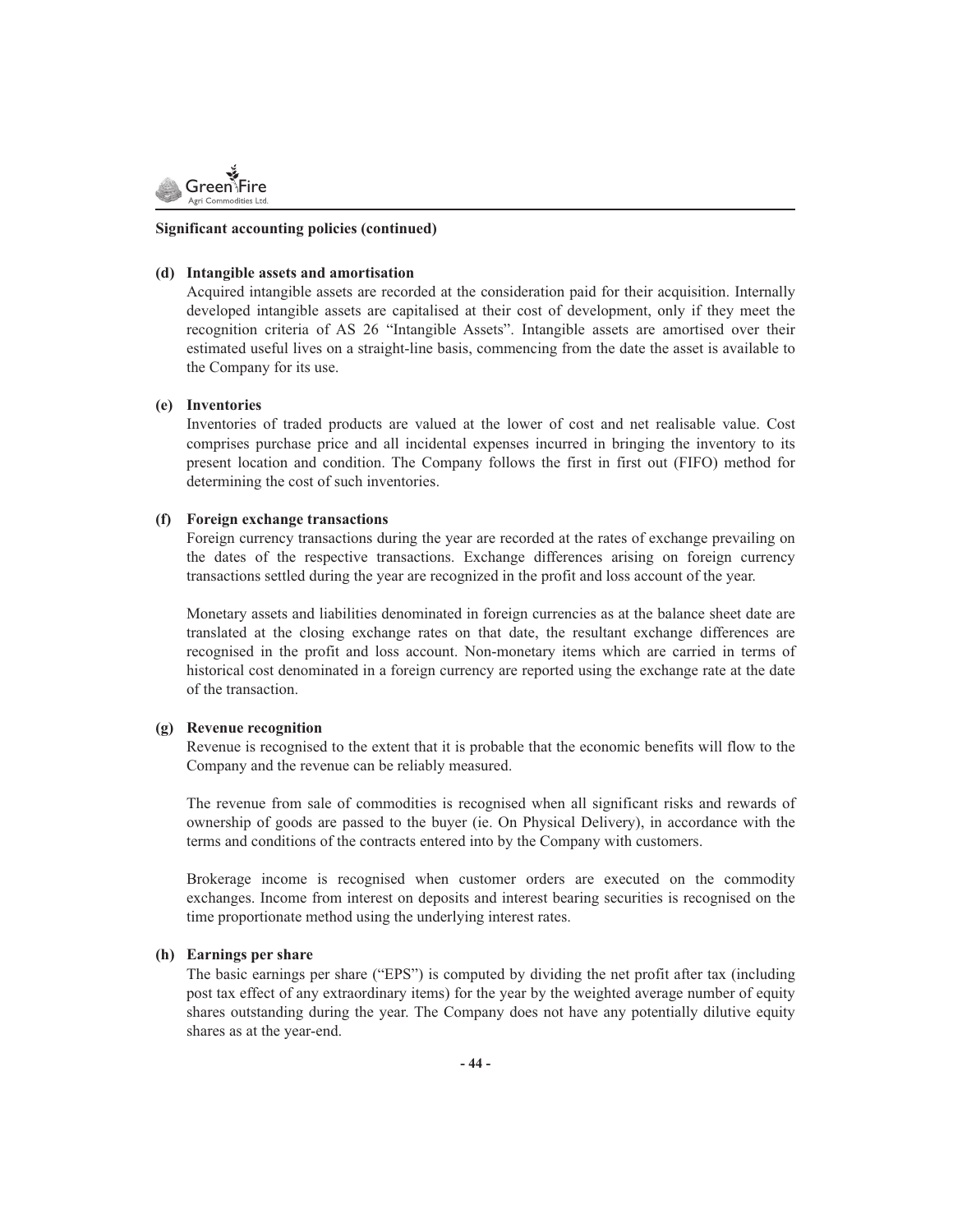### **Significant accounting policies (continued)**

### **(i) Taxes on income**

Income tax expenses comprise of current tax and deferred tax.

### *Current tax*

The current charge for the income taxes is calculated in accordance with the relevant tax laws applicable to the Company.

### *Deferred tax*

Deferred tax charge or benefit reflects the tax effects of timing differences between accounting income and taxable income, which originate during the year but reverse after the tax holiday period. The deferred tax charge or benefit and the corresponding deferred tax liabilities or assets are recognised using the tax rates that have been enacted or substantially enacted by the balance sheet date. Deferred tax assets are recognised only to the extent there is reasonable certainty that the assets can be realised in future; however, where there is unabsorbed depreciation or carry forward of losses, deferred tax assets are recognised only if there is a virtual certainty of realisation of such assets. Deferred tax assets are reviewed at each balance sheet date and writtendown or written-up to reflect the amount that is reasonably / virtually certain to be realised. The break-up of the major components of the deferred tax assets and liabilities as at balance sheet date has been arrived at after setting off deferred tax assets and liabilities where the Company has a legally enforceable right to set-off assets against liabilities and where such assets and liabilities relate to taxes on income levied by the same governing taxation laws.

### **(j) Leases**

Assets acquired under lease, where the Company has assumed substantially all the risks and rewards of ownership are classified as finance lease. Such leases are capitalised at the inception of the lease, at fair value of the asset or present value of the minimum lease payments at the inception of the lease, whichever is lower.

Assets acquired under lease, where a significant portion of the risks and rewards of ownership are retained by the lessor, are classified as operating lease. Lease payments under operating leases are recognised as an expense in the statement of profit and loss on a straight-line basis over the lease term.

### **(k) Provisions and contingent liabilities**

The Company recognises a provision when there is a present obligation as a result of an obligating event that probably requires an outflow of resources and a reliable estimate can be made of the amount of the obligation. A disclosure for a contingent liability is made when there is a possible obligation or a present obligation that may, but probably will not, require an outflow of resources. Where there is a possible obligation or a present obligation that the likelihood of outflow of resources is remote, no provision or disclosure is made.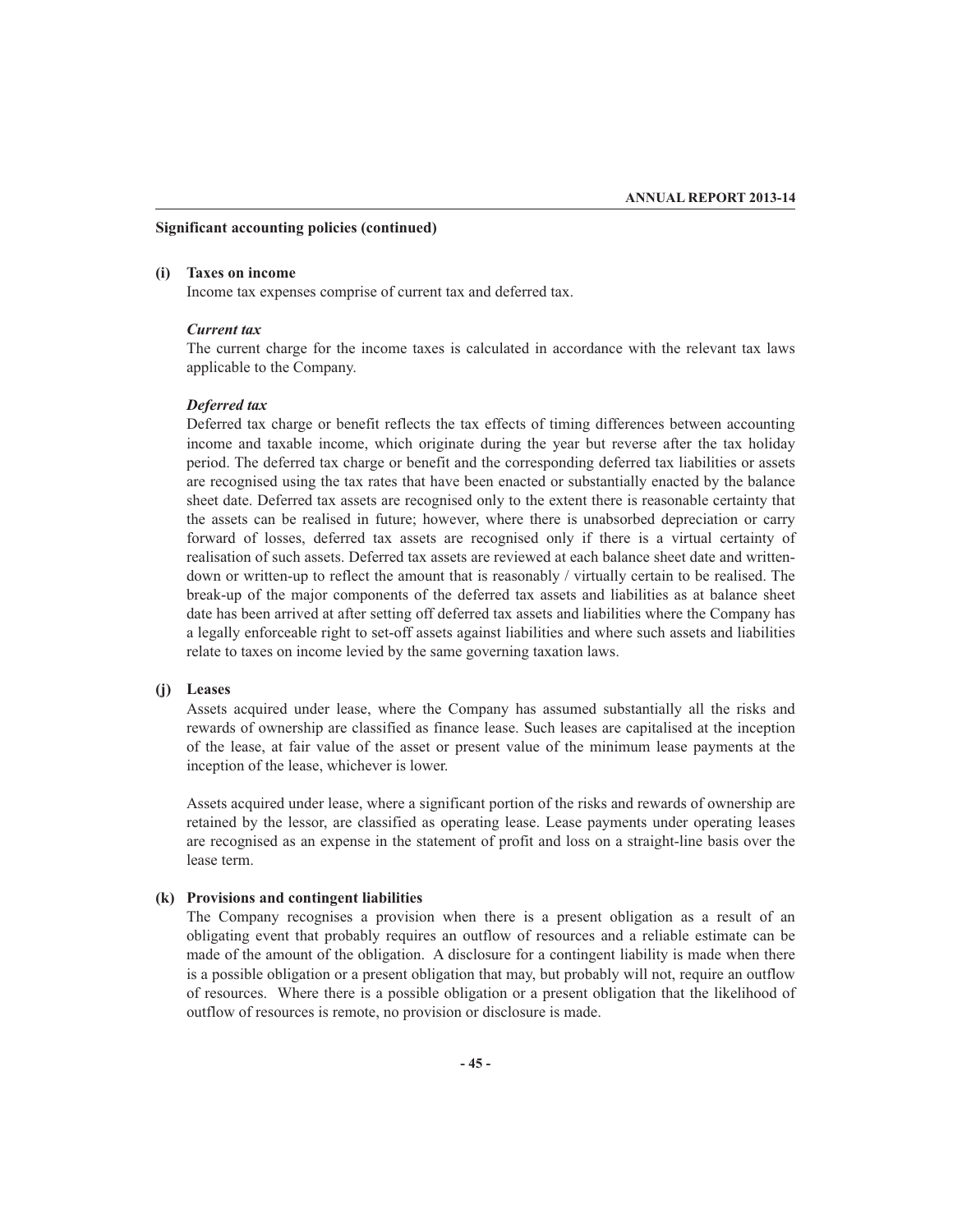

### **Significant accounting policies (continued)**

Provisions for onerous contracts are recognised when the expected benefits to be derived by the Company from a contract are lower than the unavoidable costs of meeting the future obligations under the contract. The provision is measured at lower of the expected cost of terminating the contract and the expected net cost of fulfilling the contract.

### **(l) Retirement benefits**

Provision for gratuity, which is a defined benefit scheme, is accrued based on actuarial valuation at the balance sheet date, carried out by an independent actuary. The Company recognises the net obligation of the gratuity plan in the balance sheet as an asset or liability respectively in accordance with AS-15 "Employee Benefits".

Long term compensated absences is accrued based on actuarial valuation at the balance sheet date, carried out by an independent actuary.

Contributions to the employees' provident fund are charged to the statement of profit and loss. Such contributions are made to the authorities administering the fund.

### **(m) Impairment of assets**

The Company assesses at each balance sheet date whether there is any indication that any assets may be impaired. If any such indication exists, the Company estimates the recoverable amount of the asset. If such recoverable amount of the asset or the recoverable amount of the cash generating unit to which the asset belongs to is less than its carrying amount, the carrying amount is reduced to its recoverable amount. The reduction is treated as an impairment loss and is recognised in the statement of profit and loss. If at the balance sheet date, there is an indication that a previously assessed impairment loss no longer exists, the recoverable amount is reassessed and the asset is reflected at the reassessed recoverable amount subject to a maximum of depreciated historical cost.

### **(n) Cash flow statement**

Cash flows are reported using the indirect method, whereby net profit before tax is adjusted for the effects of transactions of non-cash nature, any deferrals, or accruals of past or future operating cash receipts or payments and item of expenses associated with investing or financing cash flows. The cash flows from operating, investing and financing activities of the Company are segregated.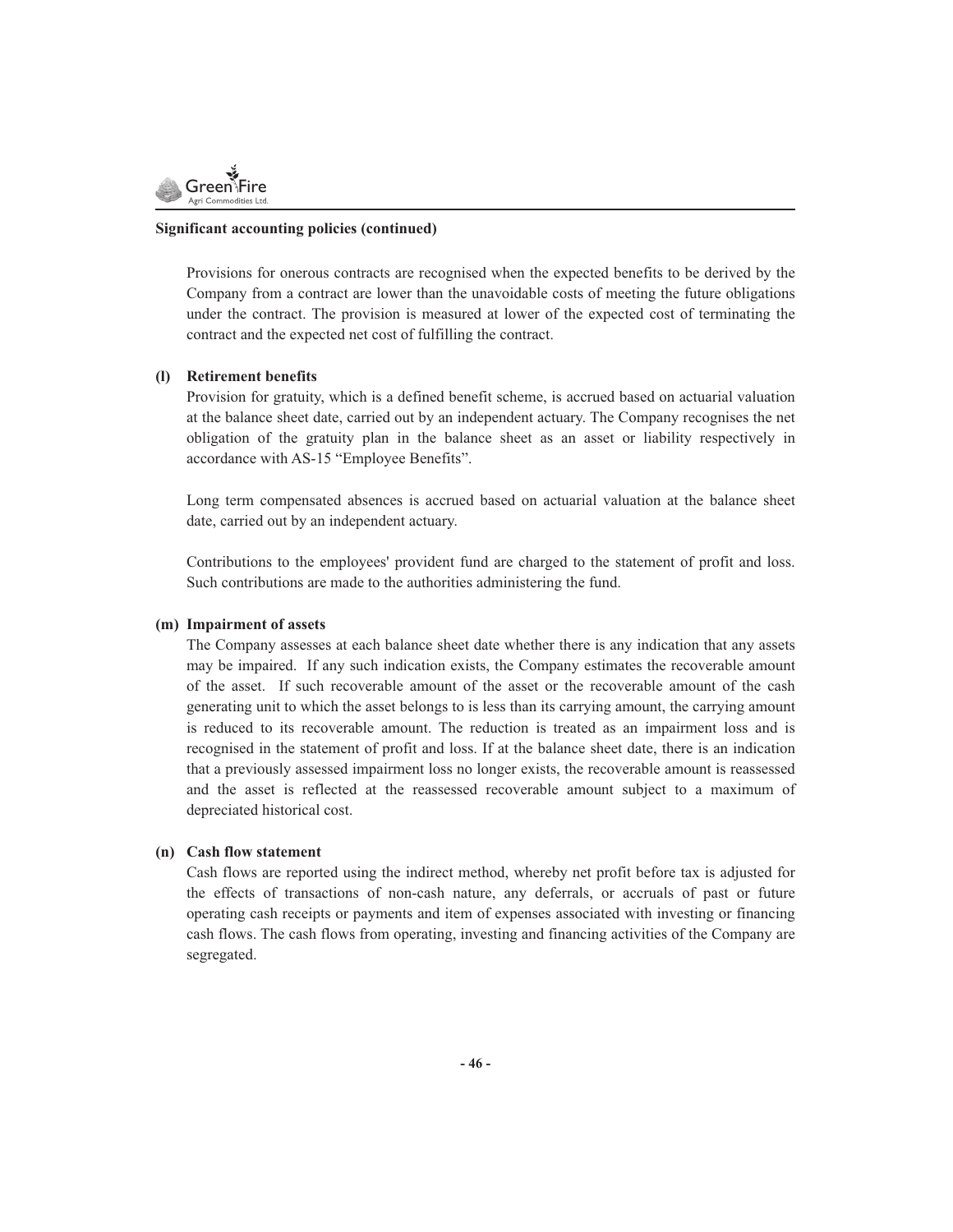### **2. Notes on accounts**

*(all amounts in Indian Rupees, except share data and otherwise stated)*

### **2.1 Share capital**

| <b>Particulars</b>                                      | As at                | As at                |
|---------------------------------------------------------|----------------------|----------------------|
|                                                         | <b>31 March 2014</b> | <b>31 March 2013</b> |
| <b>Authorised</b>                                       |                      |                      |
| <b>Equity shares</b>                                    |                      |                      |
| 560,000,000 (previous year : 560,000,000) equity of ₹ 1 |                      |                      |
| each (previous year: ₹ 1 each)                          | 560,000,000          | 560,000,000          |
|                                                         | 560,000,000          | 560,000,000          |
| <i>Issued</i>                                           |                      |                      |
| 96,108,436 (previous year: 96,108,436) equity shares    |                      |                      |
| of ₹ 1 each fully paid up (previous year: ₹ 1 each)     | 96,108,436           | 96,108,436           |
| Subscribed and fully paid up                            |                      |                      |
| 96,108,436 (previous year: 96,108,436) equity shares    |                      |                      |
| of ₹ 1 each fully paid up (previous year: ₹ 1 each)     | 96,108,436           | 96,108,436           |
| Add: Forfeited share capital (Note i)                   | 1,285,108            | 1,285,108            |
|                                                         | 97,393,544           | 97,393,544           |

### **The details of shareholder holding more than 5% equity shares is set below:**

|                            |                    | As at 31 March 2014 |                    | <b>As at 31 March 2013</b> |
|----------------------------|--------------------|---------------------|--------------------|----------------------------|
| <b>Name of Shareholder</b> | No. of             | $\%$ of             | No. of             | $%$ of                     |
|                            | <b>Shares held</b> | Holding             | <b>Shares held</b> | <b>Holding</b>             |
| Stampede Holdings Limited  | 36,795,809         | 38.29%              | 36,795,809         | 38.29%                     |

### **The reconciliation of the number of equity shares outstanding is set out below:**

| <b>Particulars</b>                                 |                          | As at 31 March 2014 |               | As at 31 March 2013 |
|----------------------------------------------------|--------------------------|---------------------|---------------|---------------------|
|                                                    | <b>Number</b>            | Amount in $\bar{z}$ | <b>Number</b> | Amount in $\bar{z}$ |
| Shares outstanding at the beginning<br>of the year | 96,108,436               | 96,108,436          | 49,018,590    | 49,018,590          |
| Shares issued during the year                      | $\overline{\phantom{0}}$ |                     | 47,089,846    | 47,089,846          |
| Shares outstanding at the end of the year          | 96,108,436               | 96,108,436          | 96,108,436    | 96,108,436          |

During the year beginning from 01 April 2007 to 31 March 2013, the Company has issued 16,514,295 equity shares by way of fully paid bonus shares on 03 September 2007 and 47,089,846 equity shares of  $\bar{\tau}$  1 each issued as per the Approved Scheme for consideration other than cash.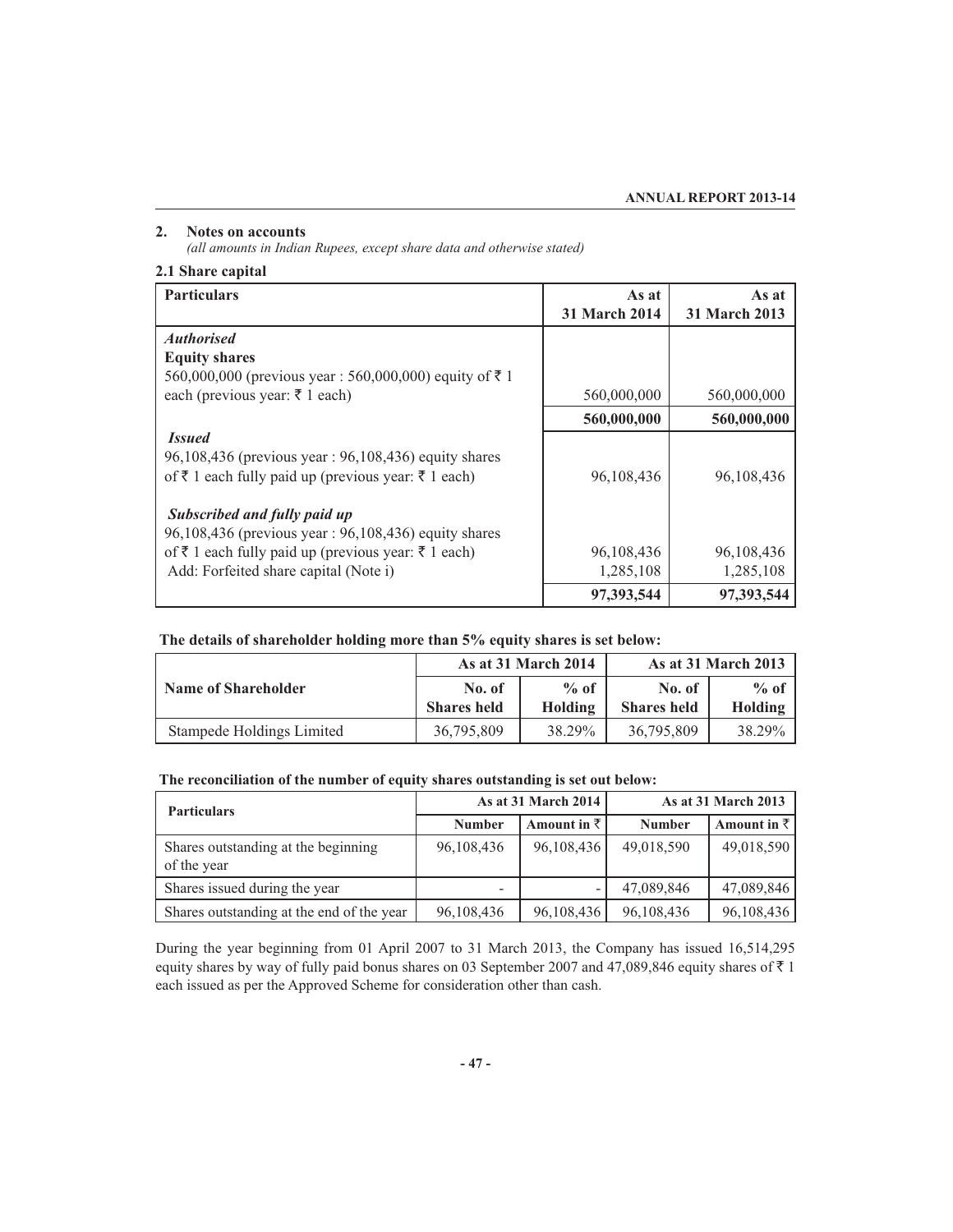

*(all amounts in Indian Rupees, except share data and otherwise stated)*

### **2.2 Reserves and surplus**

| <b>Particulars</b>                                        | As at<br><b>31 March 2014</b> | As at<br><b>31 March 2013</b> |
|-----------------------------------------------------------|-------------------------------|-------------------------------|
| Capital reserve account                                   | 1,671,142                     | 1,671,142                     |
| Balance in statement of profit and loss                   |                               |                               |
| Opening balance                                           | (92,760,421)                  | (38, 502, 529)                |
| Add: Adjustment with respect to excess of assets over     |                               | 10,350,951                    |
| liabilities of previous year (Note 1)                     |                               |                               |
|                                                           |                               |                               |
| Add: Profit/(loss) after tax                              | (142, 830, 638)               | (64, 608, 843)                |
| <b>Closing balance</b>                                    | (235,591,059)                 | (92,760,421)                  |
| <b>Total</b>                                              | (233, 919, 917)               | (91,089,279)                  |
|                                                           |                               |                               |
| Note:                                                     |                               |                               |
| 1. Assets and liabilities not considered in previous year |                               |                               |
| as per the approved scheme of meger                       |                               |                               |
| Advance tax paid                                          |                               | 22,345,335                    |
| MAT credit entitlement                                    |                               | 9,100,000                     |
| Provision of tax                                          |                               | (21,094,384)                  |
|                                                           |                               | 10,350,951                    |

### **2.3 Long term provisions**

| <b>Particulars</b>              | As at         | As at         |
|---------------------------------|---------------|---------------|
|                                 | 31 March 2014 | 31 March 2013 |
| Provision for employee benefits |               |               |
| Gratuity (Refer note.2.25)      | 74,544        | 125,501       |
| Compensated absences            | 12,754        | 8,795         |
|                                 | 87,298        | 134,296       |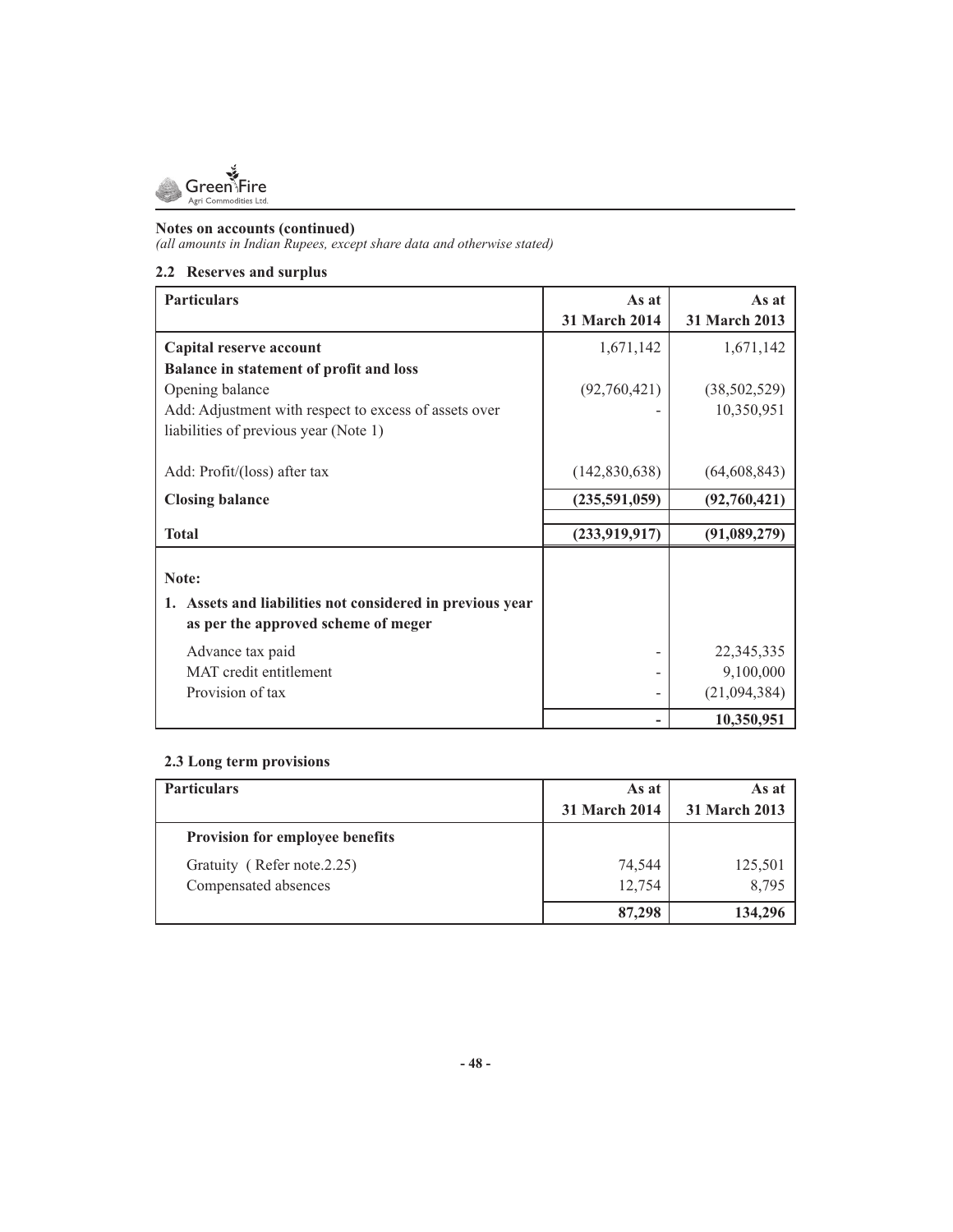*(all amounts in Indian Rupees, except share data and otherwise stated)*

### **2.4 Short term borrowing**

| <b>Particulars</b>                                 | As at                | As at                |
|----------------------------------------------------|----------------------|----------------------|
|                                                    | <b>31 March 2014</b> | <b>31 March 2013</b> |
| <b>Secured</b> loans                               |                      |                      |
| Working capital demand loan from Dhanalakshmi Bank | 117,176,921          | 96,391,766           |
| Working capital demand loan from Corporation Bank  | 59,133,670           | 55,655,840           |
| <b>Unsecured loans</b>                             |                      |                      |
| Loans and advances from related party              | 17,243,642           | 22,990,987           |
|                                                    | 193,554,233          | 175,038,593          |

### **2.5 Trade payables**

| <b>Particulars</b>                                                       | As at<br><b>31 March 2014</b> | As at<br>31 March 2013 |
|--------------------------------------------------------------------------|-------------------------------|------------------------|
| Amounts due to Micro, Small and Medium Enterprises<br>(Refer Note: 2.24) |                               |                        |
| Others                                                                   | 5,397,067                     | 5,700,723              |
|                                                                          | 5,397,067                     | 5,700,723              |

### **2.6 Other current liabilities**

| <b>Particulars</b>     | As at                | As at                |
|------------------------|----------------------|----------------------|
|                        | <b>31 March 2014</b> | <b>31 March 2013</b> |
| Advance from customers | 15,766,207           | 30,588,345           |
| Accrued expenses       | 2.147                | 1,606,877            |
| Employee payables      | 383,176              | 506,962              |
| Unclaimed dividend     | 394,258              | 394,258              |
| Statutory dues         | 1,873,847            | 2,108,218            |
|                        | 18,419,635           | 35,204,660           |

### **2.7 Short term provisions**

| <b>Particulars</b>                                             | As at<br>31 March 2014 | As at<br>31 March 2013 |
|----------------------------------------------------------------|------------------------|------------------------|
| <b>Provision for taxation</b><br>Provision for taxation        | 9,708,165              | 9,708,165              |
| <b>Provision for employee benefits</b><br>Compensated absences | 1,777                  | 1.492                  |
|                                                                | 9,709,942              | 9,709,657              |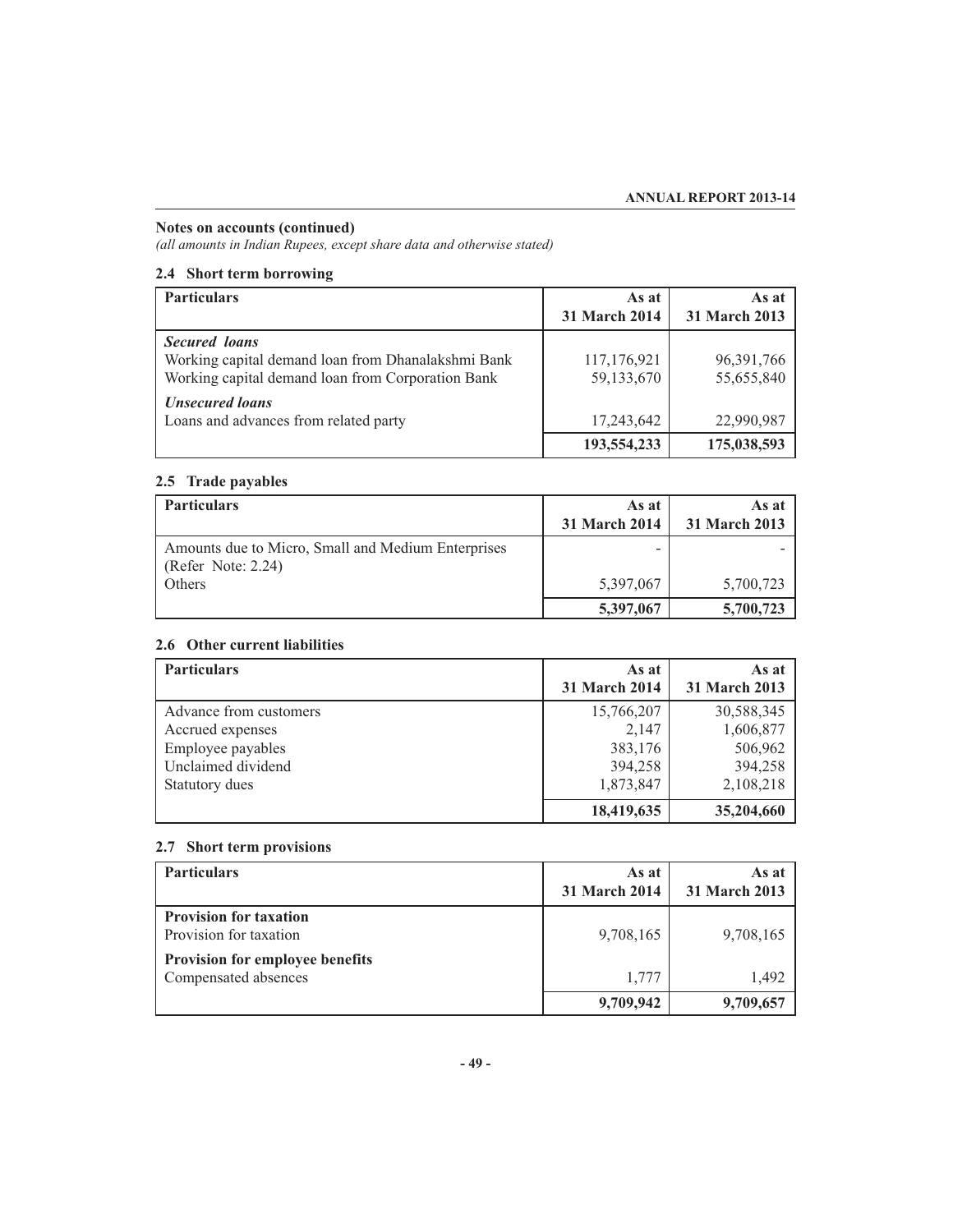

**Notes on accounts (continued)**<br>(all amounts in Indian Rupees, except share data and otherwise stated) *(all amounts in Indian Rupees, except share data and otherwise stated)*

# $2.8$  : Fixed assets **2.8 : Fixed assets**

| Tangible Assets                     |                       |                                 |                                        |                           |                            |                           |                     |                          |                           | (Amount in 7)             |
|-------------------------------------|-----------------------|---------------------------------|----------------------------------------|---------------------------|----------------------------|---------------------------|---------------------|--------------------------|---------------------------|---------------------------|
|                                     |                       | <b>Gross block</b>              |                                        |                           |                            | Depreciation/Amortisation |                     |                          | Net block                 |                           |
| Particulars                         | 1 April 2013<br>As at | during the<br>Additions<br>year | during the<br><b>Deletions</b><br>year | 31 March<br>As at<br>2014 | 1st April<br>As at<br>2013 | Charges for<br>the year   | <b>On Deletions</b> | 31 Marh<br>As at<br>2014 | 31 March<br>As at<br>2014 | 31 March<br>As at<br>2013 |
| Land                                | 43,139,562            |                                 |                                        | 43,139,562                |                            |                           |                     |                          | 13,139,562                | 43,139,562                |
| Building                            | 5,276,579             |                                 |                                        | 5,276,579                 | ,906,015                   | ,055,316                  |                     | 2,961,331                | 2,315,248                 | 3,370,564                 |
|                                     | 951,419               |                                 | 951,419                                |                           | 276,491                    | 133,521                   | 410,012             |                          |                           | 674,928                   |
| Computers<br>Furniture and fixtures | 418,230               |                                 | 418,230                                |                           | 56,956                     | 22,920                    | 79,876              |                          |                           | 361,274                   |
| Office equipment                    | 301,314               |                                 | 301,314                                |                           | 23,725                     | 12,391                    | 36,116              |                          |                           | 277,589                   |
| Total                               | 50,087,104            |                                 | 1,670,963                              | 48,416,141                | 2,263,187                  | 1,224,148                 | 526,004             | 2,961,331                | 45,454,810                | 47,823,917                |
| ntangible Assets                    |                       |                                 |                                        |                           |                            |                           |                     |                          |                           |                           |
| Goodwill                            | 16,382,330            |                                 | 16,382,330                             |                           | 16,382,330                 |                           | 16,382,330          |                          |                           |                           |
| Software                            | 23,290,616            |                                 | 23,290,616                             |                           | 23,278,993                 |                           | 23,278,993          |                          |                           |                           |
| Total                               | 39,672,946            |                                 | 39,672,946                             |                           | 39,661,323                 |                           | 39,661,323          |                          |                           |                           |

|             | 43,490,010                | 23,290,010 | 23,218,993                                                                                                          | 23.210.993 |  |  |
|-------------|---------------------------|------------|---------------------------------------------------------------------------------------------------------------------|------------|--|--|
|             | 39,672,946                | 19,672,946 | 39,661,323                                                                                                          | 39,661,323 |  |  |
| Grand Total |                           |            |                                                                                                                     |            |  |  |
| urrent year | 89,760,050                |            | $41,343,909$   $48,416,141$   $41,924,510$   $1,224,148$   $40,187,327$   $2,961,331$   $45,454,810$   $47,823,917$ |            |  |  |
|             | $107,571,550$ $2,313,500$ |            |                                                                                                                     |            |  |  |
|             |                           |            |                                                                                                                     |            |  |  |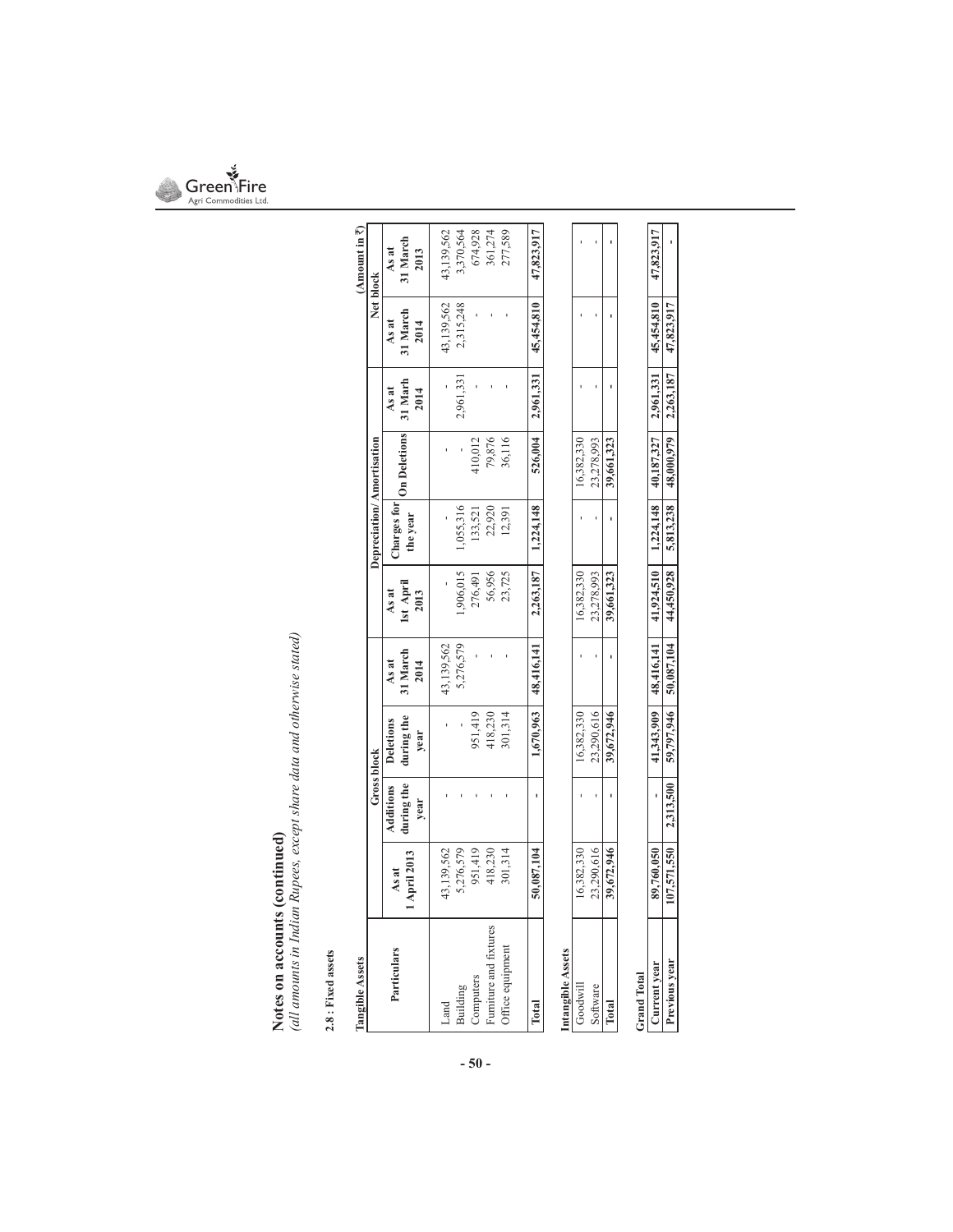*(all amounts in Indian Rupees, except share data and otherwise stated)*

### **2.9 Long term loans and advances**

| <b>Particulars</b>         | As at         | As at         |
|----------------------------|---------------|---------------|
|                            | 31 March 2014 | 31 March 2013 |
| Other loans and advances   |               |               |
| Unsecured, considered good |               |               |
| Capital advances           | 22,500,000    | 22,500,000    |
| Security deposit           | 120,000       | 645,702       |
| Prepaid expenses           |               | 203,369       |
|                            | 22,620,000    | 23,349,071    |

### **2.10 Trade receivables**

| <b>Particulars</b>                                | As at<br>31 March 2014 | As at<br><b>31 March 2013</b> |
|---------------------------------------------------|------------------------|-------------------------------|
|                                                   |                        |                               |
| Unsecured, considered good                        |                        |                               |
| Debts outstanding for period exceeding six months |                        |                               |
| from the date they become due                     | 293,176                | 42,762,110                    |
| Others                                            | 4,623,936              | 92,964,174                    |
|                                                   | 4,917,112              | 135,726,284                   |

### **2.11 Cash and bank balances**

| <b>Particulars</b>                     | As at         | As at         |
|----------------------------------------|---------------|---------------|
|                                        | 31 March 2014 | 31 March 2013 |
| Cash and cash equivalents              |               |               |
| Cash on hand                           | 925           | 189,695       |
| Balance with banks in current accounts | 2,868,744     | 709,887       |
| in unclaimed dividend accounts         | 394,258       | 394,258       |
|                                        | 3,263,927     | 1,293,840     |

### **2.12 Short term loan and advances**

| <b>Particulars</b>                   | As at                | As at                |
|--------------------------------------|----------------------|----------------------|
|                                      | <b>31 March 2014</b> | <b>31 March 2013</b> |
| Unsecured, considered good           |                      |                      |
| <b>Others</b>                        |                      |                      |
| Security deposit                     | 1,590,252            | 9,803,453            |
| Advance tax & tax deducted at source | 12,673,616           | 12,673,616           |
| Advance for purchases                | 20,000               | 39,618               |
| Interest accrued but not due         |                      | 1,280,310            |
| VAT receivable                       | 102,085              | 102,085              |
|                                      | 14,385,953           | 23,899,082           |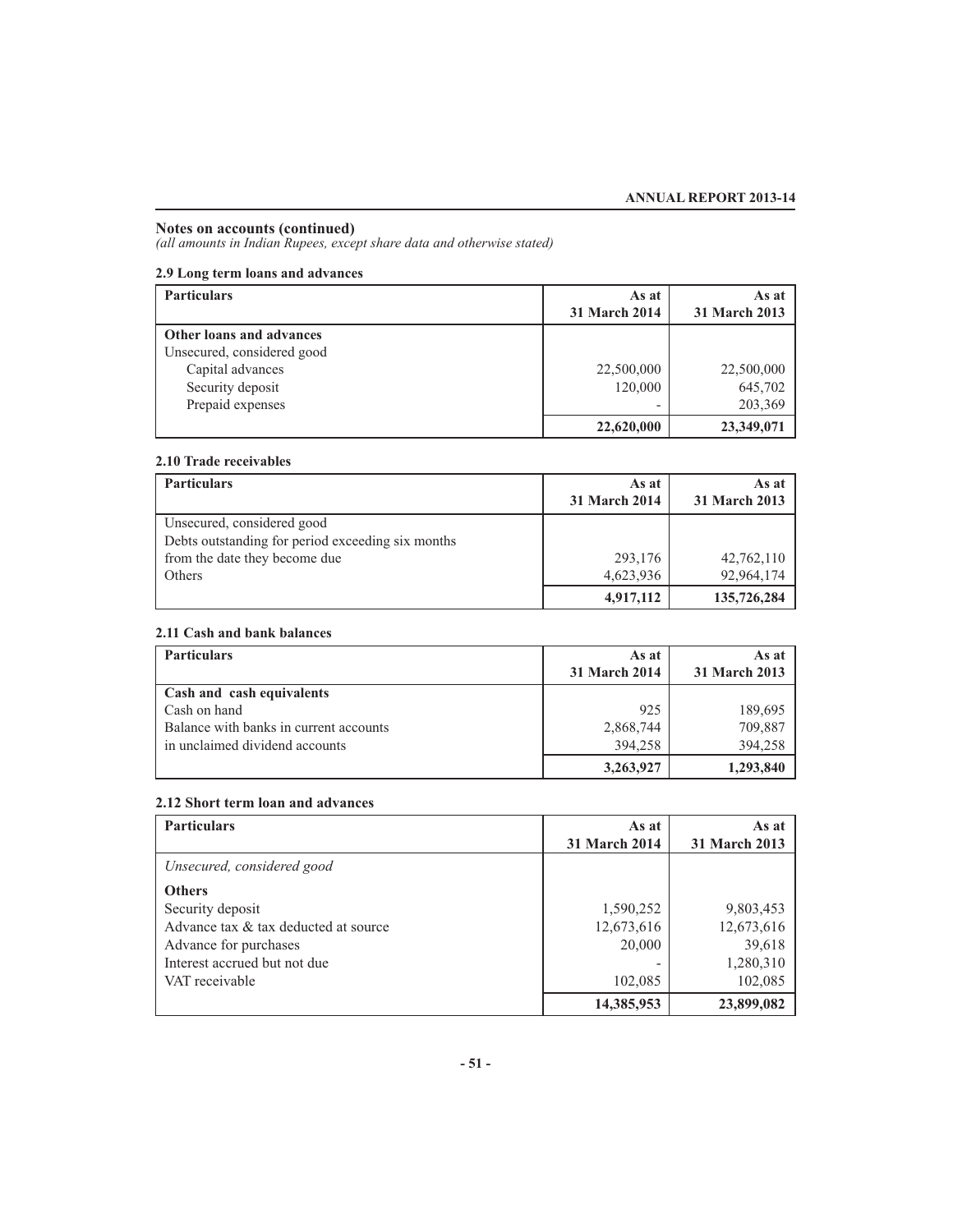

*(all amounts in Indian Rupees, except share data and otherwise stated)*

### **2.13 Income from operations**

| 10,301,593 | 802,868,887<br>662,903,053 |
|------------|----------------------------|
|            | 11,671<br>1,465,783,611    |
|            | 10,301,593                 |

### **2.14 Other income**

| <b>Particulars</b>                          | For the year ended For the year ended<br><b>31 March 2014</b> | 31 March 2013 |
|---------------------------------------------|---------------------------------------------------------------|---------------|
| Interest income on fixed deposits           |                                                               | 8,061,329     |
| Foreign exchange gain, net                  |                                                               | 100,656       |
| Provisions no longer required, written back | 729,958                                                       | 156,063       |
| Miscellaneous income                        |                                                               | 210,536       |
|                                             | 729,958                                                       | 8,528,584     |

### **2.15 Purchase of stock-in-trade**

| <b>Particulars</b>                          | For the year ended   For the year ended<br><b>31 March 2014</b> | 31 March 2013 |
|---------------------------------------------|-----------------------------------------------------------------|---------------|
| Purchase of bullion, jewellery and diamonds |                                                                 | 775,472,095   |
| Purchase of food grains and maize           | 9.893.339                                                       | 646, 767, 110 |
|                                             | 9,893,339                                                       | 1,422,239,205 |

### **2.16 Change in inventory of stock in trade**

| <b>Particulars</b>              | 31 March 2014 | For the year ended For the year ended<br>31 March 2013 |
|---------------------------------|---------------|--------------------------------------------------------|
| Opening stock                   |               |                                                        |
| Bullion, jewellery and diamonds |               |                                                        |
| Food grains and maize           |               |                                                        |
| Less: Closing stock             |               |                                                        |
| Bullion, jewellery and diamonds |               |                                                        |
| Food grains and maize           |               |                                                        |
|                                 |               |                                                        |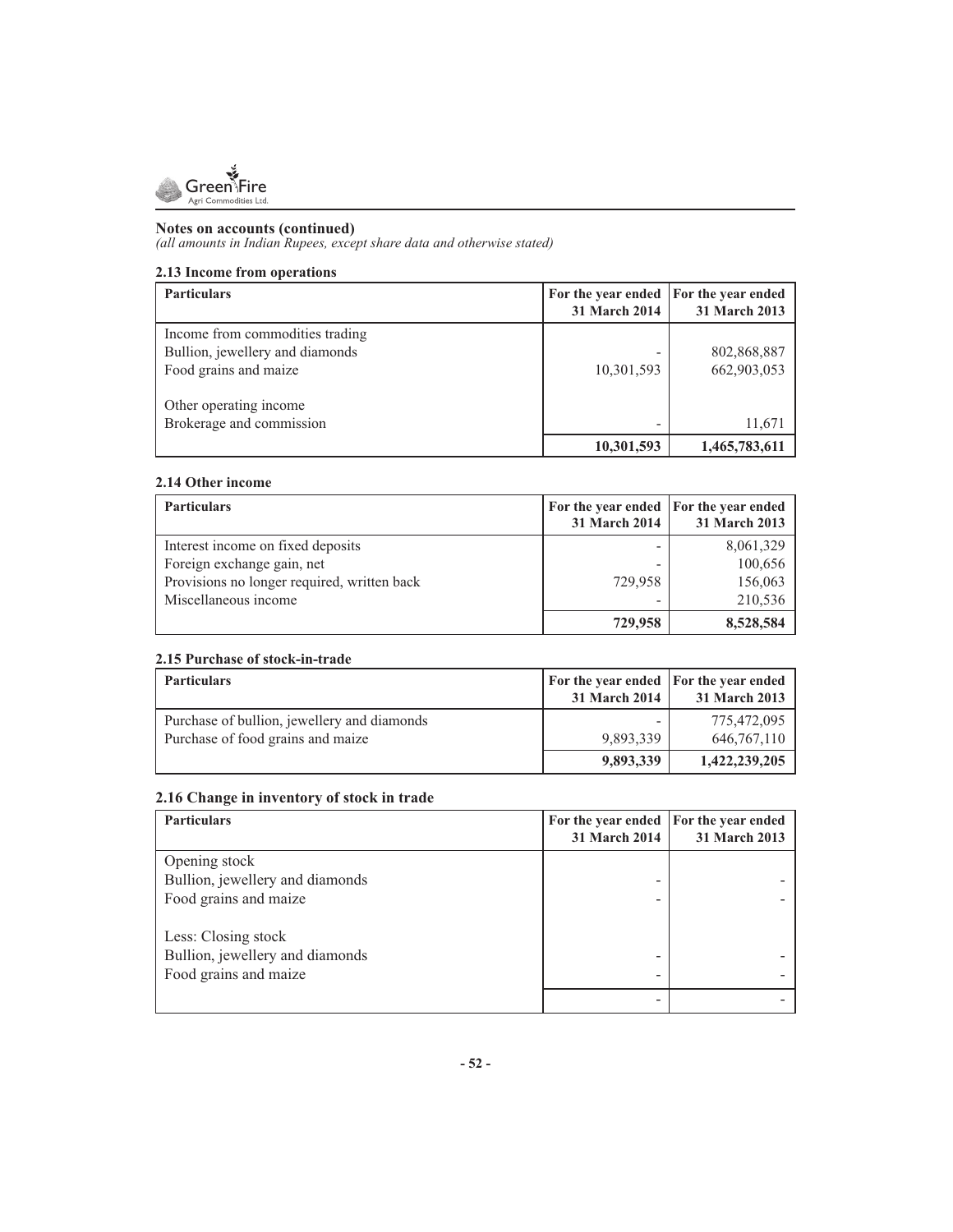*(all amounts in Indian Rupees, except share data and otherwise stated)*

### **2.17 Operating expenses**

| <b>Particulars</b>                   | For the year ended<br>31 March 2014 | <b>For the year ended</b><br>31 March 2013 |
|--------------------------------------|-------------------------------------|--------------------------------------------|
| Transaction charges                  | 104,287                             | 175,203                                    |
| Brokerage charges                    |                                     | 26,402,671                                 |
| Processing fees                      | 178,020                             | 5,480,800                                  |
| Communication charges                | 284,245                             | 446,890                                    |
| Freight and other expenses           |                                     | 237,852                                    |
| Loss on commodity derivative trading | 6,674,412                           | 27,722,205                                 |
|                                      | 7,240,964                           | 60,465,621                                 |

### **2.18 Employee benefits expense**

| <b>Particulars</b>                                                                          | For the year ended For the year ended<br><b>31 March 2014</b> | 31 March 2013                  |
|---------------------------------------------------------------------------------------------|---------------------------------------------------------------|--------------------------------|
| <b>Salaries</b><br>Contribution to provident fund and other funds<br>Staff welfare expenses | 2,402,250<br>29,564<br>139,967                                | 6,850,111<br>95,024<br>803,964 |
|                                                                                             | 2,571,781                                                     | 7,749,099                      |

### **2.19 Finance cost**

| <b>Particulars</b>                  | For the year ended   For the year ended<br><b>31 March 2014</b> | 31 March 2013 |
|-------------------------------------|-----------------------------------------------------------------|---------------|
| Interest on inter-corporate deposit |                                                                 | 5,775,985     |
| Bank guarantee charges              |                                                                 | 3,330,591     |
| Interest on Bank loans              | 25,937,152                                                      | 13,486,061    |
|                                     | 25,937,152                                                      | 22,592,637    |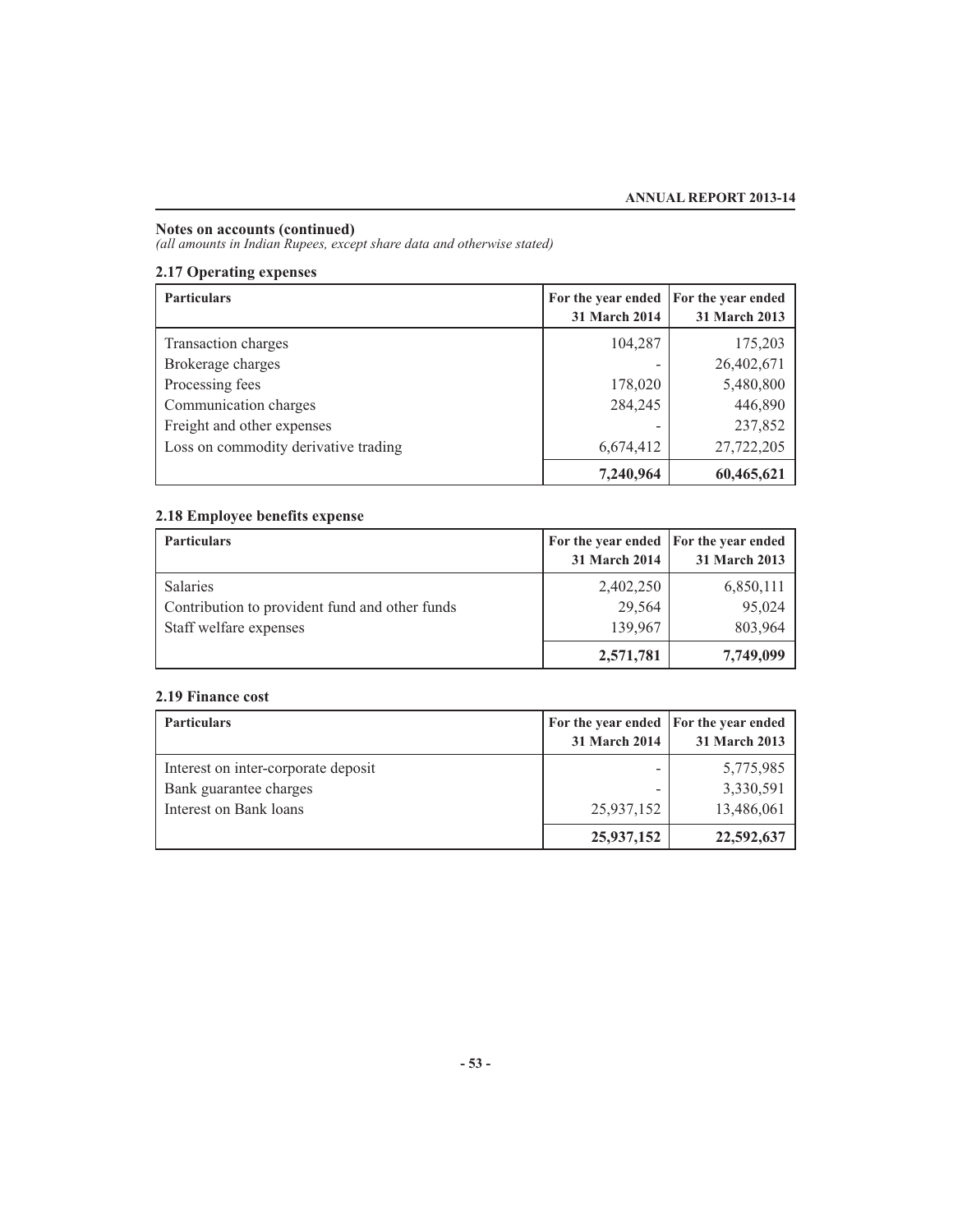

*(all amounts in Indian Rupees, except share data and otherwise stated)*

### **2.20 Other expenses**

| <b>Particulars</b>                | For the year ended | For the year ended |
|-----------------------------------|--------------------|--------------------|
|                                   | 31 March 2014      | 31 March 2013      |
| Power and fuel                    | 715,186            | 861,505            |
| Rent                              | 1,141,831          | 3,423,200          |
| Repairs and maintenance           | 376,665            | 766,985            |
| Rates and taxes                   | 512,809            | 4,155,816          |
| Insurance                         |                    | 86,134             |
| Traveling and conveyance          | 47,870             | 358,381            |
| Legal and professional fees       | 566,904            | 2,006,790          |
| Sales promotion and advertisement | 43,270             | 133,855            |
| Bank charges                      | 127,191            | 1,397,649          |
| Bad debts written off             | 100,741,798        |                    |
| Advances written off              | 21,250             |                    |
| Interest receivable written off   | 1,280,310          |                    |
| Books and periodicals             | 4,465              | 30,838             |
| Printing and stationery           | 6,683              | 169,772            |
| Impairment of assets              |                    | 9,310,344          |
| Miscellaneous expenses            | 263,615            | 315,323            |
|                                   | 105,849,847        | 23,016,592         |

- 2.21 (a) Due to the major fire accident which completely destroyed the physical vouchers upto 10.2.2014 and also affected computers, Furniture and Fixtures, Office Equipments, servers and the steps taken by the Company for recovering the data from the Backup systems. We have conducted limited review of the accounts for the nine months period ending 31.12.2013. We have also conducted Audit for the year ending March 2014, based on data retrieved from the systems including scanned/ soft copies and physical records available.
- 2.21 (b) With respect to balances under Sundry Debtors/ Claims Recoverable/ Loans & Advances/ Sundry Creditors/ Other Liabilities which have not been confirmed by the certain parties.
- 2.21 (c) Unclaimed Dividend an amount of  $\bar{\tau}$  2,29,216/- lying in HDFC Bank for the financial years 2004-05 & 2005-06 is due for transfer to Investor and Education Protection Fund. The company has already made request to HDFC Bank for transfer of said amount to Investor and Education Protection Fund.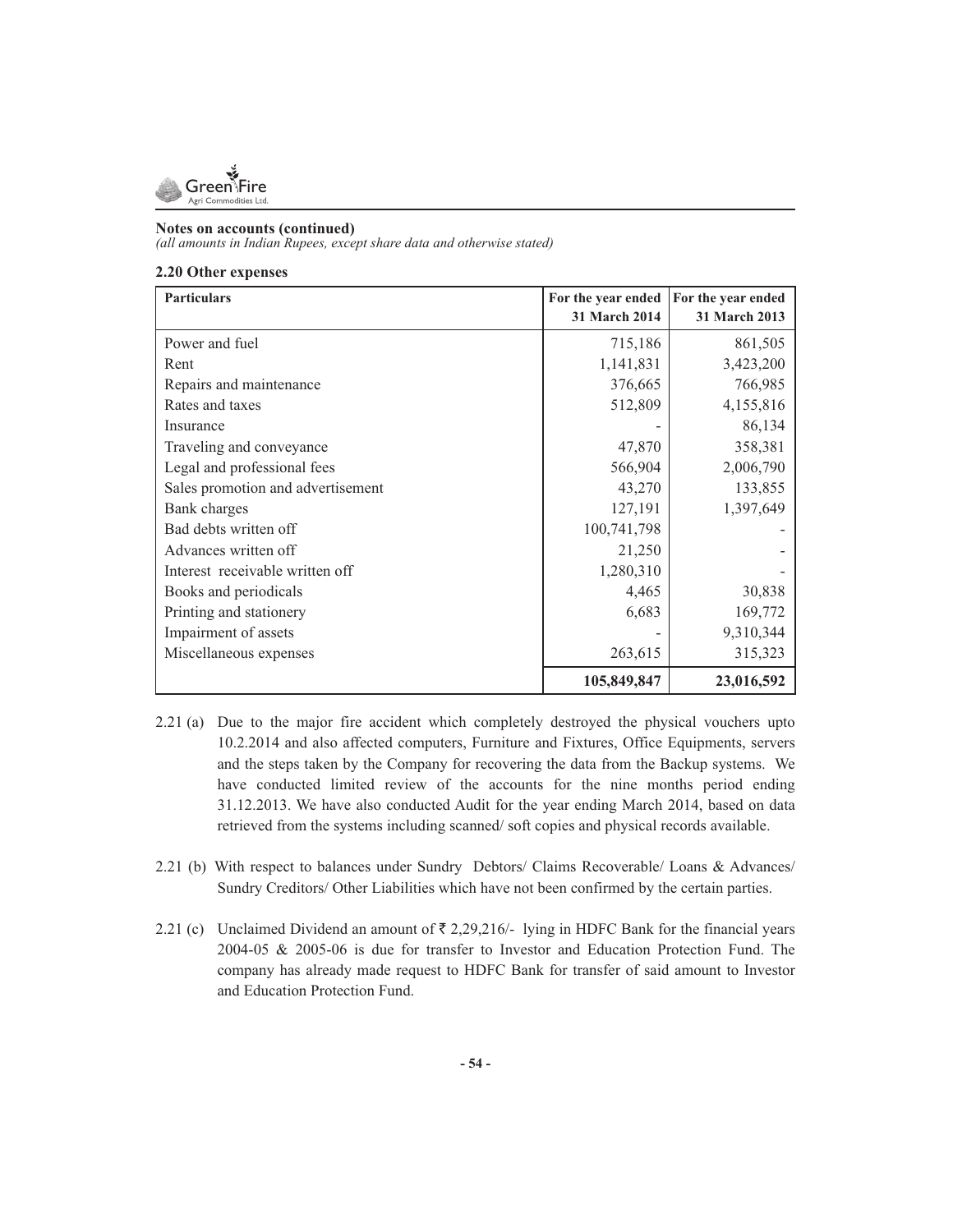*(all amounts in Indian Rupees, except share data and otherwise stated)*

### **2.22 Earning per share (EPS)**

|    | <b>Particulars</b>                                                                                                                 | For the<br>year ended<br>31 March 2014 | For the<br>year ended<br>31 March 2013 |
|----|------------------------------------------------------------------------------------------------------------------------------------|----------------------------------------|----------------------------------------|
|    | a. Profit /(loss) Before Extraordinary items after tax<br>Less: Extraordinary Items                                                | (141, 685, 680)<br>1,144,958           | (67, 564, 197)                         |
|    | b. Profit $/$ (loss) after tax<br>Number of shares at the beginning of the year                                                    | (142,830,638)<br>96,108,436            | (64, 608, 843)<br>49,018,590           |
|    | Add: No. of equity shares issued during the year *                                                                                 |                                        | 47,089,846                             |
|    | Total number of equity shares outstanding at the end of the year<br>Add: Equity shares pending allotment (potential equity shares) | 96,108,436                             | 96,108,436                             |
|    | Total number of equity shares including potential equity shares                                                                    | 96,108,436                             | 96,108,436                             |
|    | c. Weighted average number of equity shares outstanding<br>during the year. (Nominal value ₹ 1) [previous year: ₹ 1]               | 96,108,436                             | 82,433,029                             |
| d. | Weighted average number of equity shares outstanding<br>during the year. (Nominal value ₹ 1) [previous year: ₹ 1]                  | 96,108,436                             | 82,433,029                             |
|    | e. Earnings per share $(\bar{\zeta})$<br>- Basic<br>- Diluted                                                                      | (1.49)<br>(1.49)                       | (0.78)<br>(0.78)                       |
|    |                                                                                                                                    |                                        |                                        |
| f. | Earnings per share $(\bar{\tau})$ (Excluding Extraordinary items)<br>- Basic<br>- Diluted                                          | (1.47)<br>(1.47)                       | (0.78)<br>(0.78)                       |

\* 47,089,846 equity Shares of ₹1 each allotted on 16th July, 2012 pursuant to the Approved Scheme .

### **2.23 Related party disclosures**

- **i. Entities where control exists** None
- *ii. Key Management Personnel*

 D.V.S. Prakash Rao – Chairman and Managing Director T. Naresh Kumar – Director

### *iii. Enterprises with whom transactions have taken place Entities where principal shareholders/management personnel have control or significant influence (either directly or indirectly)*

 Stampede Holdings Limited, India Stampede Capital Limited, India Social Media India Limited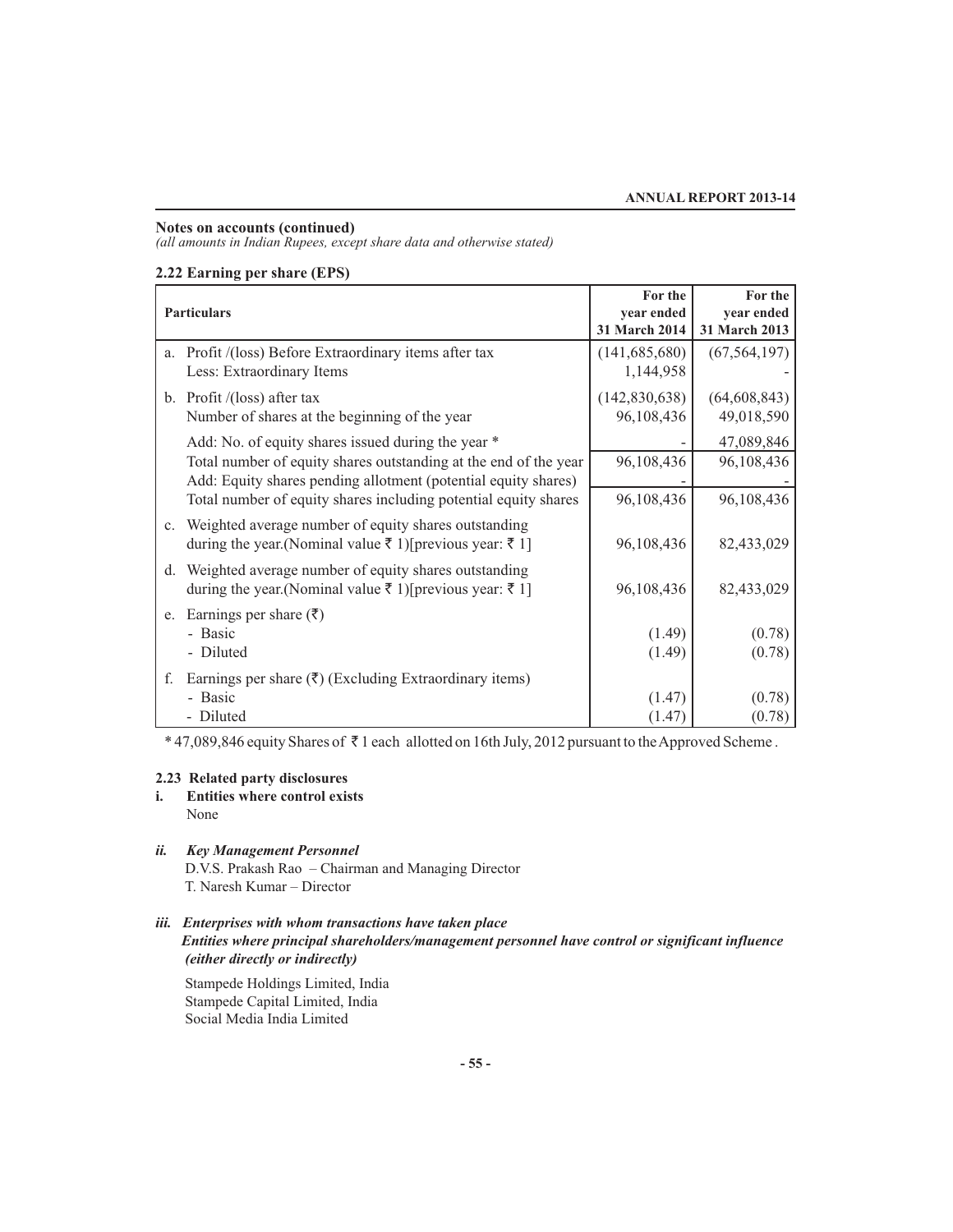

*(all amounts in Indian Rupees, except share data and otherwise stated)*

### **I. Particulars of related party transactions**

Following is the summary of significant related party transactions:

| <b>Particulars</b>                             | For the year ended<br>31 March 2014 | For the year ended<br><b>31 March 2013</b> |
|------------------------------------------------|-------------------------------------|--------------------------------------------|
| <b>Stampede Holdings Limited</b>               |                                     |                                            |
| - Brokerage income                             |                                     | 5,445                                      |
| - Brokerage charges/ expense                   |                                     | 10,308,748                                 |
| - Intercorporate deposit repaid                | 11,562,000                          | 7,000,000                                  |
| - Intercorporate loan taken                    |                                     | 18,562,000                                 |
| <b>Stampede Capital Limited</b>                |                                     |                                            |
| - Intercorporate deposit received              | 20,443,218                          |                                            |
| - Intercorporate deposit repaid                | 12,481,749                          |                                            |
| - Margin money paid                            | 13,394,974                          | 51,885,148                                 |
| - Intercorporate deposit/Margin money returned | 21,607,636                          |                                            |
| - Brokerage charges/ expense                   | 82,246                              | 34,253,950                                 |
| <b>Social Media India Limited</b>              |                                     |                                            |
| - Intercorporate deposit repaid                | 11,176,000                          | 83,828,499                                 |
| - Intercorporate deposit obtained              | 790,665                             | 47,724,700                                 |
| - Interest expense for the year                |                                     | 5,775,985                                  |

### **II. The Company has the following amounts due from/ to the related parties**

| <b>Particulars</b>                                                                                                                              | For the year ended<br><b>31 March 2014</b> | For the year ended<br><b>31 March 2013</b> |
|-------------------------------------------------------------------------------------------------------------------------------------------------|--------------------------------------------|--------------------------------------------|
| Venkata S Meenavalli<br>- Trade payable (Creditor)                                                                                              | 276,610                                    | 276,610                                    |
| <b>Stampede Holdings Limited</b><br>- Trade payable (Creditor)<br>- Short term borrowings-ICL received                                          | 120,362                                    | 120,362<br>11,562,000                      |
| <b>Bio Ethanol Agro Industries Limited</b><br>- Other current liabilities (Advance from customers)                                              |                                            | 3,340,138                                  |
| <b>Stampede Capital Limited</b><br>- Short term loan and advances (Intercorporate deposit)<br>- Short term loans and advances (Trading deposit) | 7,961,469<br>191,899                       | 8,404,561                                  |
| <b>Social Media India Limited</b><br>- Short-term borrowings (Intercorporate deposit)                                                           | 9,282,173                                  | 19,667,508                                 |

### **2.24 Details of dues to micro and small enterprises as defined under MSMED Act, 2006**

Based on the information available with the Company, no creditors have been identified as "supplier" within the meaning of "Micro, Small and Medium Enterprises Development (MSMED) Act, 2006"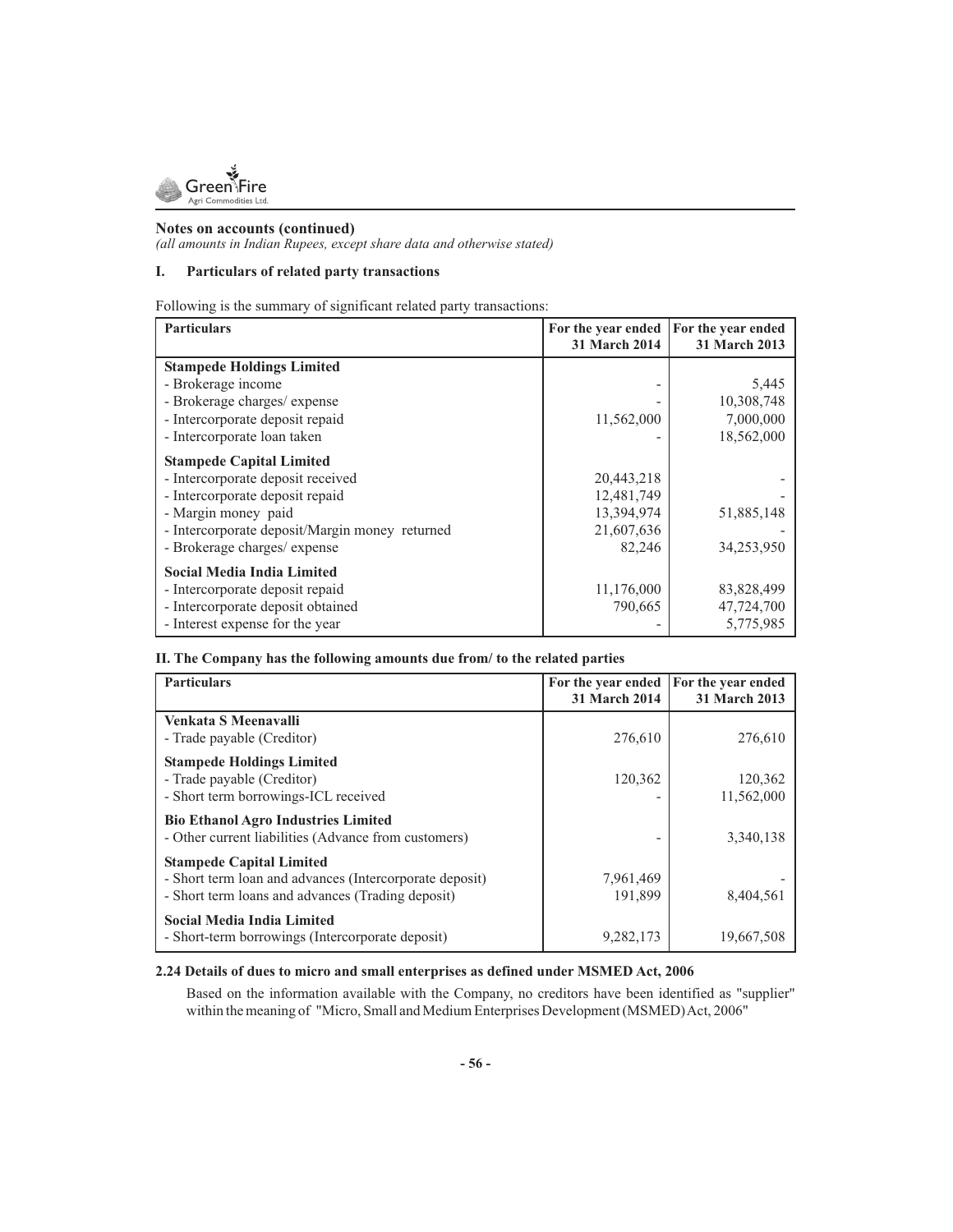*(all amounts in Indian Rupees, except share data and otherwise stated)*

### **2.25 Provision for employee benefits**

a. Pursuant to the adoption of the Accounting Standard 15 (Revised) – Employee Benefits effective 1st April 2007, the following table sets out the status of the gratuity plan :

| <b>Particulars</b>                                                                                                                                                                                          | As at<br>31 March 2014                   | As at<br>31 March 2013                    |
|-------------------------------------------------------------------------------------------------------------------------------------------------------------------------------------------------------------|------------------------------------------|-------------------------------------------|
| Reconciliation of opening and closing balance of the<br>present value of defined benefit obligations                                                                                                        |                                          |                                           |
| Opening defined benefit obligation<br>Current service cost<br>Interest cost<br>Actuarial (gain)/loss                                                                                                        | 125,501<br>17,535<br>10,040<br>(78, 532) | 201,226<br>26,664<br>16,098<br>(118, 487) |
| Closing defined benefit obligation                                                                                                                                                                          | 74,544                                   | 125,501                                   |
| Change in the fair value of assets<br>Opening fair value of plan assets<br>Expected return on plan assets<br>Actuarial gains / (losses)<br>Contributions by employer<br>Benefits paid                       |                                          |                                           |
| Closing fair value of plan assets                                                                                                                                                                           |                                          |                                           |
| Amounts recognised in the balance sheet<br>Present value of funded obligation<br>Fair value of plan assets at end of the year<br><b>Net liability</b>                                                       | 74,544<br>74,544                         | 125,501<br>125,501                        |
| Expense recognised in statement of profit and loss<br>Current service cost<br>Interest on defined benefit obligation<br>Expected return on plan assets<br>Net actuarial losses / (gains) recognized in year | 17,535<br>10,040<br>(78, 532)            | 26,664<br>16,098<br>(118, 487)            |
| Amount, included in "Employee benefit expense"                                                                                                                                                              | (50, 957)                                | (75, 725)                                 |
| <b>Summary of actuarial assumptions</b><br>Discount rate $(\% )$<br>Rate of return on plan assets $(\% )$<br>Salary escalation rate $(\%)$                                                                  | 8<br>5<br>4                              | 8<br>5<br>4                               |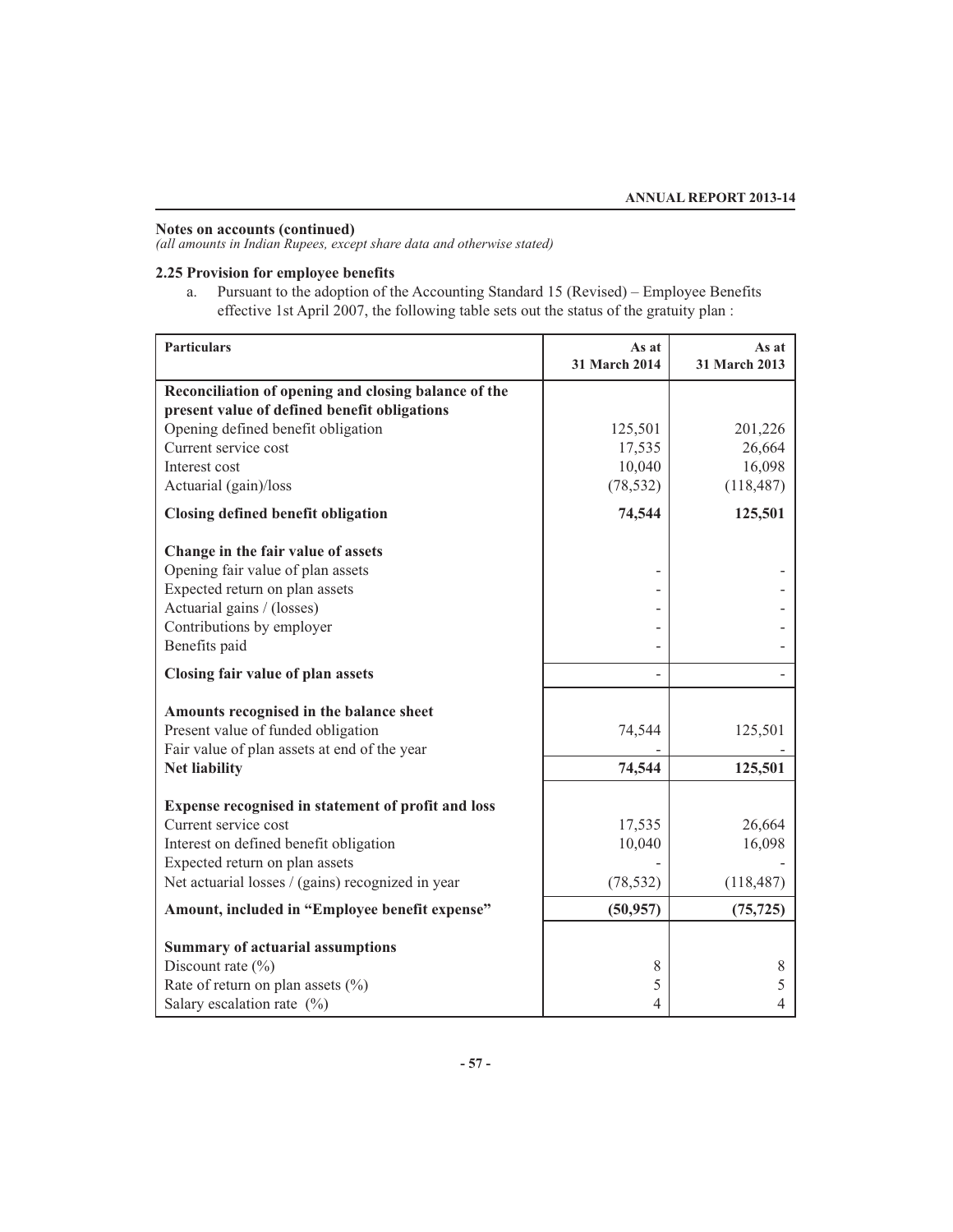

*(all amounts in Indian Rupees, except share data and otherwise stated)*

Discount rate: The discount rate is based on the gross redemption yield on medium to long term risk free investments.

Expected rate of return on plan assets: The estimates of future salary increases, considered in actuarial valuation, take account of inflation, seniority, promotion and other relevant factors such as supply and demand factors in the employment market.

Salary escalation rate: The attrition rate is the expected employee turnover for the future periods, adjusted to the current economic environment.

### **2.26 Payments to auditors (included in Legal and professional charges includes) (excluding service tax)**

| <b>Particulars</b>                                           | For the year ended   For the year ended<br><b>31 March 2014</b> | 31 March 2013     |
|--------------------------------------------------------------|-----------------------------------------------------------------|-------------------|
| Audit fee<br>Other services<br>for reimbursement of expenses | 100,000<br>25,000                                               | 100,000<br>50,000 |
|                                                              | 125,000                                                         | 150,000           |

### **2.27 Capital Commitments and Contingent liabilities**

| <b>Particulars</b>                                                                       | For the year ended   For the year ended<br><b>31 March 2014</b> | 31 March 2013 |
|------------------------------------------------------------------------------------------|-----------------------------------------------------------------|---------------|
| Capital Commitments                                                                      | Nil                                                             | Nil           |
| <b>Contingent Liabilities</b><br>Company extended property to Bank of Baroda against the |                                                                 |               |
| loan sanctioned to Barret Commodity Traders Private Ltd                                  | 18,000,000                                                      | 18,000,000    |

### **2.28 Differed tax asset/liability :**

In view of carry forward of losses under tax laws in the current year, the Company is unable to demonstrate virtual certainty supported by convincing evidence that sufficient future taxable income will be available against which such deferred tax asset can be realised, which is as required under AS 22 'Accounting for taxes on income'. Accordingly, no deferred tax asset has been recognised as at the year-end.

### **2.29 Earnings in foreign currency**

| <b>Particulars</b> | <b>For the year ended For the year ended</b><br>31 March 2014 | 31 March 2013 |
|--------------------|---------------------------------------------------------------|---------------|
| Export of goods    | -                                                             | 111,899,398   |
|                    | ۰                                                             | 111,899,398   |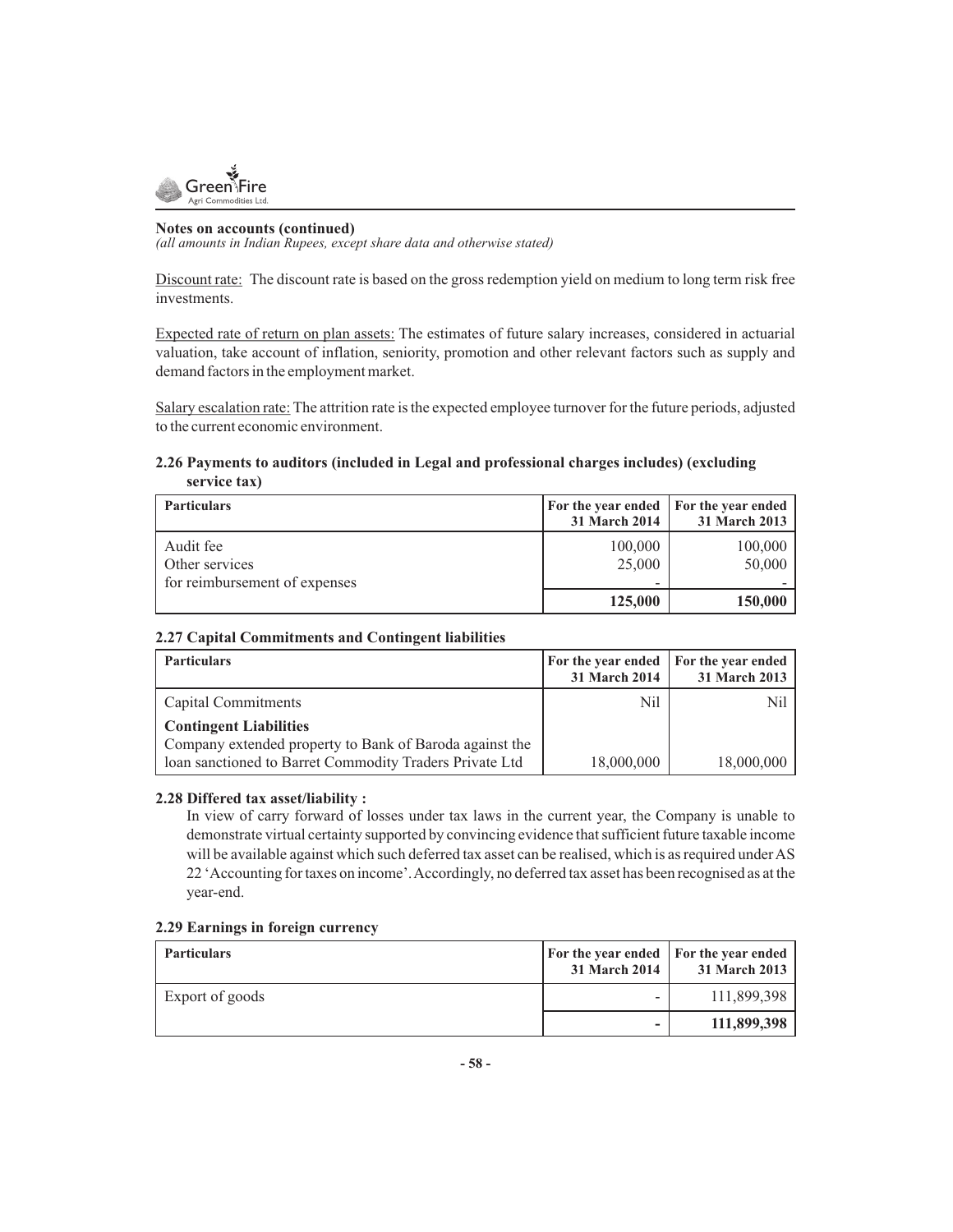*(all amounts in Indian Rupees, except share data and otherwise stated)*

### **2.30 Expenditure in foreign currency**

| <b>Particulars</b> | <b>For the year ended For the year ended</b><br>31 March 2014 | 31 March 2013 |
|--------------------|---------------------------------------------------------------|---------------|
| Import of goods    | -                                                             | 111,452,586   |
| Other expenses     | -                                                             |               |
|                    | -                                                             | 111,452,586   |

### **2.31 Segment reporting**

During the current year, the Company is engaged in " Commodities trading" in India

Revenue by geographical location of customer

| <b>Particulars</b> | For the year ended<br>31 March 2014 | For the year ended<br>31 March 2013 |
|--------------------|-------------------------------------|-------------------------------------|
| India<br>Singapore | 10,301,593<br>-                     | 1,353,884,213<br>111,899,398        |
|                    | 10,301,593                          | 1,465,783,611                       |

### **2.32 The Company has the following un-hedged exposure in foreign currency at the year end:**

| <b>Particulars</b>                          | As at | As at<br>  31 March 2014   31 March 2013   31 March 2014   31 March 2013 | As at<br>US \$ | As at 1<br>US \$ |
|---------------------------------------------|-------|--------------------------------------------------------------------------|----------------|------------------|
| Sundry debtors<br>Meridian Tech Pte Limited |       | 290,633                                                                  | -              | \$5,216          |

**2.33** Previous year figures have been regrouped / reclassified wherever necessary, to confirm to current year classification.

As per our report attached *for* **Sarath & Associates** *for* **Green Fire Agri Commodities Limited** *Chartered Accountants* Firm's registration No.: 0005120S

*Partner Wholetime Director Director* Membership No.: 202471

**S. Srinivas D.V.S. Prakash Rao T.Naresh Kumar** 

 **Khushboo Joshi**   *Company Secretary* 

Place: Hyderabad Date: 30 May 2014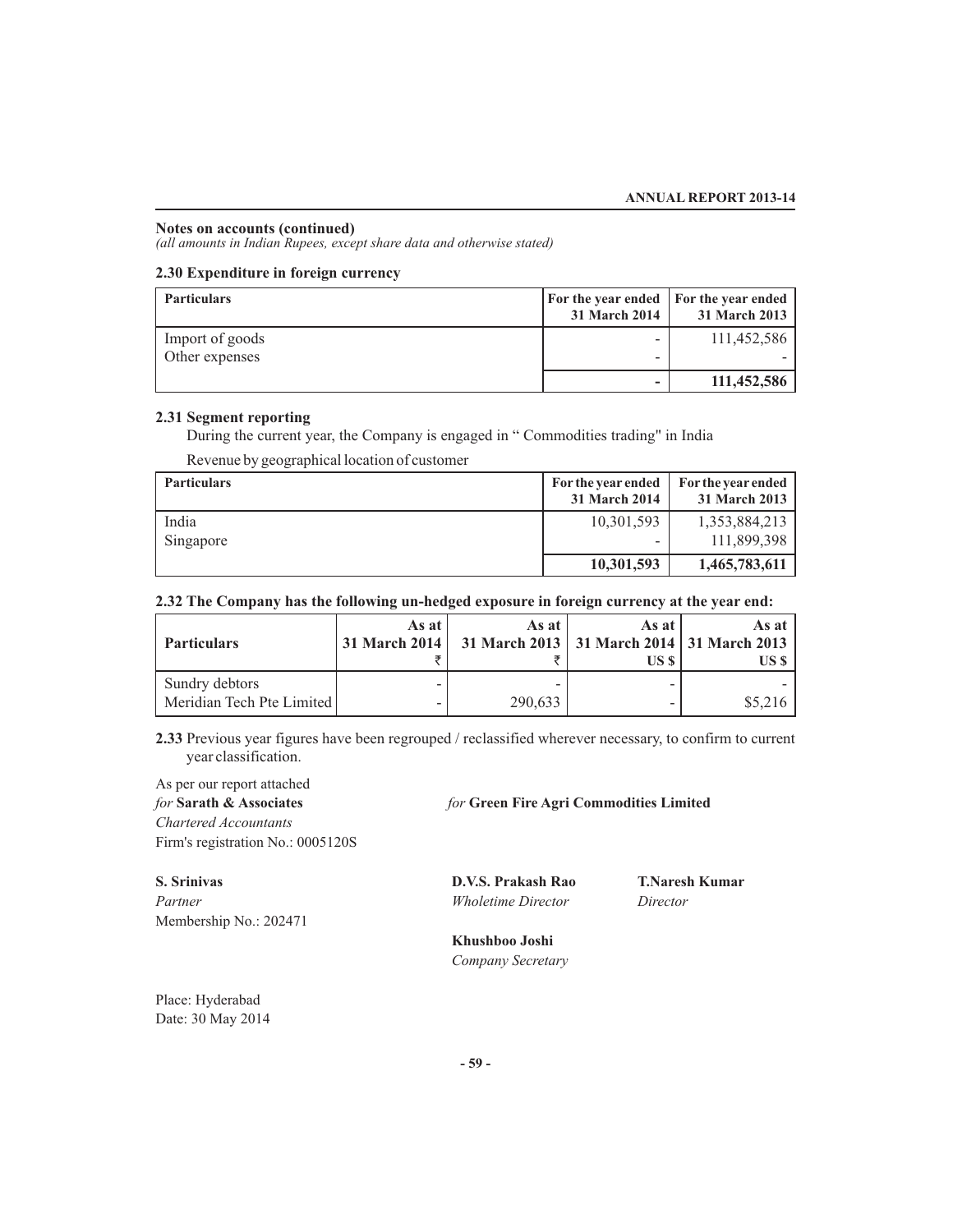

Notes

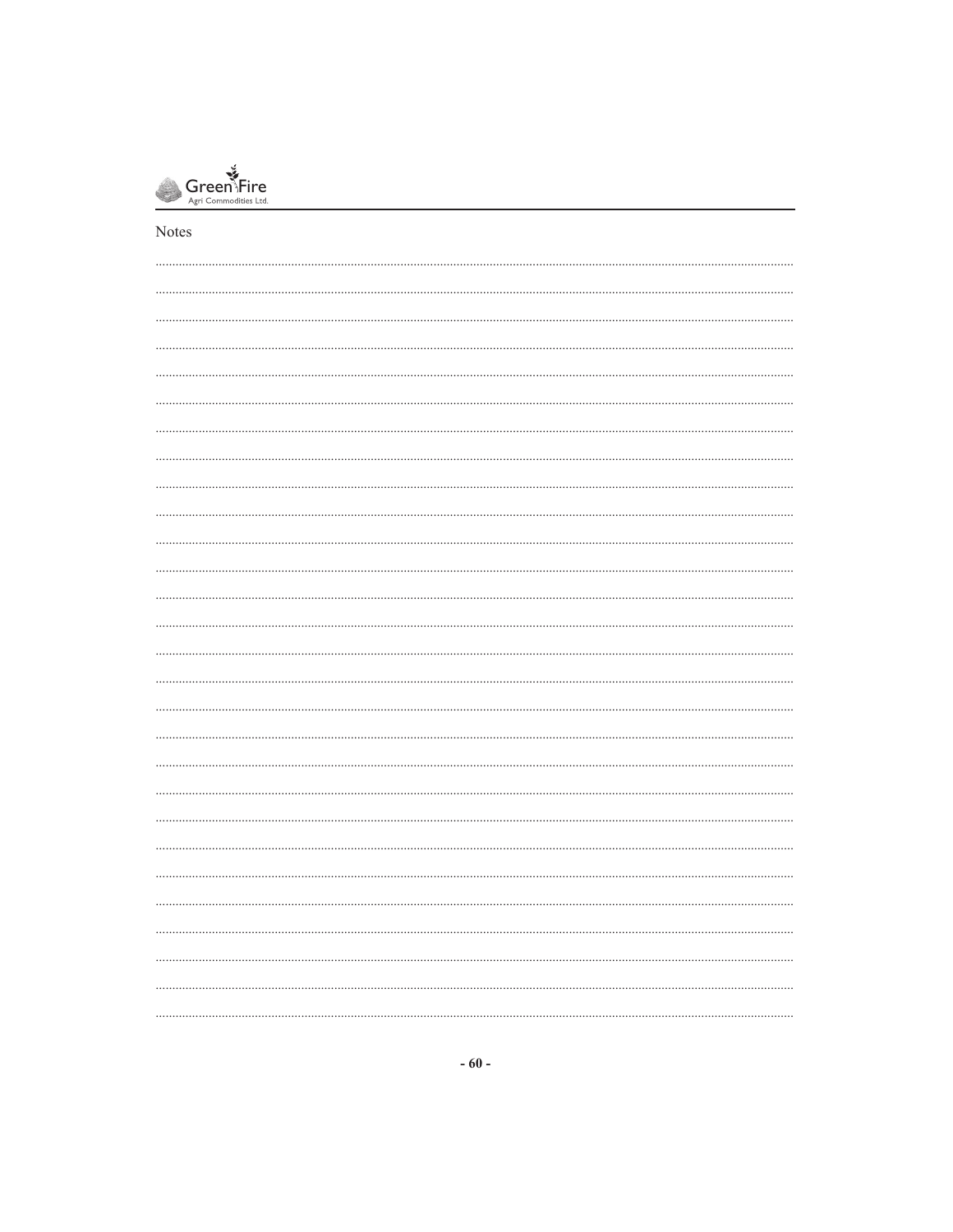**ANNUAL REPORT 2013-14**

|                  |                            | Green Fire Agri Commodities Limited PROXY FORM MGT 11<br>Registered Office: H.No. 8-2-686/8/B/1, GAMUT SQUARE, Third Floor, Road No. 12,<br>Banjara Hills, Hyderabad-500034 Telangana. CIN: L72200TG2002PLC039113 www.greenfireagritech.com<br>(Pursuant to Section 105(6) of the Companies Act, 2013 and Rule 19(3) of the Companies<br>(Management and Administration) Rules, 2014) |
|------------------|----------------------------|---------------------------------------------------------------------------------------------------------------------------------------------------------------------------------------------------------------------------------------------------------------------------------------------------------------------------------------------------------------------------------------|
|                  | Name of the Member $(s)$ : |                                                                                                                                                                                                                                                                                                                                                                                       |
|                  | Registered Address         |                                                                                                                                                                                                                                                                                                                                                                                       |
|                  | E-mail id                  |                                                                                                                                                                                                                                                                                                                                                                                       |
|                  | Folio No. / Client Id      |                                                                                                                                                                                                                                                                                                                                                                                       |
| DP ID            |                            |                                                                                                                                                                                                                                                                                                                                                                                       |
|                  |                            | I/We, being the member(s) of Equity Shares of Green Fire Agri Commodities Limited, hereby appoint                                                                                                                                                                                                                                                                                     |
| $\mathbf{1}$ .   |                            | Name:                                                                                                                                                                                                                                                                                                                                                                                 |
|                  |                            |                                                                                                                                                                                                                                                                                                                                                                                       |
|                  |                            |                                                                                                                                                                                                                                                                                                                                                                                       |
|                  |                            |                                                                                                                                                                                                                                                                                                                                                                                       |
| $2^{\circ}$      |                            |                                                                                                                                                                                                                                                                                                                                                                                       |
|                  |                            |                                                                                                                                                                                                                                                                                                                                                                                       |
|                  |                            | E-mail Id:                                                                                                                                                                                                                                                                                                                                                                            |
|                  |                            |                                                                                                                                                                                                                                                                                                                                                                                       |
| $\mathfrak{Z}$ . |                            | Name:                                                                                                                                                                                                                                                                                                                                                                                 |
|                  |                            |                                                                                                                                                                                                                                                                                                                                                                                       |
|                  |                            |                                                                                                                                                                                                                                                                                                                                                                                       |
|                  | Signature :                |                                                                                                                                                                                                                                                                                                                                                                                       |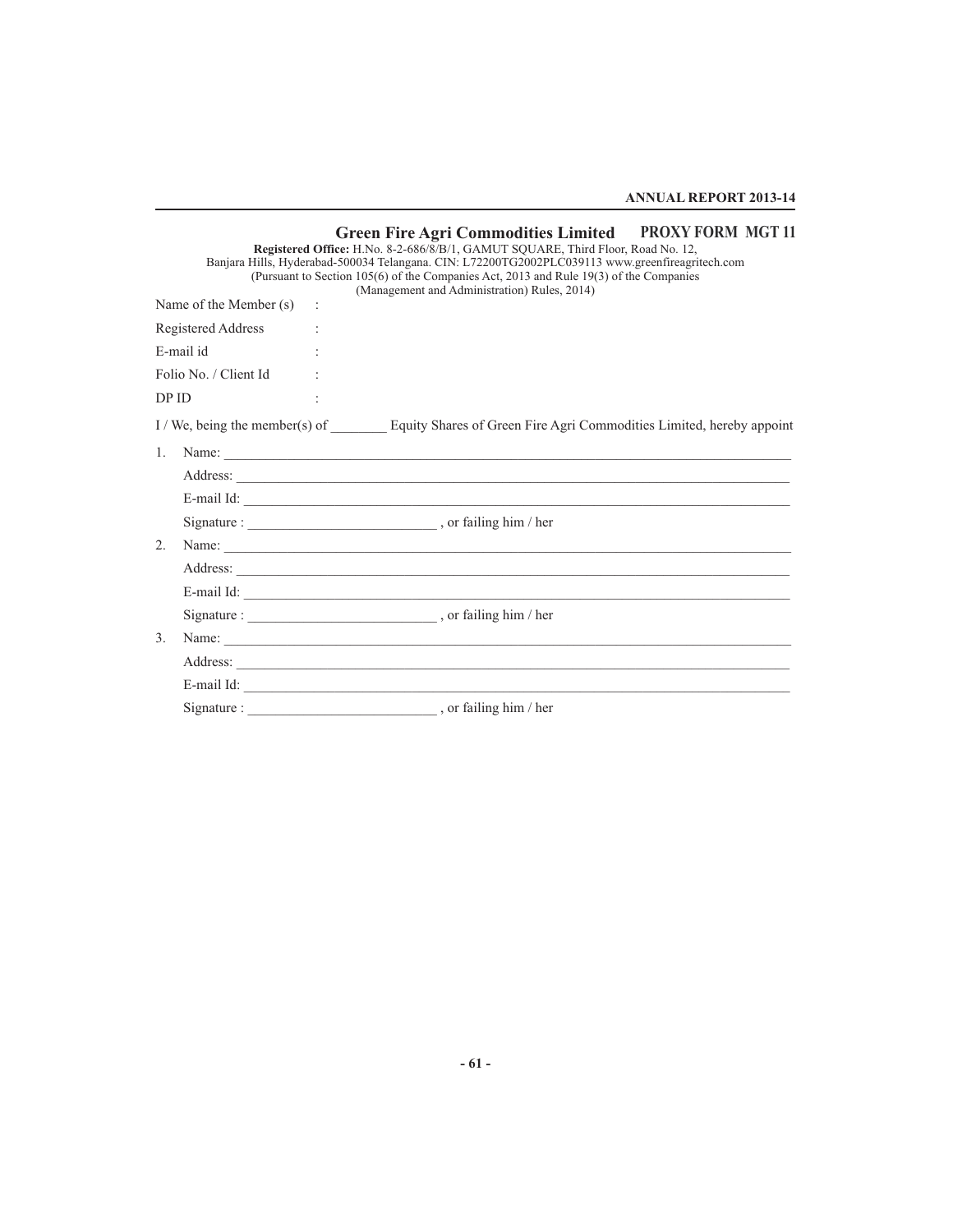

as my / our proxy to attend and vote (on a poll) for me / us and on my / our behalf at the 22nd Annual General Meeting of the Company, to be held on the  $30^{\circ}$  day of September, 2014 at 3.00 p.m. at the Kalinga Cultural Trust, Plot No. 1269, Road No. 12, Banjara Hills, Hyderabad - 500 034 Telangana and at any adjournment thereof, in respect of such resolutions set out in the AGM Notice convening the meeting, as are indicated below:

| <b>RESOLUTIONS</b>                                                                      | <b>FOR</b> | <b>AGAINST</b> |
|-----------------------------------------------------------------------------------------|------------|----------------|
| Adoption of Financial Statements                                                        |            |                |
| Appointment of Director                                                                 |            |                |
| Appointment of Auditor<br>3.                                                            |            |                |
| Appointment of Mr.T.Naresh Kumar (DIN: 00018575)<br>4.<br>as an Independent Director    |            |                |
| Appointment of Mr. P. Parthasarathi (DIN: 00004936)<br>5.<br>as an Independent Director |            |                |
| Appointment of Mr. Y Ramesh (DIN: 02549429)<br>6.<br>as an Independent Director         |            |                |
| Change of objects of the Company                                                        |            |                |
| Change of Company's name<br>8.                                                          |            |                |

Signed this ……. day of …..…………….… 2014

Signature of Shareholder



Signature of Proxy Holder(s)

**Note:** The form of proxy in order to be effective should be duly completed and deposited at the Registered Office of the Company, not less than 48 hours before the Commencement of the meeting.

### **Green Fire Agri Commodities Limited**

**Registered Office**: H.No. 8-2-686/8/B/1, GAMUT SQUARE, Third Floor, Road No. 12, Banjara Hills, Hyderabad-500034 Telangana. **CIN:** L72200TG2002PLC039113 www.greenfireagritech.com

### **ATTENDANCE SLIP**

(to be handed over at the Registration Counter Joint holder may obtain additional slip at the venue)

| DP ID    | Folio No      |  |
|----------|---------------|--|
| ClientID | No. of Shares |  |

I/We hereby record my/our presence at the 22nd Annual General Meeting of the Company being held on  $30^{\circ}$  day of **September, 2014 at 3.00 p.m** at Kalinga Cultural Trust, Plot No. 1269, Road No. 12, Banjara Hills, Hyderabad - 500 034 Telangana.

Signature of the Member/Proxy